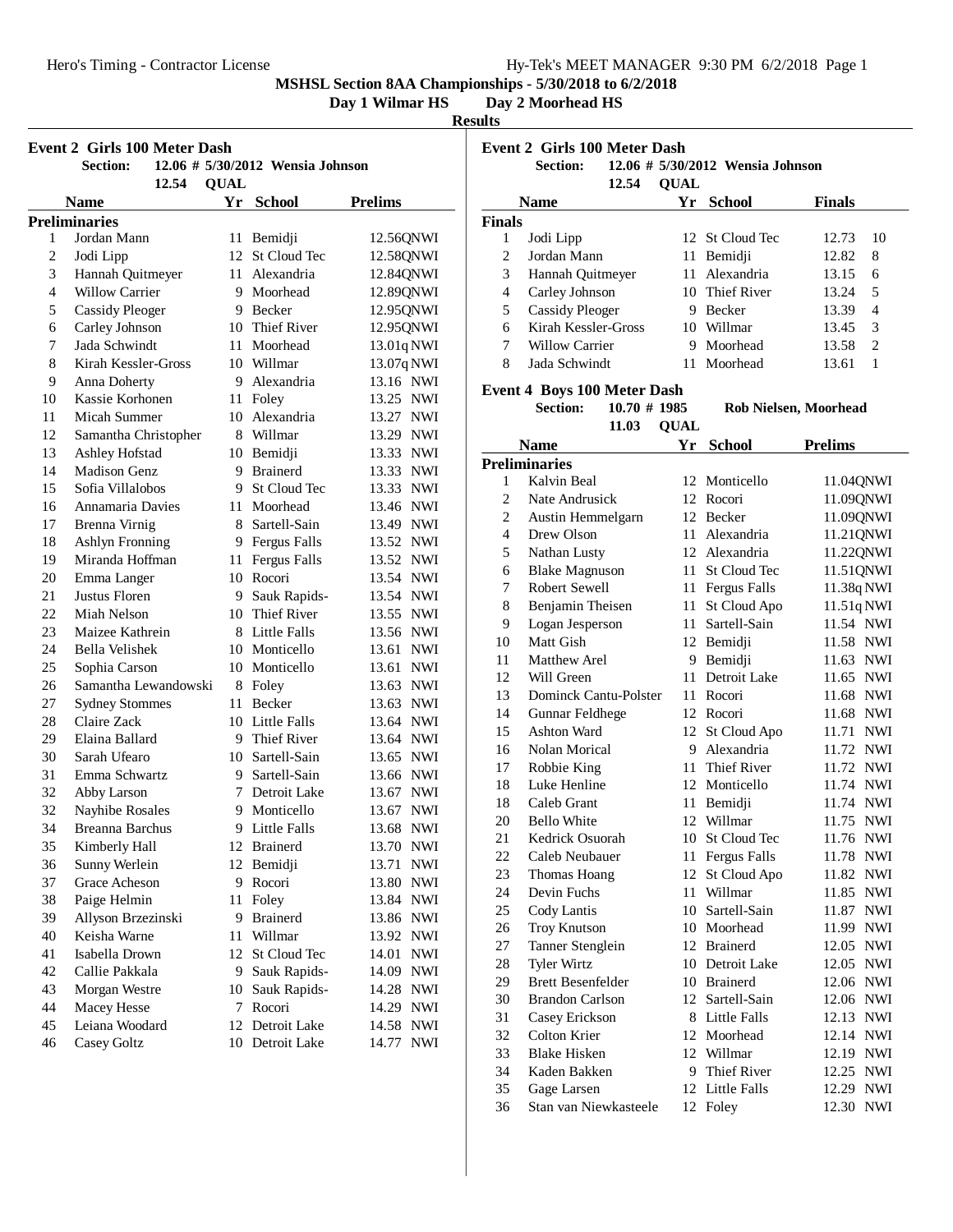**Day 1 Wilmar HS Day 2 Moorhead HS**

#### **Results**

|               | (Event 4 Boys 100 Meter Dash)<br><b>Preliminaries </b> |             |                              |                |                |  |  |  |
|---------------|--------------------------------------------------------|-------------|------------------------------|----------------|----------------|--|--|--|
|               | <b>Name</b>                                            | Yr          | <b>School</b>                | <b>Prelims</b> |                |  |  |  |
| 37            | Mitch Rothfork                                         | 11          | Foley                        | 12.44 NWI      |                |  |  |  |
| 38            | Lukas Paulson                                          | 9           | <b>Becker</b>                | 12.50          | <b>NWI</b>     |  |  |  |
| 39            | Alexander Lundgren                                     | 9           | Thief River                  | 12.84 NWI      |                |  |  |  |
| 40            | Caleb Darnall                                          | 10          | St Cloud Tec                 | 13.02          | <b>NWI</b>     |  |  |  |
| 41            | Blair Jackson                                          | 12          | Moorhead                     | 13.29          | <b>NWI</b>     |  |  |  |
|               | Dalton Hamre                                           | 10          | <b>Brainerd</b>              | FS             | <b>NWI</b>     |  |  |  |
|               | <b>Event 4 Boys 100 Meter Dash</b>                     |             |                              |                |                |  |  |  |
|               | $10.70 \# 1985$<br>Section:                            |             | <b>Rob Nielsen, Moorhead</b> |                |                |  |  |  |
|               | 11.03                                                  | <b>OUAL</b> |                              |                |                |  |  |  |
|               | <b>Name</b>                                            | Yr          | <b>School</b>                | <b>Finals</b>  |                |  |  |  |
| <b>Finals</b> |                                                        |             |                              |                |                |  |  |  |
| 1             | Nate Andrusick                                         |             | 12 Rocori<br>11.27           |                | 10             |  |  |  |
| 2             | Drew Olson                                             | 11          | Alexandria                   | 11.31          | 8              |  |  |  |
| 3             | Kalvin Beal                                            | 12          | Monticello                   | 11.43          | 6              |  |  |  |
| 4             | Austin Hemmelgarn                                      | 12          | Becker                       | 11.49          | 5              |  |  |  |
| 5             | Benjamin Theisen                                       | 11          | St Cloud Apo                 | 11.90          | $\overline{4}$ |  |  |  |
| 6             | <b>Blake Magnuson</b>                                  | 11          | <b>St Cloud Tec</b>          | 11.90          | 3              |  |  |  |
| 7             |                                                        |             | Alexandria                   |                |                |  |  |  |
|               | Nathan Lusty                                           | 12          |                              | 11.94          | $\overline{c}$ |  |  |  |
| 8             | Robert Sewell                                          | 11          | Fergus Falls                 | 12.08          | 1              |  |  |  |

#### **Event 6 Girls 200 Meter Dash**

Section: 24.83 #  $5/30/2012$  Wensia Johnson

25.39 **QUAL** 

|                | <b>Prelims</b><br><b>Name</b><br><b>School</b><br>Yr |    |                     |                                    |
|----------------|------------------------------------------------------|----|---------------------|------------------------------------|
|                | <b>Preliminaries</b>                                 |    |                     |                                    |
| 1              | Jordan Mann                                          | 11 | Bemidji             | 25.67QNWI                          |
| $\overline{2}$ | Claire Howell                                        | 10 | Moorhead            | 25.92QNWI                          |
| 3              | Carley Johnson                                       | 10 | <b>Thief River</b>  | 26.12QNWI                          |
| $\overline{4}$ | Jodi Lipp                                            | 12 | <b>St Cloud Tec</b> | 26.25QNWI                          |
| 5              | Kim White                                            |    | 9 Willmar           | 26.41QNWI                          |
| 6              | Hannah Quitmeyer                                     | 11 | Alexandria          | 26.85QNWI                          |
| 7              | <b>Cassidy Pleoger</b>                               |    | 9 Becker            | 26.59q NWI                         |
| 8              | Anna Doherty                                         | 9  | Alexandria          | 26.83q NWI                         |
| 9              | Anna Anderson                                        | 9  | Fergus Falls        | 27.01 NWI                          |
| 10             | Kayla Deason                                         | 11 | <b>Brainerd</b>     | 27.02<br><b>NWI</b>                |
| 11             | Jordyn Larson                                        |    | 10 Monticello       | 27.18 NWI                          |
| 12             | Jaden Court                                          | 10 | Rocori              | 27.20 NWI                          |
| 13             | Jada Schwindt                                        | 11 | Moorhead            | 27.22 NWI                          |
| 14             | <b>Brooke Beier</b>                                  | 8  | Foley               | 27.52<br><b>NWI</b>                |
| 15             | Kaitlyn Hellman                                      | 12 | Monticello          | 27.55 NWI                          |
| 16             | Lleyton Rein                                         | 9  | Willmar             | <b>NWI</b><br>27.57                |
| 17             | Hannah Mauch                                         | 9  | <b>Thief River</b>  | 27.72 NWI                          |
| 18             | Megan Braun                                          | 11 | Foley               | 27.86<br><b>NWI</b>                |
| 19             | Christina Drown                                      | 11 | Alexandria          | 27.86<br>NWI                       |
| 20             | Alexis Tersch                                        | 10 | Willmar             | 27.89<br><b>NWI</b>                |
| 21             | Madilynn Nilson                                      | 10 | Rocori              | NWI<br>28.06                       |
| 22             | Faith Wollschlager                                   | 10 | Moorhead            | <b>NWI</b><br>28.08                |
| 23             | Grace Acheson                                        | 9  | Rocori              | 28.23 NWI                          |
| 24             | Rebecca Gooding                                      | 10 | Sartell-Sain        | 28.24 NWI                          |
| 25             | Brenna Virnig                                        | 8  | Sartell-Sain        | 28.42 NWI                          |
| 26             | Grace Peterschick                                    | 10 | <b>Little Falls</b> | $\ensuremath{\text{NWI}}$<br>28.42 |
| 27             | Deborah Ufearo                                       | 9  | Sartell-Sain        | 28.59<br><b>NWI</b>                |
| 27             | Ellie Selisker                                       | 10 | <b>Brainerd</b>     | 28.59<br><b>NWI</b>                |

| 29 | Kiley McGarry         | 9  | <b>St Cloud Tec</b> | 28.75 NWI |  |
|----|-----------------------|----|---------------------|-----------|--|
| 30 | Samantha Lewandowski  | 8  | Foley               | 28.84 NWI |  |
| 31 | Isabelle Pechan       |    | 12 Little Falls     | 28.85 NWI |  |
| 32 | Emma Storbakken       | 9  | <b>Brainerd</b>     | 29.05 NWI |  |
| 33 | Anne Hackenmueller    | 12 | St Cloud Apo        | 29.09 NWI |  |
| 34 | Abby Maruska          | 11 | <b>Becker</b>       | 29.36 NWI |  |
| 35 | Gabby Fredrickson     | 9  | Detroit Lake        | 29.49 NWI |  |
| 36 | Jessica Lidberg       |    | 12 St Cloud Tec     | 29.54 NWI |  |
| 37 | Chesnie Wojciechowski | 8  | Thief River         | 29.60 NWI |  |
| 38 | Leiana Woodard        |    | 12 Detroit Lake     | 29.85 NWI |  |
| 39 | Morgan Westre         | 10 | Sauk Rapids-        | 29.93 NWI |  |
| 40 | Hope Fletchall        | 9  | Fergus Falls        | 30.12 NWI |  |
| 41 | Casey Goltz           | 10 | Detroit Lake        | 30.32 NWI |  |
| 42 | Kadee Kitzman         |    | 12 Monticello       | 30.44 NWI |  |
| 43 | Callie Cota           | 9  | Bemidji             | 30.97 NWI |  |
| 44 | Maddie Hulter         | 7  | Fergus Falls        | 31.45 NWI |  |
| 45 | Lydia Hudson          | 9  | Bemidji             | 31.49 NWI |  |

#### **Event 6 Girls 200 Meter Dash**

| <b>Section:</b> |       | $24.83 \# 5/30/2012$ Wensia Johnson |
|-----------------|-------|-------------------------------------|
|                 | 22717 |                                     |

|       | $27.03$ 11 313014014 11     |  |
|-------|-----------------------------|--|
| 25.39 | <b>OUAL</b>                 |  |
|       | $\mathbf{v}$ . $\mathbf{v}$ |  |

| Name<br>Yг                  |                  | <b>School</b> | Finals          |       |    |
|-----------------------------|------------------|---------------|-----------------|-------|----|
| <b>Finals</b>               |                  |               |                 |       |    |
|                             | Jodi Lipp        |               | 12 St Cloud Tec | 26.13 | 10 |
| $\mathcal{D}_{\mathcal{L}}$ | Claire Howell    |               | 10 Moorhead     | 26.51 | 8  |
| 3                           | Jordan Mann      | 11            | Bemidji         | 26.80 | 6  |
| 4                           | Hannah Quitmeyer |               | Alexandria      | 27.01 | 5  |
| 5                           | Anna Doherty     | 9             | Alexandria      | 27.28 | 4  |
| 6                           | Carley Johnson   |               | 10 Thief River  | 27.54 | 3  |
|                             | Cassidy Pleoger  | Q             | <b>Becker</b>   | 27.88 | 2  |
| 8                           | Kim White        |               | Willmar         | 27.89 |    |

# **Event 8 Boys 200 Meter Dash**<br>Section: 22.08 # 2004

 $Corey$  Johnson, Moorhead 22.21 **OUAL** 

|                | <b>Name</b>           |    | <b>School</b><br>Yr | <b>Prelims</b>      |
|----------------|-----------------------|----|---------------------|---------------------|
|                | <b>Preliminaries</b>  |    |                     |                     |
| 1              | Jack Young            |    | 12 Rocori           | 22.28QNWI           |
| 2              | Alec Nibaur           | 12 | Willmar             | 22.72QNWI           |
| 3              | Jayden Lister         | 12 | St Cloud Apo        | 22.78QNWI           |
| $\overline{4}$ | Sidney Boros          | 12 | Becker              | 22.85QNWI           |
| 5              | Dawson Torborg        | 12 | Rocori              | 22.90QNWI           |
| 6              | Ben Renner            | 11 | <b>Brainerd</b>     | 23.25QNWI           |
| 7              | Logan Jesperson       | 11 | Sartell-Sain        | 22.95q NWI          |
| 8              | Mike Bostrom          | 12 | <b>Brainerd</b>     | 23.05q NWI          |
| 9              | Otis Weah             | 12 | Moorhead            | 23.05 NWI           |
| 10             | Jackson Spengler      |    | 12 Rocori           | 23.16 NWI           |
| 11             | <b>Tyler Jassman</b>  |    | 12 Monticello       | 23.17 NWI           |
| 12             | <b>Blake Magnuson</b> | 11 | St Cloud Tec        | 23.27 NWI           |
| 13             | Ray Fasen             | 12 | Monticello          | 23.29<br><b>NWI</b> |
| 14             | Cody O'Neil           | 12 | Foley               | 23.37<br><b>NWI</b> |
| 15             | Derrek Piepho         | 10 | Alexandria          | 23.39 NWI           |
| 16             | Benjamin Theisen      | 11 | St Cloud Apo        | NWI<br>23.43        |
| 17             | Oumar Kaba            | 12 | Sartell-Sain        | 23.53<br><b>NWI</b> |
| 18             | <b>Matthew Arel</b>   | 9  | Bemidji             | <b>NWI</b><br>23.63 |
| 19             | Cole Wild             |    | 12 Alexandria       | 23.80 NWI           |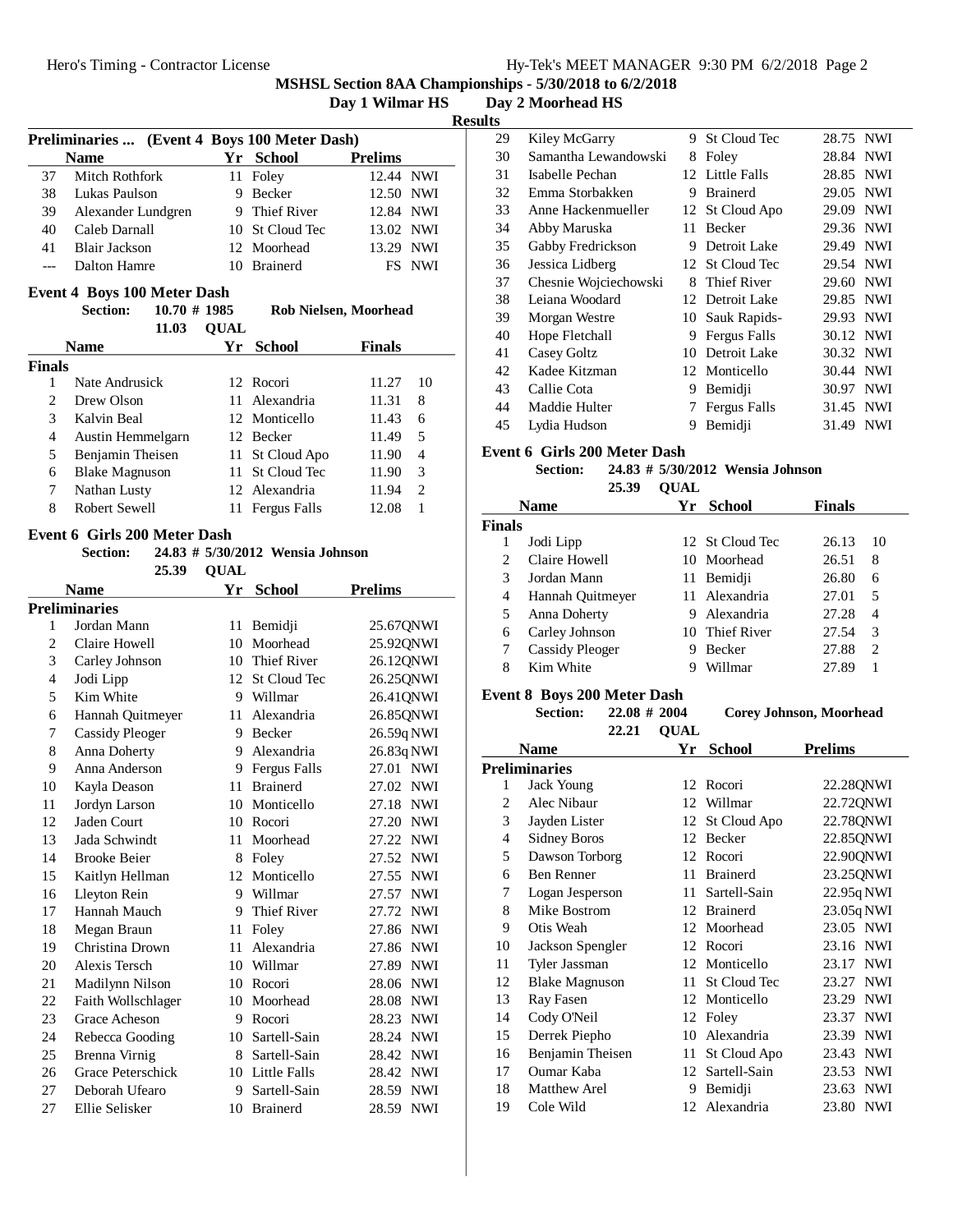1:02.96 1:03.09 1:03.20 1:03.73 1:03.80 1:03.99 1:04.07 1:04.14 1:04.27 1:04.39  $1:04.42$ 1:04.43 1:04.45 1:04.80 1:04.94 1:05.17  $1:05.43$ 1:06.17 1:06.94 1:06.98 1:07.26 1:07.96  $1:08.25$ 1:08.35 1:08.62 1:09.81  $1:10.10$  $1:11.17$  $1:12.31$  $1:12.55$  $1:13.81$  $1:15.40$ 

**MSHSL Section 8AA Championships - 5/30/2018 to 6/2/2018**

**Day 1 Wilmar HS Day 2 Moorhead HS Results**

|               |                                                                                      |                 |             | Preliminaries  (Event 8 Boys 200 Meter Dash) |                                | 9  | Alaina Hageman           |    | 8 Foley             |
|---------------|--------------------------------------------------------------------------------------|-----------------|-------------|----------------------------------------------|--------------------------------|----|--------------------------|----|---------------------|
|               | <b>Name</b>                                                                          |                 |             | Yr School                                    | <b>Prelims</b>                 | 10 | Serena Monson            | 11 | Willmar             |
| 20            | Michael Empting                                                                      |                 |             | 12 Alexandria                                | 23.83 NWI                      | 11 | Delaney Griffin          | 10 | Rocori              |
| 21            | Will Green                                                                           |                 |             | 11 Detroit Lake                              | 23.89 NWI                      | 12 | Taylor Holm              | 8  | <b>St Cloud Tec</b> |
| 22            | Jordan Brown                                                                         |                 |             | 9 Bemidji                                    | 23.98 NWI                      | 13 | Liana Ulness             | 9  | Moorhead            |
| 23            | Ben Heimark                                                                          |                 | 10          | Detroit Lake                                 | 24.05 NWI                      | 14 | <b>Madison Kruse</b>     | 9  | Sartell-Sain        |
| 24            | Nick Snell                                                                           |                 | 10          | Bemidji                                      | 24.10 NWI                      | 15 | <b>Allison Pollock</b>   | 12 | Willmar             |
| 25            | Robbie King                                                                          |                 | 11          | <b>Thief River</b>                           | 24.12 NWI                      | 16 | Keeley Holm              |    | 10 Becker           |
| 26            | Kody Lubarski                                                                        |                 | 10          | Thief River                                  | 24.15 NWI                      | 17 | Jessica Milstroh         | 11 | Foley               |
| 27            | Nathan Wambach                                                                       |                 | 11          | Moorhead                                     | 24.17 NWI                      | 18 | Kinley Prestegard        | 11 | Bemidji             |
| 28            | Christian Rodriguez                                                                  |                 | 10          | Sauk Rapids-                                 | 24.35 NWI                      | 19 | Raquel Woods             | 11 | Rocori              |
| 29            | Magnus Hamann                                                                        |                 | 11          | St Cloud Apo                                 | 24.39 NWI                      | 20 | Anneka Lindstrom         | 11 | Detroit Lake        |
| 30            | Anthony Menghini                                                                     |                 | 9           | Brainerd                                     | 24.52 NWI                      | 21 | <b>Summer Carlson</b>    | 9. | Moorhead            |
| 31            | Eli Jorgenson                                                                        |                 | 9           | Willmar                                      | 24.55 NWI                      | 22 | Erin Hoelzel             | 9  | <b>Brainerd</b>     |
| 32            | <b>Tanner Fleming</b>                                                                |                 | 8           | Willmar                                      | 24.66 NWI                      | 23 | Lydia Engle              | 10 | Willmar             |
| 33            | <b>Brady Underwood</b>                                                               |                 |             | 12 St Cloud Tec                              | 24.81 NWI                      | 24 | Bela Nelson              | 10 | <b>Thief River</b>  |
| 34            | <b>Lucas Nistler</b>                                                                 |                 | 10          | Sartell-Sain                                 | 24.92 NWI                      | 25 | Maelyn Marek             | 9  | <b>St Cloud Tec</b> |
| 35            | Kaden Bakken                                                                         |                 | 9           | <b>Thief River</b>                           | 24.92 NWI                      | 26 | Jessica Gruenes          | 9  | Becker              |
| 36            | Stan van Niewkasteele                                                                |                 |             | 12 Foley                                     | 25.04 NWI                      | 27 | <b>Emily Stemper</b>     |    | 12 Foley            |
| 37            | Javonte Tommerdahl                                                                   |                 |             | 11 Fergus Falls                              | 25.05 NWI                      | 28 | <b>Isabelle Stregge</b>  | 9  | Fergus Falls        |
| 38            | Brayden Weber                                                                        |                 | 9           | Becker                                       | 25.15 NWI                      | 29 | Katelyn Stephens         | 8  | <b>Thief River</b>  |
| 39            | Max Wolfe                                                                            |                 |             | 12 Fergus Falls                              | 25.16 NWI                      | 30 | Emma Storbakken          | 9  | <b>Brainerd</b>     |
| 40            | <b>Mitch Rothfork</b>                                                                |                 |             | 11 Foley                                     | 25.28 NWI                      | 31 | Emma Lathe               | 9  | Sartell-Sain        |
| 41            | <b>Noah Anderson</b>                                                                 |                 | 11.         | Moorhead                                     | 25.32 NWI                      | 32 | <b>Ingrid Salveson</b>   | 11 | Fergus Falls        |
| 42            | Alex Holey                                                                           |                 |             | 10 Little Falls                              | 25.41 NWI                      | 33 | Jalynn Jackson           | 9  | Sauk Rapids-        |
| 43            | Cormac Shanoff                                                                       |                 | 10          | <b>Little Falls</b>                          | 25.56 NWI                      | 34 | Leigh Jones              | 10 | Detroit Lake        |
| 44            | Gage Larsen                                                                          |                 |             | 12 Little Falls                              | 25.57 NWI                      | 35 | Kennedy Hegg             | 10 | Detroit Lake        |
| 45            | <b>Andrew Pearson</b>                                                                |                 |             | 12 St Cloud Tec                              | 25.97 NWI                      | 36 | Sophia Morin             | 9  | Bemidji             |
|               |                                                                                      |                 |             |                                              |                                | 37 | <b>Madison Marquette</b> | 11 | Little Falls        |
|               | <b>Event 8 Boys 200 Meter Dash</b>                                                   |                 |             |                                              |                                | 38 | Audrey Mudford           | 10 | Fergus Falls        |
|               | <b>Section:</b>                                                                      | $22.08 \# 2004$ |             |                                              | <b>Corey Johnson, Moorhead</b> | 39 | Paige Mackenthun         | 10 | Sartell-Sain        |
|               |                                                                                      | 22.21           | <b>OUAL</b> |                                              |                                | 40 | Kiana Armstrong          | 9  | Bemidji             |
|               | <b>Name</b><br><b>School</b><br><b>Finals</b><br>Yr<br>Event 10 Girls 400 Meter Dash |                 |             |                                              |                                |    |                          |    |                     |
| <b>Finals</b> |                                                                                      |                 |             |                                              |                                |    |                          |    |                     |

| <b>Section:</b> | $56.07 \# 1987$        | Renee Crep, Bemidji |
|-----------------|------------------------|---------------------|
|                 | ET 41.<br><b>ATTAT</b> |                     |

|                             | 57.41                   | UUAL |               |               |                |
|-----------------------------|-------------------------|------|---------------|---------------|----------------|
|                             | Name                    | Yr   | <b>School</b> | <b>Finals</b> |                |
| <b>Finals</b>               |                         |      |               |               |                |
|                             | Claire Howell           |      | 10 Moorhead   | 57.76         | -10            |
| $\mathcal{D}_{\mathcal{L}}$ | Ashanti Guertin         |      | 10 Monticello | 59.14         | 8              |
| 3                           | Madilynn Nilson         |      | 10 Rocori     | 1:00.59       | 6              |
| 4                           | Erika Roderick          |      | 10 Alexandria | 1:01.49       | 5              |
| 5                           | Thalia Mendoza-brunotte | 8    | Monticello    | 1:01.52       | $\overline{4}$ |
| 6                           | Olivia Kanzler          | 11   | Monticello    | 1:01.88       | 3              |
| 7                           | Margaret Shercliffe     |      | 10 Alexandria | 1:02.42       | 2              |
| 8                           | Addison Rodel           |      | Alexandria    | 1:02.47       |                |
|                             |                         |      |               |               |                |

# **Event 12 Boys 400 Meter Dash**<br>**Section:** 48.59 # 5/30/2

#### 48.59 #  $5/30/2014$  Brett Lawrence

**QUAL49.46**

| <b>Name</b>            | Yr School       | <b>Prelims</b> |  |
|------------------------|-----------------|----------------|--|
| Preliminaries          |                 |                |  |
| Kevin Andres           | 11 Becker       | 49.90O         |  |
| 2 Cole Crompton        | 12 Moorhead     | 51.180         |  |
| <b>Hunter Turcotte</b> | 11 Brainerd     | 51.670         |  |
| Jaeger Gulseth         | 12 Detroit Lake | 51.920         |  |

# 7 Ben Renner 11 Brainerd 24.39 2 8 Dawson Torborg 12 Rocori 25.13 1 **Event 10 Girls 400 Meter Dash**

|   | <b>Section:</b>         | 56.07 # 1987 |             |               | Renee Crep, Bemidji |  |
|---|-------------------------|--------------|-------------|---------------|---------------------|--|
|   |                         | 57.41        | <b>OUAL</b> |               |                     |  |
|   | <b>Name</b>             |              | Yr          | <b>School</b> | <b>Prelims</b>      |  |
|   | Preliminaries           |              |             |               |                     |  |
|   | Claire Howell           |              |             | 10 Moorhead   | 58.21Q              |  |
| 2 | Erika Roderick          |              |             | 10 Alexandria | 1:00.53Q            |  |
| 3 | Madilynn Nilson         |              |             | 10 Rocori     | 1:01.260            |  |
| 4 | Olivia Kanzler          |              |             | 11 Monticello | 1:01.400            |  |
| 5 | Ashanti Guertin         |              |             | 10 Monticello | 1:01.570            |  |
| 6 | Thalia Mendoza-brunotte |              | 8           | Monticello    | 1:02.64Q            |  |
| 7 | Addison Rodel           |              | 11          | Alexandria    | 1:01.28q            |  |
| 8 | Margaret Shercliffe     |              | 10          | Alexandria    | 1:02.67q            |  |
|   |                         |              |             |               |                     |  |

1 Sidney Boros 12 Becker 22.80 10 2 Jayden Lister 12 St Cloud Apo 22.88 8 3 Jack Young 12 Rocori 22.92 6 4 Alec Nibaur 12 Willmar 23.24 5 5 Logan Jesperson 11 Sartell-Sain 23.62 4 6 Mike Bostrom 12 Brainerd 24.00 3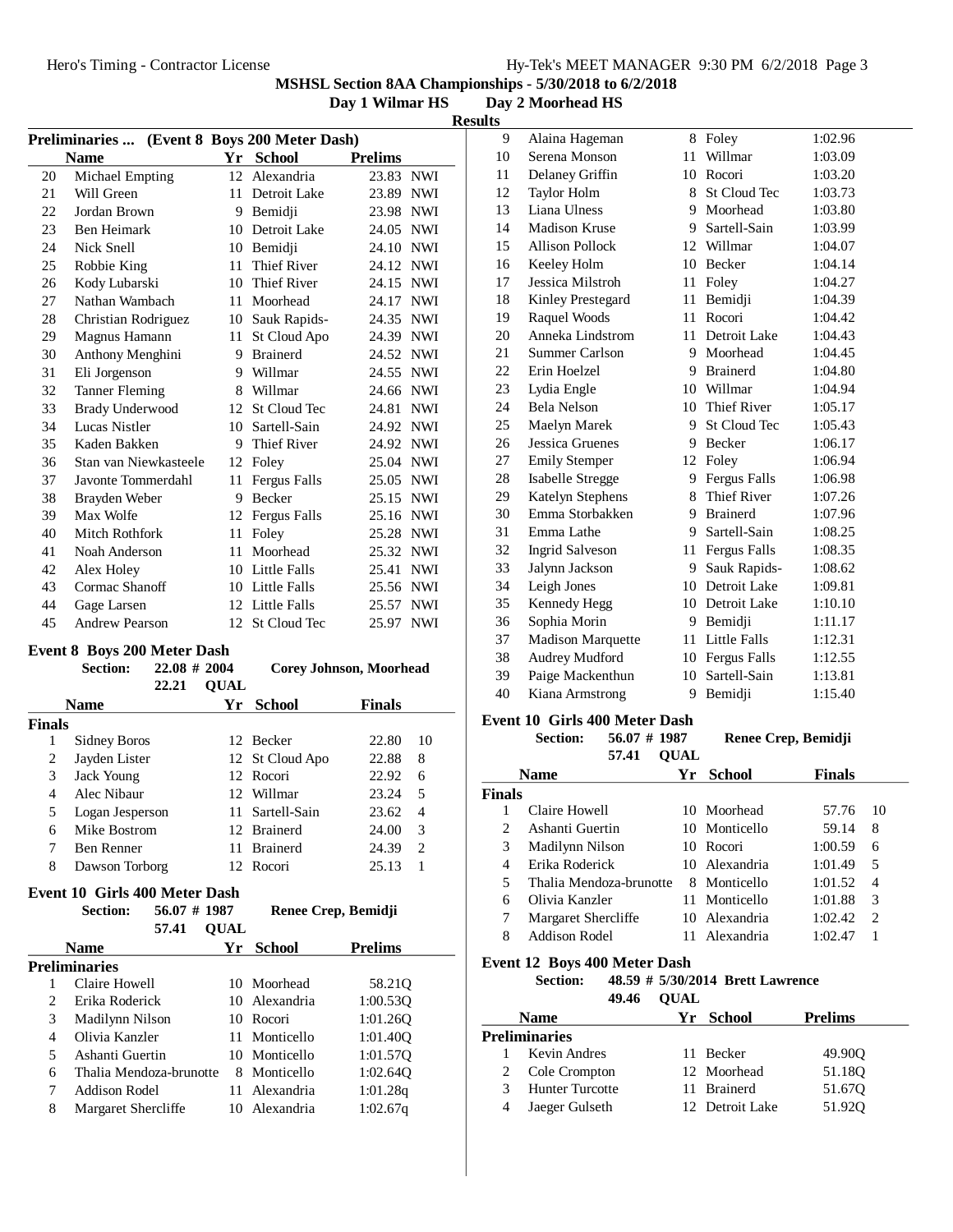**Day 1 Wilmar HS Day 2 Moorhead HS Results**

|    | <b>Preliminaries </b>  |    | (Event 12 Boys 400 Meter Dash) |                |
|----|------------------------|----|--------------------------------|----------------|
|    | <b>Name</b>            |    | Yr School                      | <b>Prelims</b> |
| 5  | Dominck Cantu-Polster  | 11 | Rocori                         | 52.47Q         |
| 6  | <b>Tyler Hansen</b>    | 11 | Fergus Falls                   | 52.54Q         |
| 7  | Ethan Schroeder        | 10 | Alexandria                     | 52.65q         |
| 8  | Cody O'Neil            | 12 | Foley                          | 52.87q         |
| 9  | David Middendorf       | 10 | Sartell-Sain                   | 53.06          |
| 10 | Wade Odland            | 11 | Alexandria                     | 53.08          |
| 11 | Jason Pham             | 12 | St Cloud Apo                   | 53.09          |
| 12 | <b>Graham Peterson</b> | 10 | Alexandria                     | 53.31          |
| 13 | Tanner Hatfield        |    | 12 Bemidji                     | 53.36          |
| 14 | Kody Lubarski          |    | 10 Thief River                 | 53.39          |
| 15 | Reed Reller            | 11 | Detroit Lake                   | 53.42          |
| 16 | Troy Dahlheimer        | 11 | Monticello                     | 53.91          |
| 17 | <b>Garrett Shuldes</b> |    | 12 Willmar                     | 54.00          |
| 18 | Ben Miller             | 9  | Monticello                     | 54.08          |
| 19 | Dakota Johnson         | 11 | Sauk Rapids-                   | 54.16          |
| 20 | Jesse Huber            | 12 | Rocori                         | 54.25          |
| 21 | Nick Johnson           | 11 | Moorhead                       | 54.32          |
| 22 | Garrett Freeman        |    | 12 Sartell-Sain                | 54.53          |
| 23 | <b>Trevor Rohder</b>   |    | 9 Bemidji                      | 54.78          |
| 24 | Griffin Doherty        | 12 | Sauk Rapids-                   | 54.97          |
| 25 | <b>Brady Underwood</b> | 12 | <b>St Cloud Tec</b>            | 54.99          |
| 26 | James Branham          |    | 10 Bemidji                     | 55.22          |
| 27 | Alex Virnig            | 11 | Sartell-Sain                   | 55.92          |
| 28 | Alex Holey             |    | 10 Little Falls                | 55.95          |
| 29 | Charlie Matuska        |    | 10 Rocori                      | 56.02          |
| 30 | Tyler Vanderkooi       |    | 12 Brainerd                    | 56.19          |
| 31 | Javon Hemsworth        |    | 9 Brainerd                     | 56.20          |
| 32 | Jonathan Novak         |    | 12 Becker                      | 56.41          |
| 33 | Cormac Shanoff         |    | 10 Little Falls                | 56.47          |
| 34 | Myles Johnson          | 11 | <b>Thief River</b>             | 56.51          |
| 35 | Hans Engen             |    | 12 Moorhead                    | 56.67          |
| 36 | Noah Getz              |    | 12 Willmar                     | 56.69          |
| 37 | <b>Bobby Perez</b>     |    | 12 Willmar                     | 57.45          |
| 38 | Nathaniel Voight       | 10 | St Cloud Apo                   | 57.62          |
| 39 | Max Wolfe              | 12 | Fergus Falls                   | 58.73          |
| 40 | Chris Powell           | 11 | <b>Thief River</b>             | 1:00.53        |
| 41 | Habtamu Schaller       | 11 | <b>St Cloud Tec</b>            | 1:01.19        |
| 42 | Patrick Sullivan       | 10 | Fergus Falls                   | 1:03.08        |

# **Event 12 Boys 400 Meter Dash**<br>**Section:** 48.59 # 5/30/2

**48.59 # 5/30/2014 Brett Lawrence** 

49.46 **QUAL** 

| <b>Name</b>   |                        | Yr | School          | <b>Finals</b> |                             |
|---------------|------------------------|----|-----------------|---------------|-----------------------------|
| <b>Finals</b> |                        |    |                 |               |                             |
|               | Cole Crompton          |    | 12 Moorhead     | 49.81         | 10                          |
| 2             | Kevin Andres           | 11 | <b>Becker</b>   | 50.31         | 8                           |
| 3             | <b>Hunter Turcotte</b> |    | 11 Brainerd     | 50.62         | 6                           |
| 4             | Jaeger Gulseth         |    | 12 Detroit Lake | 51.94         | 5                           |
| 5             | <b>Tyler Hansen</b>    |    | 11 Fergus Falls | 52.58         | 4                           |
| 6             | Cody O'Neil            |    | 12 Foley        | 52.81         | 3                           |
| 7             | Dominck Cantu-Polster  | 11 | Rocori          | 53.36         | $\mathcal{D}_{\mathcal{A}}$ |
| 8             | Ethan Schroeder        |    | Alexandria      | 53.72         |                             |
|               |                        |    |                 |               |                             |

|                | <b>Event 14 Girls 800 Meter Run</b>  |             |                              |                       |
|----------------|--------------------------------------|-------------|------------------------------|-----------------------|
|                | <b>Section:</b><br>$2:12.00 \# 2004$ |             |                              | Andrea Wahlin, Rocori |
|                | 2:15.36                              | <b>QUAL</b> |                              |                       |
|                | <b>Name</b>                          |             | Yr School                    | <b>Prelims</b>        |
|                | <b>Preliminaries</b>                 |             |                              |                       |
| 1              | <b>Brynn Sauer</b>                   | 12          | Rocori                       | 2:16.14Q              |
| $\overline{c}$ | Sadie Hamrin                         | 12          | Bemidji                      | 2:18.68Q              |
| 3              | Carley Kremer                        | 10          | Rocori                       | 2:19.03Q              |
| $\overline{4}$ | Aleah Miller                         | 8           | Alexandria                   | 2:20.45Q              |
| 5              | Lauran Zwack                         |             | 10 Monticello                | 2:21.92Q              |
| 6              | Jayda Woods                          |             | 12 Rocori                    | 2:22.10Q              |
| 7              | Jerzie Finstad                       |             | 10 Thief River               | 2:22.07q              |
| 8              | <b>Madison McDermott</b>             | 11          | Monticello                   | 2:23.03q              |
| 9              | Myah Kremer                          | 9           | Alexandria                   | 2:23.79               |
| 10             | Amel Dayib                           | 11.         | Willmar                      | 2:24.07               |
| 11             | Cassidy O'Meara                      | 11          | Moorhead                     | 2:24.88               |
| 12             | Danielle Nuest                       | 7           | <b>Becker</b>                | 2:25.48               |
| 13             | Alexandra Maddux                     | 12          | Moorhead                     | 2:25.85               |
| 14             | Hannah Spoden                        | 8.          | Sartell-Sain                 | 2:26.18               |
| 15             | Carson Blegen                        | 11          | <b>Brainerd</b>              | 2:26.37               |
| 16             | <b>Emily Driste</b>                  | 11          | Sartell-Sain                 | 2:27.42               |
| 17             | Olivia Watson                        |             | 9 Moorhead                   | 2:27.56               |
| 18             | Gabriela Hennes                      |             | 12 St Cloud Tec              | 2:27.73               |
| 19             | Wren Scott-Lumbar                    |             | 9 St Cloud Tec               | 2:27.93               |
| 20             | Caitlin Bright                       | 10          | Alexandria                   | 2:27.98               |
| 21             | <b>Emily Bakken</b>                  | 9.          | Sartell-Sain                 | 2:28.64               |
| 22             | Nina Dawson                          | 8           | Willmar                      | 2:29.11               |
| 23             | Regan McElfresh                      | 12          | <b>Brainerd</b>              | 2:32.17               |
| 24             | <b>Emily Malmgren</b>                |             | 10 Willmar                   | 2:33.11               |
| 25             | Courtney Loeffler                    | 9           | Little Falls                 | 2:33.42               |
| 26             | Miah Olson                           | 9           | Monticello                   | 2:33.63               |
| 27             | Julia Severson                       | 11          | Sauk Rapids-                 | 2:33.99               |
| 28             | Shelby Meyer                         | 10          | Bemidji                      | 2:35.26               |
| 29             | Kaitlyn Jorgenson                    | 7           | Detroit Lake                 | 2:36.37               |
| 30             | <b>Brooke Verkines</b>               | 8           | St Cloud Apo                 | 2:39.40               |
| 31             | Jami Novak                           | 9           | Foley                        | 2:39.95               |
| 32             | Tessa Fernholz                       | 11          | Sauk Rapids-                 | 2:40.37               |
| 33             | Ava Juntunen-Novak                   | 9           | Sauk Rapids-                 | 2:40.48               |
| 34             | Abigail Gans                         | 11          | <b>St Cloud Tec</b>          | 2:40.87               |
| 35             | Jenna Host                           | 9           | <b>Brainerd</b>              | 2:40.96               |
| 36             | Ellie Piepgras                       | 9           | Foley                        | 2:41.34               |
| 37             | Angela Wright                        | 10          | Little Falls                 | 2:42.84               |
| 38             | Katie Alto                           | 10          | Bemidji                      | 2:43.10               |
| 39             | Josie Kezar                          | 9           | Thief River                  | 2:45.58               |
| 40             | <b>Ainsley Hansen</b>                | 8           | <b>Fergus Falls</b>          | 2:45.73               |
| 41             | Alyssa Gruenes                       | 10          | Becker                       | 2:46.61               |
| 42             |                                      | 9.          | Becker                       | 2:47.92               |
| 43             | Whitney Schug<br>Erin Jansky         | 10          | St Cloud Apo                 | 2:48.61               |
| 44             | Cortney Brodsho                      | 12          | Detroit Lake                 | 2:51.17               |
| 45             | Sierra Hatlewick                     | 9.          |                              | 2:56.91               |
|                | Sarienna Harakel                     | 9           | Fergus Falls<br>Little Falls |                       |
| 46             |                                      |             |                              | 3:01.57               |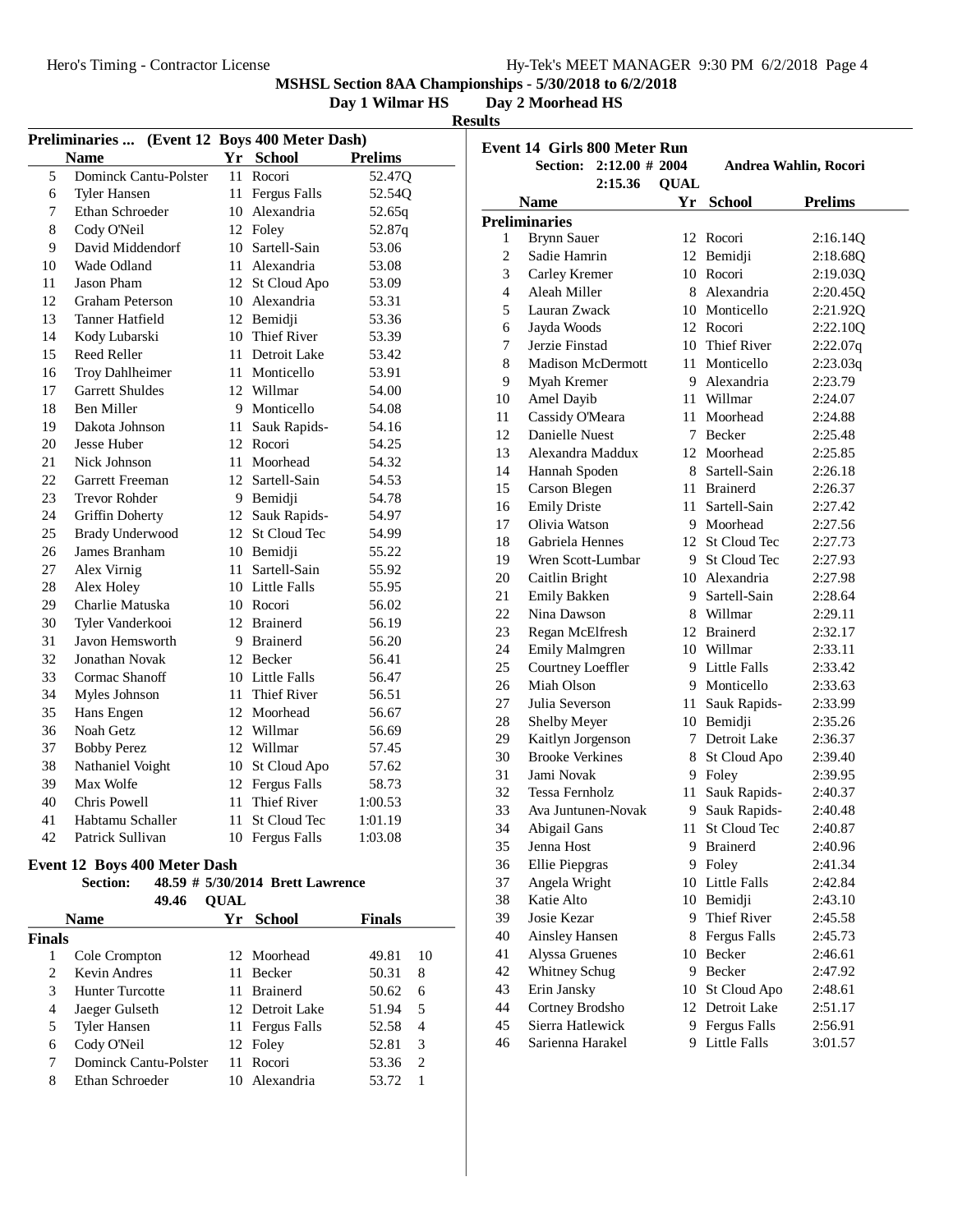#### **Day 1 Wilmar HS Day 2 Moorhead HS**

**Results**

|               | Event 14 Girls 800 Meter Run |                         |             |                |                       |                |
|---------------|------------------------------|-------------------------|-------------|----------------|-----------------------|----------------|
|               |                              | Section: 2:12.00 # 2004 |             |                | Andrea Wahlin, Rocori |                |
|               |                              | 2:15.36                 | <b>OUAL</b> |                |                       |                |
|               | <b>Name</b>                  |                         | Yr.         | <b>School</b>  | <b>Finals</b>         |                |
| <b>Finals</b> |                              |                         |             |                |                       |                |
| 1             | <b>Brynn Sauer</b>           |                         |             | 12 Rocori      | 2:16.43               | 10             |
| 2             | Carley Kremer                |                         |             | 10 Rocori      | 2:19.18               | 8              |
| 3             | Lauran Zwack                 |                         |             | 10 Monticello  | 2:22.37               | 6              |
| 4             | Jayda Woods                  |                         |             | 12 Rocori      | 2:25.02               | 5              |
| 5             | Jerzie Finstad               |                         |             | 10 Thief River | 2:26.05               | 4              |
| 6             | Sadie Hamrin                 |                         | 12          | Bemidji        | 2:26.80               | $\mathcal{R}$  |
| 7             | <b>Madison McDermott</b>     |                         | 11          | Monticello     | 2:27.21               | $\mathfrak{D}$ |
| 8             | Aleah Miller                 |                         |             | Alexandria     | 2:45.29               |                |

#### **Event 16 Boys 800 Meter Run**

Section: 1:55.02 #  $6/1/2011$  Alex Schoneberger 1:56.03 **QUAL** 

|                | <b>Name</b>             | Yr | <b>School</b>      | <b>Prelims</b> |
|----------------|-------------------------|----|--------------------|----------------|
|                | Preliminaries           |    |                    |                |
| 1              | Logan Lommel            | 11 | St Cloud Apo       | 1:59.31Q       |
| $\overline{c}$ | <b>Biel Wiel</b>        | 12 | St Cloud Apo       | 1:59.81Q       |
| $\overline{3}$ | Ryan Fernholz           |    | 12 Sartell-Sain    | 2:00.50Q       |
| $\overline{4}$ | <b>Austin Gruenberg</b> |    | 12 Moorhead        | 2:00.53Q       |
| 5              | Sam Gebhart             |    | 11 Moorhead        | 2:01.37Q       |
| 6              | <b>Riley Berg</b>       | 11 | Bemidji            | 2:02.75Q       |
| 7              | Aden Aden               |    | 10 Willmar         | 2:02.34q       |
| 8              | Samuel Hodgson          |    | 12 Bemidji         | 2:02.79q       |
| 9              | James Siems             | 11 | Bemidji            | 2:02.98        |
| 10             | Maxim Osborne           | 11 | <b>Brainerd</b>    | 2:03.28        |
| 11             | Logan Wright            |    | 12 Monticello      | 2:03.56        |
| 12             | Nolan Christenson       |    | 12 Alexandria      | 2:03.66        |
| 13             | Nicholas Buiceag-Arama  | 11 | Sartell-Sain       | 2:04.42        |
| 14             | Justin Kringler         |    | 12 Becker          | 2:04.71        |
| 15             | Chainagubo Balo         | 12 | Sauk Rapids-       | 2:04.90        |
| 16             | <b>Patrick Hesse</b>    | 12 | Sartell-Sain       | 2:05.57        |
| 17             | <b>Blake Johnston</b>   |    | 12 Alexandria      | 2:06.05        |
| 18             | Jacob Keller            |    | 10 Monticello      | 2:06.25        |
| 19             | Peyton Nordby           |    | 10 Detroit Lake    | 2:06.62        |
| 20             | Matthew Oehler          | 11 | Fergus Falls       | 2:06.77        |
| 21             | Ethan Logeman           | 9  | St Cloud Apo       | 2:07.09        |
| 22             | Thomas Zupko            |    | 10 Little Falls    | 2:07.12        |
| 23             | <b>Billy O'Connor</b>   | 11 | Moorhead           | 2:07.31        |
| 24             | Jonah Olson             |    | 10 Rocori          | 2:07.33        |
| 25             | <b>Jared Ruter</b>      |    | 12 Willmar         | 2:07.74        |
| 26             | Logan Runge             |    | 12 Alexandria      | 2:07.92        |
| 27             | Hudeife Mire            |    | 10 Willmar         | 2:08.19        |
| 28             | Matthew Thormodson      |    | 12 Rocori          | 2:08.51        |
| 29             | <b>Rylan Grose</b>      | 11 | St Cloud Tec       | 2:09.04        |
| 30             | Jacob Marvel            |    | 12 Fergus Falls    | 2:09.53        |
| 31             | Landry Seaman           |    | 10 Sauk Rapids-    | 2:10.41        |
| 32             | <b>Matthew Bzdok</b>    |    | 10 St Cloud Tec    | 2:10.42        |
| 33             | Esteban Pantoja         |    | 11 Rocori          | 2:10.48        |
| 34             | Gabe Kitzman            |    | 12 Detroit Lake    | 2:13.12        |
| 35             | Jayce Lizakowski        | 11 | <b>Thief River</b> | 2:13.29        |
| 36             | <b>Matt Thole</b>       | 12 | Foley              | 2:14.01        |

| 37 | Grant Fritch-Gallatin | 10 Detroit Lake | 2:15.83 |
|----|-----------------------|-----------------|---------|
| 38 | Noah Fakhreddine      | 10 Becker       | 2:16.80 |
| 39 | Ed VanDenBoom         | 11 Monticello   | 2:19.08 |
| 40 | Daniel Perrault       | 10 St Cloud Tec | 2:20.68 |
| 41 | <b>Tyler Sele</b>     | 12 Thief River  | 2:21.44 |
| 42 | Evan Storbakken       | 11 Brainerd     | 2:21.84 |
| 43 | Erik Parson           | 12 Becker       | 2:26.58 |
| 44 | Andrew Wasniewski     | 12 Brainerd     | 2:27.54 |
| 45 | Ayden Leake           | 10 Thief River  | 2:27.98 |

#### **Event 16 Boys 800 Meter Run**

#### **Section:** 1:55.02 # 6/1/2011 Alex Schoneberger 1:56.03 **QUAL**

| <b>Name</b>                 |                         |    | Yr School       | <b>Finals</b> |                |
|-----------------------------|-------------------------|----|-----------------|---------------|----------------|
| <b>Finals</b>               |                         |    |                 |               |                |
|                             | Ryan Fernholz           |    | 12 Sartell-Sain | 2:01.93       | 10             |
| $\mathcal{D}_{\mathcal{L}}$ | <b>Biel Wiel</b>        |    | 12 St Cloud Apo | 2:02.01       | 8              |
| 3                           | Sam Gebhart             |    | 11 Moorhead     | 2:03.34       | 6              |
| 4                           | Logan Lommel            |    | 11 St Cloud Apo | 2:03.51       | 5              |
| 5                           | <b>Riley Berg</b>       |    | 11 Bemidji      | 2:03.74       | 4              |
| 6                           | Samuel Hodgson          |    | 12 Bemidji      | 2:03.93       | 3              |
|                             | Aden Aden               | 10 | Willmar         | 2:05.02       | $\overline{c}$ |
| 8                           | <b>Austin Gruenberg</b> |    | 12 Moorhead     | 2:06.81       |                |

#### **Event 18 Girls 1600 Meter Run**

# Section: 4:51.53 # 5/30/2015 Bethany Hasz

|                | <b>Name</b>            | Yr | <b>School</b>       | <b>Finals</b> |                |  |
|----------------|------------------------|----|---------------------|---------------|----------------|--|
| <b>Finals</b>  |                        |    |                     |               |                |  |
| 1              | Ingrid Buiceag-Arama   | 9  | Sartell-Sain        | 5:18.39       | 10             |  |
| 2              | Aleah Miller           | 8  | Alexandria          | 5:19.51       | 8              |  |
| 3              | <b>Bethany Miller</b>  | 10 | Alexandria          | 5:21.77       | 6              |  |
| $\overline{4}$ | Sadie Hamrin           | 12 | Bemidji             | 5:23.21       | 5              |  |
| 5              | Leah Hansen            | 11 | Willmar             | 5:23.77       | $\overline{4}$ |  |
| 6              | Lexi Dehmer            | 10 | <b>Becker</b>       | 5:27.21       | 3              |  |
| 7              | Julia Bengston         | 9  | Becker              | 5:27.52       | $\overline{c}$ |  |
| 8              | Heidi Schmitz          | 11 | Willmar             | 5:28.07       | $\mathbf{1}$   |  |
| 9              | Melanie Illies         | 9  | Rocori              | 5:31.50       |                |  |
| 10             | Wren Scott-Lumbar      | 9  | St Cloud Tec        | 5:31.65       |                |  |
| 11             | Ava Larsen             | 8  | Rocori              | 5:33.32       |                |  |
| 12             | Gabriela Hennes        | 12 | <b>St Cloud Tec</b> | 5:34.94       |                |  |
| 13             | Merideth Theis         | 7  | Rocori              | 5:36.12       |                |  |
| 14             | Caitlin Bright         | 10 | Alexandria          | 5:37.57       |                |  |
| 15             | Kate Ludwig            | 12 | Moorhead            | 5:39.17       |                |  |
| 16             | Kaelin McDermott       | 9  | Monticello          | 5:39.45       |                |  |
| 17             | Jerzie Finstad         | 10 | <b>Thief River</b>  | 5:41.61       |                |  |
| 18             | Julia Karls            | 11 | St Cloud Apo        | 5:45.47       |                |  |
| 19             | Emily Rugloski         | 12 | <b>Brainerd</b>     | 5:45.63       |                |  |
| 20             | Lauren Lokken          | 7  | Detroit Lake        | 5:46.53       |                |  |
| 21             | Miah Olson             | 9  | Monticello          | 5:46.73       |                |  |
| 22             | Liberty Dickerson      | 9  | Bemidji             | 5:47.30       |                |  |
| 23             | Sofie Overturf         | 12 | Moorhead            | 5:51.06       |                |  |
| 24             | Addie Hogan            | 9  | Willmar             | 5:51.51       |                |  |
| 25             | Lydia Anderson         | 10 | Sartell-Sain        | 5:52.01       |                |  |
| 26             | <b>Brooke Verkines</b> | 8  | St Cloud Apo        | 5:55.50       |                |  |
| 27             | Kayla Dewitt           | 10 | Bemidji             | 5:55.86       |                |  |
|                |                        |    |                     |               |                |  |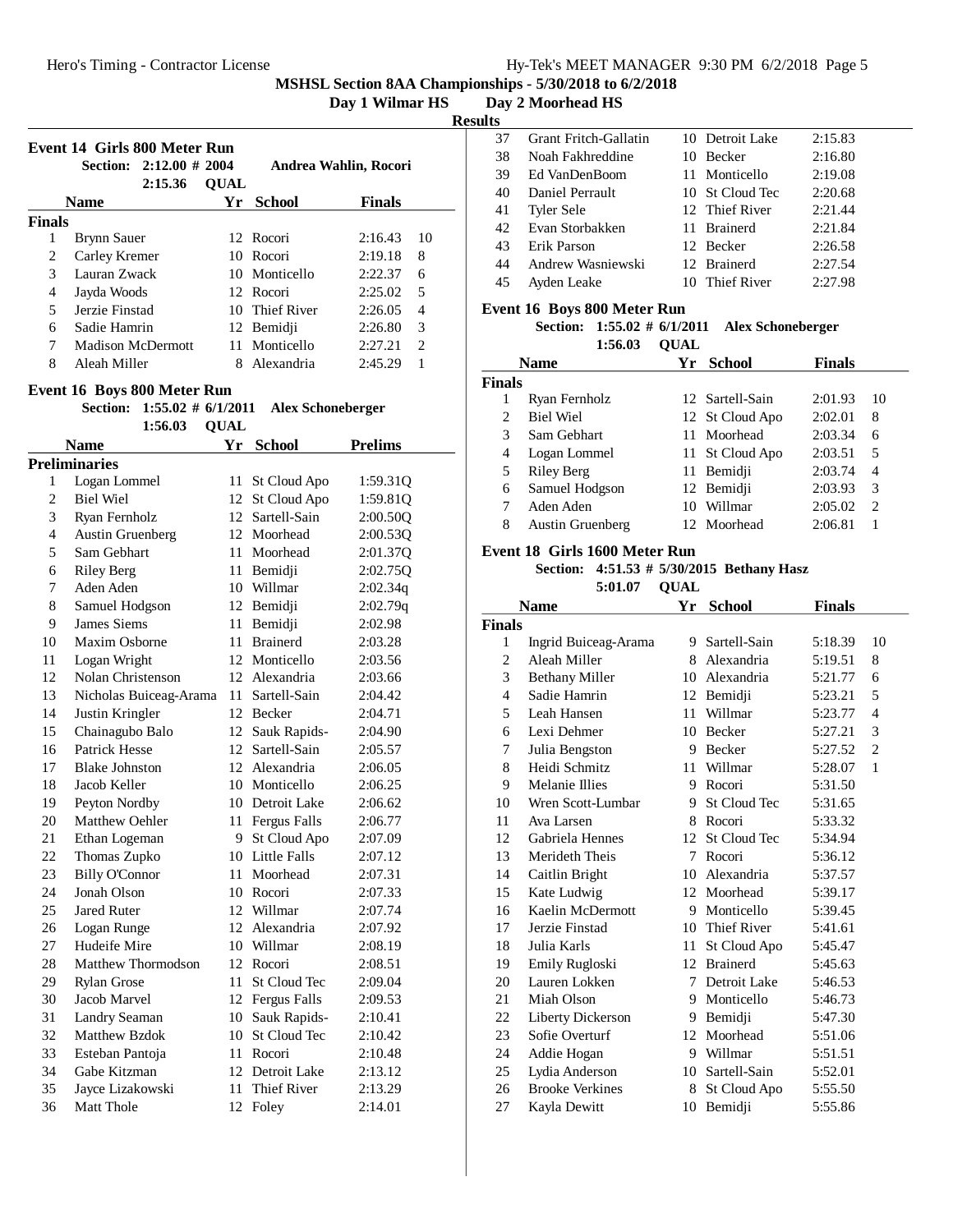**Day 1 Wilmar HS Day 2 Moorhead HS**

**Results**

|    | Finals  (Event 18 Girls 1600 Meter Run) |    |                     |         |  |  |  |
|----|-----------------------------------------|----|---------------------|---------|--|--|--|
|    | <b>Name</b>                             | Yr | <b>School</b>       | Finals  |  |  |  |
| 28 | Abigail Gans                            | 11 | <b>St Cloud Tec</b> | 5:57.23 |  |  |  |
| 29 | Abby Nelson                             | 9  | Becker              | 5:57.51 |  |  |  |
| 30 | <b>Kayleen Martins</b>                  |    | 12 Sauk Rapids-     | 6:00.31 |  |  |  |
| 31 | Emma Koeckeritz                         | 9  | Fergus Falls        | 6:04.37 |  |  |  |
| 32 | Kayla Bush                              | 9  | <b>Brainerd</b>     | 6:04.73 |  |  |  |
| 33 | Dru Harbott                             |    | Thief River         | 6:04.96 |  |  |  |
| 34 | Katelyn McConky                         | 9  | Detroit Lake        | 6:05.19 |  |  |  |
| 35 | Kathryn Senchea                         | 11 | Sartell-Sain        | 6:06.61 |  |  |  |
| 36 | Julia Severson                          | 11 | Sauk Rapids-        | 6:07.56 |  |  |  |
| 37 | McKenzie O'Connell                      | 10 | Moorhead            | 6:11.90 |  |  |  |
| 38 | Berit Skogen                            | 11 | Fergus Falls        | 6:12.98 |  |  |  |
| 39 | Erin Jansky                             | 10 | St Cloud Apo        | 6:30.35 |  |  |  |
| 40 | Cortney Brodsho                         |    | 12 Detroit Lake     | 6:32.91 |  |  |  |
| 41 | Kaylee Zupko                            | 9  | Little Falls        | 6:36.67 |  |  |  |
| 42 | Camilla Johnson                         |    | 10 Little Falls     | 6:38.35 |  |  |  |

#### **Event 20 Boys 1600 Meter Run**

|                          | <b>Section:</b>      | $4:19.00 \# 1981$ |             | Brian Kraft, Bemedji |               |                |
|--------------------------|----------------------|-------------------|-------------|----------------------|---------------|----------------|
|                          |                      | 4:17.43           | <b>QUAL</b> |                      |               |                |
|                          | <b>Name</b>          |                   | Yr          | <b>School</b>        | <b>Finals</b> |                |
| Finals                   |                      |                   |             |                      |               |                |
| 1                        | Logan Lommel         |                   | 11          | St Cloud Apo         | 4:28.30       | 10             |
| $\overline{c}$           | <b>Keaton Gruber</b> |                   | 12          | Alexandria           | 4:28.63       | 8              |
| 3                        | <b>Biel Wiel</b>     |                   | 12          | St Cloud Apo         | 4:29.19       | 6              |
| $\overline{\mathcal{L}}$ | Zach Johnson         |                   | 11          | Moorhead             | 4:32.08       | 5              |
| 5                        | Jackson Wichtendahl  |                   | 12          | Alexandria           | 4:32.58       | $\overline{4}$ |
| 6                        | Sam Ricker           |                   | 11          | <b>Becker</b>        | 4:32.96       | 3              |
| 7                        | Nolan Christenson    |                   | 12          | Alexandria           | 4:33.36       | $\overline{c}$ |
| 8                        | <b>Patrick Hesse</b> |                   | 12          | Sartell-Sain         | 4:35.33       | 1              |
| 9                        | Tanner Olson         |                   | 11          | Detroit Lake         | 4:42.32       |                |
| 10                       | Soren Dybing         |                   | 12          | Bemidji              | 4:42.93       |                |
| 11                       | Logan Wright         |                   | 12          | Monticello           | 4:43.83       |                |
| 12                       | Peyton Nordby        |                   | 10          | Detroit Lake         | 4:44.09       |                |
| 13                       | Maxim Osborne        |                   | 11          | <b>Brainerd</b>      | 4:44.99       |                |
| 14                       | Hunter Eldien        |                   | 12          | Fergus Falls         | 4:45.26       |                |
| 15                       | Zachary Nemeth       |                   | 10          | Sartell-Sain         | 4:46.65       |                |
| 16                       | Elijah Harvala       |                   | 9           | Moorhead             | 4:47.73       |                |
| 17                       | Mason Wendt          |                   | 10          | Willmar              | 4:48.37       |                |
| 18                       | <b>Fuad Bashir</b>   |                   | 9           | Willmar              | 4:49.54       |                |
| 19                       | Josh Hagen           |                   | 11          | Moorhead             | 4:49.71       |                |
| 20                       | Joel Knopp           |                   | 11          | St Cloud Apo         | 4:49.80       |                |
| 21                       | David Anderson       |                   | 12          | Sartell-Sain         | 4:50.04       |                |
| 22                       | Zac Fouquerel-Skoe   |                   | 11          | Bemidji              | 4:52.41       |                |
| 23                       | Gavin Neugart        |                   | 10          | Rocori               | 4:54.73       |                |
| 24                       | Habtamu Schaller     |                   | 11          | <b>St Cloud Tec</b>  | 4:56.37       |                |
| 25                       | Jose Pantoja         |                   | 11          | Rocori               | 4:56.89       |                |
| 26                       | Jonah Olson          |                   | 10          | Rocori               | 4:57.40       |                |
| 27                       | Sawyer McCalla       |                   | 10          | Monticello           | 4:57.84       |                |
| 28                       | <b>Riley Derby</b>   |                   | 9           | Monticello           | 4:58.19       |                |
| 29                       | Kyle Knofczynski     |                   | 12          | Willmar              | 5:00.09       |                |
| 30                       | Jerad Schlichting    |                   | 12          | Sauk Rapids-         | 5:01.17       |                |
| 31                       | Jonathan Novak       |                   | 12          | Becker               | 5:01.50       |                |
| 32                       | <b>Jared Bentrud</b> |                   | 9           | Sauk Rapids-         | 5:02.35       |                |
| 33                       | David Kelm           |                   | 12          | <b>Brainerd</b>      | 5:02.70       |                |

| 34 | Jayce Lizakowski |    | 11 Thief River  | 5:03.46 |
|----|------------------|----|-----------------|---------|
| 35 | Khadar Abdi      |    | 11 St Cloud Tec | 5:03.89 |
| 36 | Jonah Ploof      |    | 12 Little Falls | 5:04.94 |
| 37 | Lukas Karel      | 9. | Becker          | 5:06.76 |
| 38 | Cale Newby       | 9. | Bemidji         | 5:13.23 |
| 39 | Isaac Mauch      |    | 7 Thief River   | 5:15.76 |
| 40 | Kolsen Papon     |    | 9 Fergus Falls  | 5:26.13 |
| 41 | A. J. Thompson   |    | 10 Brainerd     | 5:28.75 |
| 42 | Micah Deboer     | 10 | Thief River     | 5:39.69 |
|    |                  |    |                 |         |

#### **Event 22 Girls 3200 Meter Run**

Section: 10:24.57 # 5/30/2012 Jamie Piepenberg 10:47.78 **QUAL** 

|                | Name                  | Yr  | <b>School</b>       | <b>Finals</b> |                |
|----------------|-----------------------|-----|---------------------|---------------|----------------|
| <b>Finals</b>  |                       |     |                     |               |                |
| 1              | Gabriella Witschen    | 9   | Monticello          | 11:22.50      | 10             |
| $\overline{2}$ | Heidi Schmitz         | 11. | Willmar             | 11:23.78      | 8              |
| 3              | Lauren Steinke        |     | 12 St Cloud Tec     | 11:26.32      | 6              |
| $\overline{4}$ | Elise Yeager          |     | 10 Monticello       | 11:27.62      | 5              |
| 5              | Leah Hansen           |     | 11 Willmar          | 11:31.81      | $\overline{4}$ |
| 6              | Alli Hendrickson      |     | 12 Becker           | 11:34.28      | 3              |
| 7              | Ingrid Buiceag-Arama  |     | 9 Sartell-Sain      | 11:42.36      | $\overline{c}$ |
| 8              | <b>Bethany Miller</b> |     | 10 Alexandria       | 11:47.53      | $\mathbf{1}$   |
| 9              | Colette Jemming       |     | 11 Sartell-Sain     | 11:54.96      |                |
| 10             | Merideth Theis        |     | 7 Rocori            | 12:05.68      |                |
| 11             | <b>Melanie Illies</b> |     | 9 Rocori            | 12:10.92      |                |
| 12             | <b>Elsie Duininck</b> |     | 11 Willmar          | 12:12.66      |                |
| 13             | Julia Karls           |     | 11 St Cloud Apo     | 12:14.30      |                |
| 14             | Kate Ludwig           |     | 12 Moorhead         | 12:14.97      |                |
| 15             | Laina Viere           | 7   | Rocori              | 12:16.58      |                |
| 16             | Kaelin McDermott      |     | 9 Monticello        | 12:20.53      |                |
| 17             | Kayla Dewitt          |     | 10 Bemidji          | 12:28.79      |                |
| 18             | Victoria Kolbinger    | 11  | Becker              | 12:34.92      |                |
| 19             | Emily Rugloski        |     | 12 Brainerd         | 12:37.36      |                |
| 20             | Heavyn Bordak         |     | 10 Alexandria       | 12:41.92      |                |
| 21             | Lauren Russell        |     | 11 Alexandria       | 12:43.22      |                |
| 22             | Emma Mader            |     | 12 Sauk Rapids-     | 12:47.35      |                |
| 23             | Sofie Overturf        |     | 12 Moorhead         | 12:49.37      |                |
| 24             | Isabella Ek           | 8   | Thief River         | 12:52.63      |                |
| 25             | Mickayla Allen        |     | 12 Moorhead         | 12:54.86      |                |
| 26             | Lydia Anderson        |     | 10 Sartell-Sain     | 13:03.38      |                |
| 27             | <b>Molly Selisker</b> |     | 12 Brainerd         | 13:09.38      |                |
| 28             | Abby Nelson           |     | 9 Becker            | 13:09.76      |                |
| 29             | Liliana Schaeffer     | 8   | <b>Brainerd</b>     | 13:24.34      |                |
| 30             | <b>Agnes Peters</b>   | 9   | Bemidji             | 13:29.92      |                |
| 31             | Makenna Stenstrom     | 10  | <b>Fergus Falls</b> | 13:41.83      |                |
| 32             | Jayden Hermanson      | 9   | Foley               | 13:53.61      |                |
| 33             | Mai Petermann         | 9   | Bemidji             | 14:25.00      |                |
| 34             | Lily Weitzel          | 8   | St Cloud Apo        | 14:43.61      |                |
|                |                       |     |                     |               |                |

#### **Event 24 Boys 3200 Meter Run**

### **Section:** 9:20.95 # 5/27/2009 Drew Paradis

#### **QUAL9:14.71**

|        | <b>Name</b>  | Yr School   | <b>Finals</b> |    |
|--------|--------------|-------------|---------------|----|
| Finals |              |             |               |    |
|        | Zach Johnson | 11 Moorhead | 9:39.08       | 10 |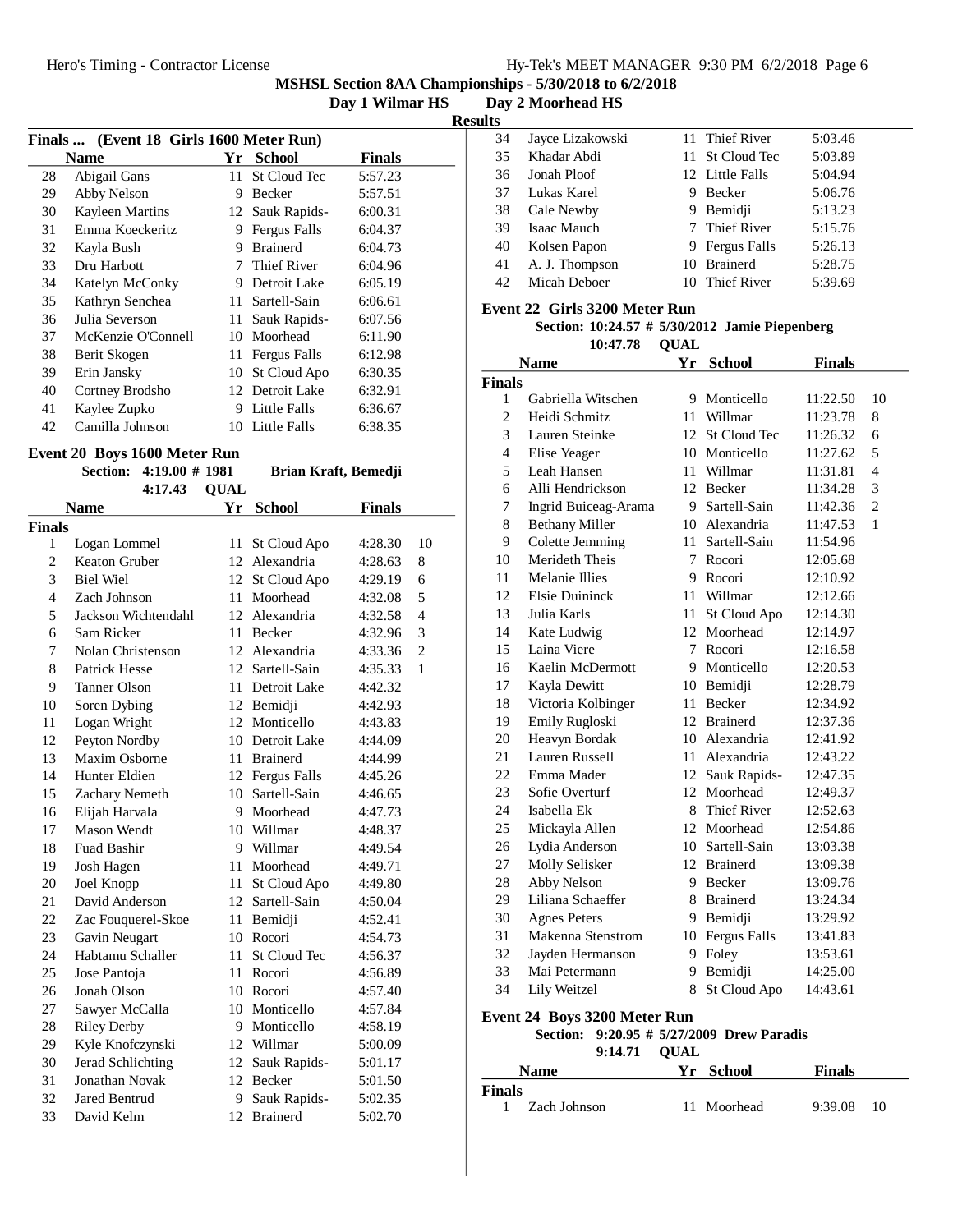Madysen Schmidt 8 Bemidji 16.93q NWI

**MSHSL Section 8AA Championships - 5/30/2018 to 6/2/2018**

**Day 1 Wilmar HS Day 2 Moorhead HS Results** 

| (Event 24 Boys 3200 Meter Run)<br>Finals |                          |     |                     |               |                          |  |
|------------------------------------------|--------------------------|-----|---------------------|---------------|--------------------------|--|
|                                          | <b>Name</b>              |     | Yr School           | <b>Finals</b> |                          |  |
| $\overline{c}$                           | Nick Juntunen            | 12. | Sartell-Sain        | 9:39.95       | 8                        |  |
| 3                                        | Dawson Strom             | 11  | Moorhead            | 9:48.90       | 6                        |  |
| $\overline{\mathcal{L}}$                 | Tennessee Scott-Lu       | 11  | St Cloud Tec        | 9:49.99       | 5                        |  |
| 5                                        | Alex Nemeth              | 11  | Sartell-Sain        | 9:53.57       | $\overline{\mathcal{L}}$ |  |
| 6                                        | Sam Ricker               | 11  | <b>Becker</b>       | 9:54.40       | 3                        |  |
| 7                                        | Jackson Wichtendahl      | 12  | Alexandria          | 9:54.53       | $\overline{c}$           |  |
| 8                                        | Zachary Nemeth           |     | 10 Sartell-Sain     | 9:56.52       | $\mathbf{1}$             |  |
| 9                                        | Soren Dybing             | 12  | Bemidji             | 9:57.36       |                          |  |
| 10                                       | Tanner Olson             | 11  | Detroit Lake        | 10:08.16      |                          |  |
| 11                                       | <b>Fuad Bashir</b>       | 9   | Willmar             | 10:12.41      |                          |  |
| 12                                       | Gage Mostad              | 10  | Bemidji             | 10:14.81      |                          |  |
| 13                                       | <b>Keaton Gruber</b>     | 12  | Alexandria          | 10:15.26      |                          |  |
| 14                                       | Zac Fouquerel-Skoe       | 11  | Bemidii             | 10:17.29      |                          |  |
| 15                                       | Liban Mohamed            | 10  | St Cloud Apo        | 10:17.91      |                          |  |
| 16                                       | <b>Mason Wendt</b>       | 10  | Willmar             | 10:19.20      |                          |  |
| 17                                       | Nuradin Dadow            | 9   | Rocori              | 10:23.64      |                          |  |
| 18                                       | Noah Struck              | 11  | Alexandria          | 10:23.65      |                          |  |
| 19                                       | <b>Basil Ricker</b>      | 11  | Becker              | 10:25.19      |                          |  |
| 20                                       | <b>Maxwell Botz</b>      | 12  | St Cloud Apo        | 10:33.25      |                          |  |
| 21                                       | Evan Myran               | 9   | Moorhead            | 10:33.80      |                          |  |
| 22                                       | <b>Harley Anez</b>       | 11  | Willmar             | 10:41.05      |                          |  |
| 23                                       | <b>Jerad Schlichting</b> |     | 12 Sauk Rapids-     | 10:42.36      |                          |  |
| 24                                       | <b>Marcus Guertin</b>    | 8   | Monticello          | 10:46.75      |                          |  |
| 25                                       | <b>Tucker Strawsell</b>  | 11  | Detroit Lake        | 10:47.72      |                          |  |
| 26                                       | <b>Samuel Brewer</b>     | 9   | St Cloud Apo        | 10:47.77      |                          |  |
| 27                                       | David Kelm               | 12  | <b>Brainerd</b>     | 10:53.37      |                          |  |
| 28                                       | Jack Smith               | 11  | Monticello          | 10:56.43      |                          |  |
| 29                                       | Elijah Kitzmann          |     | 10 Detroit Lake     | 10:57.07      |                          |  |
| 30                                       | Jose Pantoja             | 11  | Rocori              | 11:02.16      |                          |  |
| 31                                       | Jonah Ploof              |     | 12 Little Falls     | 11:04.05      |                          |  |
| 32                                       | Alec Smieja              | 11  | Monticello          | 11:09.46      |                          |  |
| 33                                       | Gavin Neugart            |     | 10 Rocori           | 11:10.49      |                          |  |
| 34                                       | <b>Atlie Danielson</b>   | 10  | <b>Brainerd</b>     | 11:12.36      |                          |  |
| 35                                       | <b>Jackson Rasmusson</b> | 11  | Foley               | 11:15.09      |                          |  |
| 36                                       | Duncan Quinn             | 11  | St Cloud Tec        | 11:17.69      |                          |  |
| 37                                       | Nick Porisch             | 10  | <b>Brainerd</b>     | 11:21.47      |                          |  |
| 38                                       | <b>Jackson Grant</b>     | 9   | <b>Little Falls</b> | 11:27.20      |                          |  |
| 39                                       | <b>Tyler Anderson</b>    | 11  | <b>St Cloud Tec</b> | 11:35.41      |                          |  |
| 40                                       | Isaac Mauch              | 7   | <b>Thief River</b>  | 11:38.75      |                          |  |
| 41                                       | Kolsen Papon             | 9   | <b>Fergus Falls</b> | 11:40.74      |                          |  |
| 42                                       | Lachlan Lahr             | 12  | Becker              | 11:50.47      |                          |  |

### **Event 26 Girls 100 Meter Hurdles**

|   | <b>Section:</b> |                 |             | 14.65 * 5/30/2015 Meleah Biermaier |                          |
|---|-----------------|-----------------|-------------|------------------------------------|--------------------------|
|   | <b>Section:</b> | $14.65 \# 2001$ |             |                                    | Jacenta Spandl, Moorhead |
|   |                 | 14.97           | <b>OUAL</b> |                                    |                          |
|   | <b>Name</b>     |                 |             | Yr School                          | <b>Prelims</b>           |
|   | Preliminaries   |                 |             |                                    |                          |
|   | Kaye Paschka    |                 |             | 11 Alexandria                      | 15.160NWI                |
| 2 | Kali Schirmers  |                 |             | 10 Little Falls                    | 15.590NWI                |
| 3 | Sydney Gray     |                 |             | 11 Alexandria                      | 16.350NWI                |
| 4 | Taylor Terfehr  |                 |             | 12 Rocori                          | 16.390NWI                |
| 5 | Adla Serrao     |                 |             | 10 Moorhead                        | 16.900NWI                |
| 6 | Lauren Berg     |                 | 8           | Bemidii                            | 16.910NWI                |

| 8  | Delaney Schaeffer        | 10 | <b>Brainerd</b>     | 16.99q NWI          |
|----|--------------------------|----|---------------------|---------------------|
| 9  | Jayden Kloss             | 10 | Foley               | 17.03 NWI           |
| 10 | Miranda O'Brien          | 12 | Becker              | 17.07<br><b>NWI</b> |
| 11 | Carlie Rein              | 12 | <b>St Cloud Tec</b> | 17.24<br><b>NWI</b> |
| 12 | Rachael Gooding          |    | 10 Sartell-Sain     | 17.36<br><b>NWI</b> |
| 13 | Harper Toward            | 11 | Bemidji             | 17.43<br><b>NWI</b> |
| 14 | <b>Jacy Roste</b>        | 11 | Alexandria          | 17.46<br><b>NWI</b> |
| 15 | Abbey Hilger             | 11 | Foley               | 17.49<br><b>NWI</b> |
| 16 | Annika Werlinger         | 9. | Moorhead            | 17.59<br><b>NWI</b> |
| 17 | Dominica Bernstein       | 9  | <b>Thief River</b>  | 17.71<br><b>NWI</b> |
| 18 | Lilly Johnson            | 12 | Rocori              | 17.82<br><b>NWI</b> |
| 19 | Callie Doucette          | 10 | Becker              | 17.98<br><b>NWI</b> |
| 20 | Kayden Westin            | 12 | Becker              | 17.99<br><b>NWI</b> |
| 21 | Hannah Hackenmueller     | 9  | Sartell-Sain        | 18.09<br><b>NWI</b> |
| 22 | Anika Eldien             | 9  | Fergus Falls        | 18.10<br><b>NWI</b> |
| 23 | Sara Maciej              | 11 | Foley               | 18.21<br><b>NWI</b> |
| 24 | Laura Woltjer            | 12 | Willmar             | 18.28<br><b>NWI</b> |
| 25 | <b>Brooklyn Brouse</b>   | 9  | <b>Thief River</b>  | 18.30<br><b>NWI</b> |
| 26 | Ally Frickel             | 10 | Monticello          | 18.33<br><b>NWI</b> |
| 27 | Michaela Wolfe           | 10 | Sauk Rapids-        | <b>NWI</b><br>18.49 |
| 28 | <b>Chandler Niemeyer</b> | 9  | <b>Brainerd</b>     | 18.49<br><b>NWI</b> |
| 29 | <b>Coral Mattison</b>    | 10 | <b>Thief River</b>  | <b>NWI</b><br>18.66 |
| 30 | Hannah Wieber            | 12 | St Cloud Apo        | <b>NWI</b><br>18.68 |
| 31 | Skylar DeBoar            |    | 12 Detroit Lake     | 18.68<br><b>NWI</b> |
| 32 | Katie Gerdes             | 12 | St Cloud Apo        | 18.77<br>NWI        |
| 33 | Alyssa Klocker           | 10 | St Cloud Tec        | 18.77<br><b>NWI</b> |
| 34 | Laura Christianson       |    | 12 Willmar          | 19.20<br><b>NWI</b> |
| 35 | Kamee Kitzman            | 10 | Monticello          | 19.36<br><b>NWI</b> |
| 36 | Lily Johnson             | 11 | Monticello          | 19.39<br><b>NWI</b> |
| 37 | Margaret Schliepsiek     | 9  | Sartell-Sain        | 19.57<br><b>NWI</b> |
| 38 | Octavia Nerguson         | 10 | Moorhead            | 20.00<br><b>NWI</b> |
| 39 | Mikayla Zaske            | 11 | Sauk Rapids-        | 20.61<br><b>NWI</b> |
| 40 | Abigail LaLonde          | 11 | <b>St Cloud Tec</b> | 20.62<br><b>NWI</b> |
| 41 | Cecelia Woods            | 7  | Rocori              | 21.28<br><b>NWI</b> |
| 42 | Mari Devine              | 9  | <b>Brainerd</b>     | 21.57<br>NWI        |
| 43 | Noelle Dew-Tomhave       | 12 | <b>Fergus Falls</b> | 21.75<br><b>NWI</b> |

#### **Event 26 Girls 100 Meter Hurdles**

| <b>Section:</b> |                 | 14.65 $*$ 5/30/2015 Meleah Biermaier |
|-----------------|-----------------|--------------------------------------|
| <b>Section:</b> | $14.65 \# 2001$ | Jacenta Spandl, Moorhead             |
|                 | 14.97 OUAL      |                                      |

| <b>Name</b>   |                    | Үr | School          | <b>Finals</b> |                             |
|---------------|--------------------|----|-----------------|---------------|-----------------------------|
| <b>Finals</b> |                    |    |                 |               |                             |
|               | Kaye Paschka       |    | 11 Alexandria   | 15.38         | 10                          |
| 2             | <b>Sydney Gray</b> |    | 11 Alexandria   | 16.59         | 8                           |
| 3             | Kali Schirmers     |    | 10 Little Falls | 16.84         | 6                           |
| 4             | Madysen Schmidt    |    | 8 Bemidji       | 17.07         | .5                          |
| 5             | Adla Serrao        |    | 10 Moorhead     | 17.32         | $\overline{4}$              |
| 6             | Taylor Terfehr     |    | 12 Rocori       | 17.54         | 3                           |
|               | Lauren Berg        | 8  | Bemidji         | 17.59         | $\mathcal{D}_{\mathcal{L}}$ |
| 8             | Delaney Schaeffer  | 10 | Brainerd        | 19.64         |                             |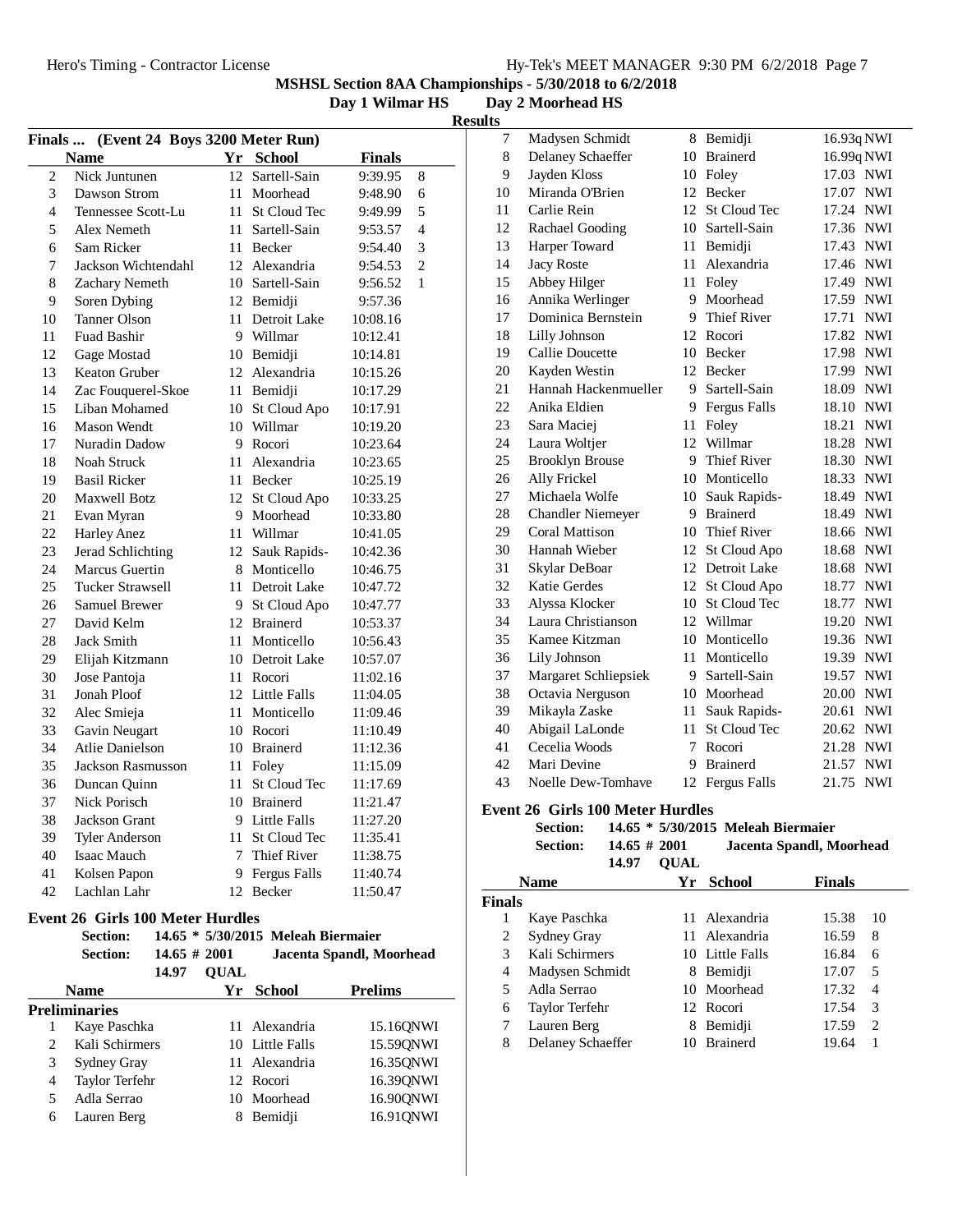#### **Day 2 Moorhead HS**

**Results**

| <b>Event 28 Boys 110 Meter Hurdles</b> |                                 |             |                    |                          |
|----------------------------------------|---------------------------------|-------------|--------------------|--------------------------|
|                                        | <b>Section:</b><br>14.30 # 1984 |             |                    | Harvey Windorski, Rocori |
|                                        | 14.87                           | <b>OUAL</b> |                    |                          |
|                                        | <b>Name</b>                     |             | Yr School          | <b>Prelims</b>           |
|                                        | <b>Preliminaries</b>            |             |                    |                          |
| 1                                      | Zach Henke                      | 11          | <b>Brainerd</b>    | 15.16QNWI                |
| 2                                      | Jeff Spieker                    | 12          | Brainerd           | 15.17QNWI                |
| 3                                      | Alec Nibaur                     | 12          | Willmar            | 15.45QNWI                |
| $\overline{4}$                         | Isaiah Thompson                 |             | 10 Detroit Lake    | 15.47QNWI                |
| 5                                      | David Myres                     |             | 10 Becker          | 15.56QNWI                |
| 6                                      | <b>Brady Krupa</b>              | 11          | Willmar            | 15.80QNWI                |
| 7                                      | Preston Bowden                  | 12          | Alexandria         | 15.60q NWI               |
| 8                                      | <b>Mitchell Schirmers</b>       |             | 12 Little Falls    | 15.78q NWI               |
| 9                                      | Mikhale Maier                   | 11          | Monticello         | 15.79 NWI                |
| 10                                     | Zach Libbesmeier                | 11          | Rocori             | 15.82 NWI                |
| 11                                     | Daniel Jantzen                  | 11          | Alexandria         | 15.84 NWI                |
| 12                                     | <b>Adam Pohlen</b>              | 11          | Alexandria         | 16.23 NWI                |
| 13                                     | Cody Neitzke                    | 11          | Sartell-Sain       | 16.40 NWI                |
| 14                                     | Sam May                         | 9           | Willmar            | 16.55 NWI                |
| 15                                     | Jacob Kelly                     | 8           | Bemidji            | 16.56 NWI                |
| 16                                     | Sam Fredin                      | 12          | Rocori             | 16.58 NWI                |
| 17                                     | Samuel Brandt                   | 10          | Sartell-Sain       | 16.66 NWI                |
| 18                                     | Tanner Rebischke                | 9           | Bemidji            | 16.92 NWI                |
| 19                                     | Spencer Weber                   | 11          | Sauk Rapids-       | 17.11 NWI                |
| 20                                     | Jack Ingram                     | 10          | Brainerd           | 17.18 NWI                |
| 21                                     | <b>Edgar Waldusky</b>           | 12          | St Cloud Tec       | 17.33 NWI                |
| 22                                     | Riley Banyai                    |             | 10 Monticello      | 17.44 NWI                |
| 23                                     | Hunter Alfano                   | 11          | Monticello         | 17.48 NWI                |
| 24                                     | Jake Bettecher                  | 11          | Detroit Lake       | 17.84 NWI                |
| 25                                     | Beau Garman                     | 9           | Sartell-Sain       | 17.95 NWI                |
| 26                                     | Michael Goulet                  | 11          | Foley              | 17.98 NWI                |
| 27                                     | <b>Maison Zimmer</b>            | 10          | St Cloud Apo       | 17.99 NWI                |
| 28                                     | <b>Blake Chmielewski</b>        | 11          | Foley              | 18.01<br><b>NWI</b>      |
| 29                                     | Daniel Quick                    | 10          | <b>Thief River</b> | 18.20 NWI                |
| 30                                     | Jack Eisenzimmer                | 9           | Moorhead           | 18.40 NWI                |
| 31                                     | <b>Matthew Erlandson</b>        | 11          | Fergus Falls       | 18.99 NWI                |
| 32                                     | Michael Schmitz                 | 9           | Becker             | 19.01<br><b>NWI</b>      |
| 33                                     | Mike Gibson                     | 11          | Moorhead           | 19.01<br><b>NWI</b>      |
| 34                                     | Zachary Stich                   |             | 10 Little Falls    | 19.11<br><b>NWI</b>      |
| 35                                     | <b>Blake Biermaier</b>          | 9           | Thief River        | 19.21 NWI                |
| 36                                     | Ernesto Gonzalez                | 10          | Moorhead           | 19.28 NWI                |
| 37                                     | Nathanael Schwinghamme          | 8           | Bemidji            | 19.53 NWI                |
| 38                                     | Nathaniel Hegland               | 9           | St Cloud Tec       | 21.83 NWI                |
| 39                                     | Dylan Philipp                   | 9           | <b>Thief River</b> | 22.18<br><b>NWI</b>      |

### **Event 28 Boys 110 Meter Hurdles**

|        | <b>Section:</b> | 14.30 # 1984<br>14.87 | <b>OUAL</b> |                 | Harvey Windorski, Rocori |    |
|--------|-----------------|-----------------------|-------------|-----------------|--------------------------|----|
|        | <b>Name</b>     |                       | Yr          | School          | <b>Finals</b>            |    |
| Finals |                 |                       |             |                 |                          |    |
|        | David Myres     |                       |             | 10 Becker       | 15.44                    | 10 |
| 2      | Jeff Spieker    |                       |             | 12 Brainerd     | 15.51                    | 8  |
| 3      | Alec Nibaur     |                       |             | 12 Willmar      | 15.52                    | 6  |
| 4      | Isaiah Thompson |                       |             | 10 Detroit Lake | 15.60                    | 5  |
|        | Zach Henke      |                       | 11          | <b>Brainerd</b> | 15.61                    | 4  |

| uw                                      |                    |                 |                         |  |
|-----------------------------------------|--------------------|-----------------|-------------------------|--|
| 6.                                      | Preston Bowden     | 12 Alexandria   | $16.03 \quad 3$         |  |
| $\tau$                                  | Mitchell Schirmers | 12 Little Falls | $16.35 \quad 2$         |  |
|                                         | 8 Brady Krupa      | 11 Willmar      | 16.39<br>$\blacksquare$ |  |
| <b>Event 30 Girls 300 Meter Hurdles</b> |                    |                 |                         |  |

#### **Section:** 43.00 # 5/30/2014 Meleah Biermaier

## **QUAL44.80**

|                | <b>Name</b>            |      | Yr School          | <b>Prelims</b> |
|----------------|------------------------|------|--------------------|----------------|
|                | <b>Preliminaries</b>   |      |                    |                |
| 1              | Kaye Paschka           | 11 - | Alexandria         | 46.03Q         |
| $\overline{c}$ | Sabrina Fronning       |      | 10 Fergus Falls    | 46.30Q         |
| 3              | Lauren Berg            | 8    | Bemidji            | 48.56Q         |
| $\overline{4}$ | <b>Brooklyn Brouse</b> | 9    | <b>Thief River</b> | 48.74Q         |
| 5              | Sierra Cory            |      | 10 Alexandria      | 48.88Q         |
| 6              | Lily Johnson           |      | 11 Monticello      | 49.69Q         |
| 7              | Carlie Rein            |      | 12 St Cloud Tec    | 48.68q         |
| 8              | Cecelia Woods          |      | 7 Rocori           | 48.95q         |
| 9              | Autumn Johnson         |      | 12 Rocori          | 49.81          |
| 10             | Kayden Westin          |      | 12 Becker          | 50.03          |
| 11             | Kali Schirmers         |      | 10 Little Falls    | 50.27          |
| 12             | Jaida Reiman           |      | 8 Willmar          | 50.32          |
| 13             | Alexis Cole            |      | 9 Alexandria       | 50.42          |
| 14             | Hannah Wieber          |      | 12 St Cloud Apo    | 50.80          |
| 15             | Miranda O'Brien        |      | 12 Becker          | 51.05          |
| 16             | Jayden Kloss           |      | 10 Foley           | 51.15          |
| 17             | Anika Eldien           |      | 9 Fergus Falls     | 51.16          |
| 18             | Alexandra Toensing     |      | 12 Brainerd        | 51.23          |
| 19             | Sara Batty             |      | 10 Foley           | 51.37          |
| 20             | Mikayla Zaske          | 11   | Sauk Rapids-       | 52.08          |
| 21             | Rachael Gooding        |      | 10 Sartell-Sain    | 52.08          |
| 22             | Shanna Eberwine        | 11 - | Bemidii            | 52.32          |
| 23             | Adla Serrao            |      | 10 Moorhead        | 52.40          |
| 24             | Gina Wasniewski        |      | 10 Brainerd        | 52.47          |
| 25             | Laura Woltjer          |      | 12 Willmar         | 52.62          |
| 26             | Lilly Johnson          |      | 12 Rocori          | 53.02          |
| 27             | Delaney Schaeffer      |      | 10 Brainerd        | 53.08          |
| 28             | Alyssa Klocker         |      | 10 St Cloud Tec    | 53.19          |
| 29             | Rylie Kagel            | 11.  | Monticello         | 53.49          |
| 30             | Annika Werlinger       |      | 9 Moorhead         | 53.61          |
| 31             | <b>Sydney Paulson</b>  |      | 9 Sauk Rapids-     | 53.73          |
| 32             | Abbey Hilger           | 11-  | Foley              | 53.86          |
| 33             | Margaret Schliepsiek   |      | 9 Sartell-Sain     | 53.95          |
| 34             | <b>Madison Pleoger</b> |      | 10 Becker          | 54.12          |
| 35             | Madysen Schmidt        |      | 8 Bemidji          | 54.21          |
| 36             | Laura Christianson     |      | 12 Willmar         | 54.38          |
| 37             | Hannah Hackenmueller   |      | 9 Sartell-Sain     | 55.25          |
| 38             | Octavia Nerguson       |      | 10 Moorhead        | 55.39          |
| 39             | Katie Gerdes           |      | 12 St Cloud Apo    | 56.95          |
| 40             | Abigail LaLonde        | 11   | St Cloud Tec       | 59.22          |
| 41             | Kathryn Kruta          | 12   | Thief River        | 59.22          |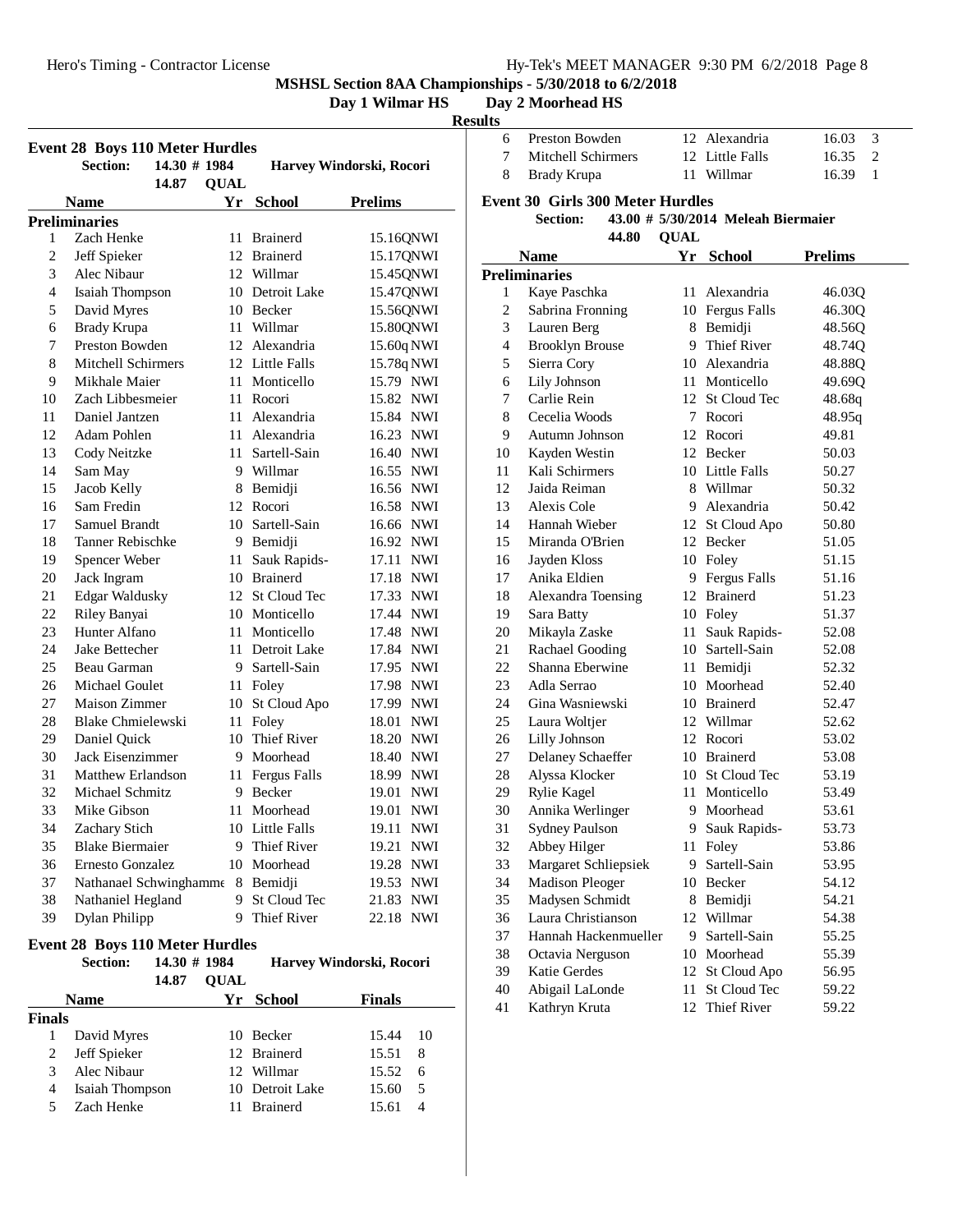#### **Day 1 Wilmar HS Day 2 Moorhead HS**

**Results**

|               | <b>Event 30 Girls 300 Meter Hurdles</b> |       |             |                                    |               |                             |
|---------------|-----------------------------------------|-------|-------------|------------------------------------|---------------|-----------------------------|
|               | <b>Section:</b>                         |       |             | 43.00 # 5/30/2014 Meleah Biermaier |               |                             |
|               |                                         | 44.80 | <b>OUAL</b> |                                    |               |                             |
|               | <b>Name</b>                             |       | Yr          | School                             | <b>Finals</b> |                             |
| <b>Finals</b> |                                         |       |             |                                    |               |                             |
| 1             | Kaye Paschka                            |       |             | 11 Alexandria                      | 46.23         | 10                          |
| 2             | Sabrina Fronning                        |       |             | 10 Fergus Falls                    | 47.40         | 8                           |
| 3             | <b>Brooklyn Brouse</b>                  |       | 9           | Thief River                        | 48.85         | 6                           |
| 4             | Sierra Cory                             |       |             | 10 Alexandria                      | 49.07         | 5                           |
| 5             | Cecelia Woods                           |       |             | Rocori                             | 49.21         | 4                           |
| 6             | Lauren Berg                             |       | 8           | Bemidji                            | 49.61         | 3                           |
| 7             | Carlie Rein                             |       |             | 12 St Cloud Tec                    | 50.30         | $\mathcal{D}_{\mathcal{L}}$ |
| 8             | Lily Johnson                            |       |             | Monticello                         | 52.63         |                             |

#### **Event 32 Boys 300 Meter Hurdles**

| <b>Section:</b> | $38.58 \# 2000$ | Scott Ferguson, Alexandria |
|-----------------|-----------------|----------------------------|
|                 | 39.21 OUAL      |                            |

|                | <b>Name</b>              | Yr | <b>School</b>   | <b>Prelims</b> |
|----------------|--------------------------|----|-----------------|----------------|
|                | <b>Preliminaries</b>     |    |                 |                |
| 1              | Jeff Spieker             |    | 12 Brainerd     | 39.0400UAL     |
| $\overline{c}$ | Mikhale Maier            |    | 11 Monticello   | 39.86Q         |
| 3              | Preston Bowden           |    | 12 Alexandria   | 40.20Q         |
| $\overline{4}$ | David Myres              |    | 10 Becker       | 40.660         |
| 5              | Zach Henke               |    | 11 Brainerd     | 40.81Q         |
| 6              | Brady Krupa              |    | 11 Willmar      | 41.66Q         |
| 7              | Isaiah Thompson          |    | 10 Detroit Lake | 41.64q         |
| 8              | Adam Pohlen              |    | 11 Alexandria   | 41.75q         |
| 9              | Daniel Jantzen           |    | 11 Alexandria   | 42.02          |
| 10             | Sam Fredin               |    | 12 Rocori       | 42.33          |
| 11             | Sam Valor                |    | 9 Monticello    | 42.51          |
| 12             | Jack Ingram              |    | 10 Brainerd     | 42.55          |
| 13             | <b>Edgar Waldusky</b>    |    | 12 St Cloud Tec | 42.55          |
| 14             | Tanner Rebischke         | 9  | Bemidji         | 42.74          |
| 15             | Cody Neitzke             | 11 | Sartell-Sain    | 42.91          |
| 16             | Sam May                  |    | 9 Willmar       | 43.20          |
| 17             | Daniel Quick             |    | 10 Thief River  | 43.40          |
| 18             | Mitchell Schirmers       |    | 12 Little Falls | 43.50          |
| 19             | <b>Matthew Lindstrom</b> |    | 11 Sartell-Sain | 44.03          |
| 20             | Spencer Weber            | 11 | Sauk Rapids-    | 44.05          |
| 21             | Jayden Philippi          |    | 9 Rocori        | 44.33          |
| 22             | <b>Ernesto Gonzalez</b>  |    | 10 Moorhead     | 44.37          |
| 23             | <b>Matthew Erlandson</b> | 11 | Fergus Falls    | 44.57          |
| 24             | Riley Banyai             |    | 10 Monticello   | 44.80          |
| 25             | Jack Eisenzimmer         |    | 9 Moorhead      | 44.81          |
| 26             | Jake Bettecher           |    | 11 Detroit Lake | 44.83          |
| 27             | <b>Michael Goulet</b>    | 11 | Foley           | 44.94          |
| 28             | Jaden Newbanks           | 12 | Sauk Rapids-    | 45.04          |
| 29             | Samuel Brandt            |    | 10 Sartell-Sain | 45.09          |
| 30             | Aaron Watland            |    | 9 Willmar       | 45.16          |
| 31             | Maison Zimmer            |    | 10 St Cloud Apo | 45.63          |
| 32             | Sam Schulze              |    | 9 Bemidji       | 45.92          |
| 33             | Zachary Stich            |    | 10 Little Falls | 47.14          |
| 34             | Mike Gibson              | 11 | Moorhead        | 47.76          |
| 35             | <b>Blake Chmielewski</b> | 11 | Foley           | 47.86          |
| 36             | Jacob Kelly              | 8  | Bemidji         | 48.07          |

37 Blake Biermaier 9 Thief River 48.85 38 Michael Schmitz 9 Becker 49.61 39 Dylan Philipp 9 Thief River 52.11 40 Nathaniel Hegland 9 St Cloud Tec 53.95 **Event 32 Boys 300 Meter Hurdles Section: 38.58 # 2000 Scott Ferguson, Alexandria QUAL39.21 Name Yr School Finals Finals** 1 Zach Henke 11 Brainerd 40.26 10 2 Jeff Spieker 12 Brainerd 40.27 8 3 Preston Bowden 12 Alexandria 40.77 6 4 Mikhale Maier 11 Monticello 40.90 5 5 Isaiah Thompson 10 Detroit Lake 42.02 4 6 Brady Krupa 11 Willmar 42.85 3 7 Adam Pohlen 11 Alexandria 43.48 2 8 David Myres 10 Becker 43.89 1

#### **Event 34 Girls 4x100 Meter Relay**

#### **Section:** 48.74 #  $\frac{5}{30/2014}$  Alexandria

#### **K Betterman, T Kaufman, M Urman, W Johnson**

#### 49.27 **QUAL**

|                | Team                      | <b>Relay</b>        | <b>Finals</b>             |  |
|----------------|---------------------------|---------------------|---------------------------|--|
| <b>Finals</b>  |                           |                     |                           |  |
| 1              | Willmar                   |                     | 49.85<br>10               |  |
|                | 1) Kim White 9            |                     | 2) Erica Schramm 11       |  |
|                | 3) Samantha Christopher 8 |                     | 4) Kirah Kessler-Gross 10 |  |
| $\mathfrak{D}$ | Alexandria                |                     | 50.15<br>8                |  |
|                | 1) Hannah Quitmeyer 11    |                     | 2) Christina Drown 11     |  |
|                | 3) Anna Doherty 9         | 4) Kaye Paschka 11  |                           |  |
| 3              | <b>Thief River Falls</b>  |                     | 50.17<br>6                |  |
|                | 1) Hannah Mauch 9         | 2) Elaina Ballard 9 |                           |  |
|                | 3) Miah Nelson 10         |                     | 4) Carley Johnson 10      |  |
| 4              | Bemidji                   |                     | 50.50<br>5                |  |
|                | 1) Hannah Mueller 12      |                     | 2) Ashley Hofstad 10      |  |
|                | 3) Sunny Werlein 12       | 4) Jordan Mann 11   |                           |  |
| 5              | <b>Brainerd</b>           |                     | 50.54<br>$\overline{4}$   |  |
|                | 1) Gabrielle Smith 10     | 2) Madison Genz 9   |                           |  |
|                | 3) Kimberly Hall 12       | 4) Kayla Deason 11  |                           |  |
| 6              | Rocori                    |                     | 51.05<br>3                |  |
|                | 1) Amy Bertram 12         |                     | 2) Emma Langer 10         |  |
|                | 3) Delaney Griffin 10     | 4) Jaden Court 10   |                           |  |
| 7              | Moorhead                  |                     | 51.56<br>$\mathfrak{D}$   |  |
|                | 1) Amaya Cromwell 11      |                     | 2) Annamaria Davies 11    |  |
|                | 3) Jada Schwindt 11       |                     | 4) Willow Carrier 9       |  |
| 8              | Foley                     |                     | 51.79<br>$\mathbf{1}$     |  |
|                | 1) Maggie Kipka 11        |                     | 2) Christina Stone 11     |  |
|                | 3) Paige Helmin 11        |                     | 4) Kassie Korhonen 11     |  |
| 9              | Fergus Falls              |                     | 51.88                     |  |
|                | 1) Anna Anderson 9        |                     | 2) Vivian Karsnia 10      |  |
|                | 3) Ashlyn Fronning 9      |                     | 4) Miranda Hoffman 11     |  |
| 10             | Sartell-Saint Stephen     |                     | 52.29                     |  |
|                | 1) Brenna Virnig 8        | 2) Sarah Ufearo 10  |                           |  |
|                | 3) Deborah Ufearo 9       |                     | 4) Emma Schwartz 9        |  |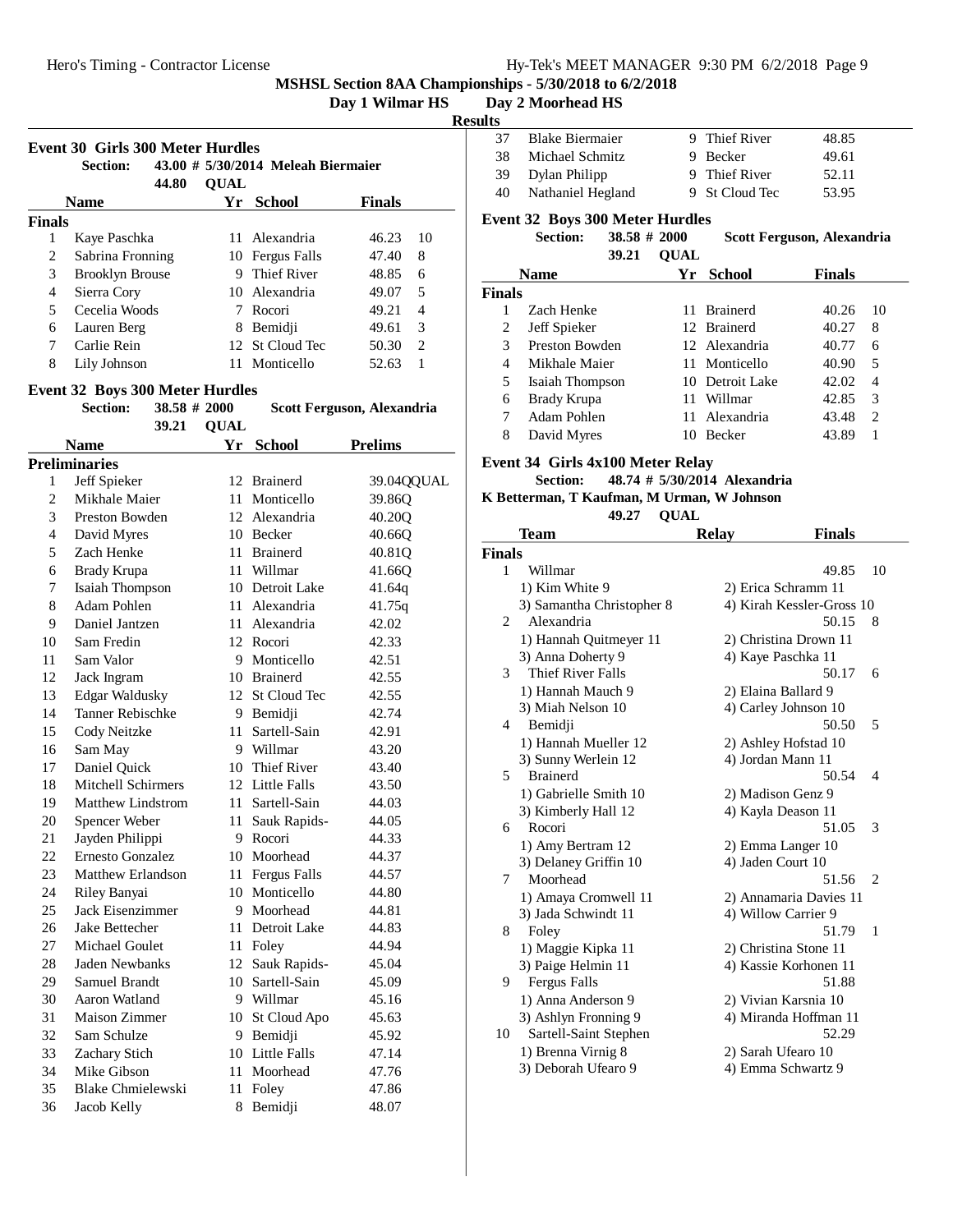**Day 2 Moorhead HS** 

#### **Results**

|    | Finals  (Event 34 Girls 4x100 Meter Relay) |                     |                       |
|----|--------------------------------------------|---------------------|-----------------------|
|    | Team                                       | Relay               | Finals                |
| 11 | Monticello                                 |                     | 52.38                 |
|    | 1) Sophia Carson 10                        |                     | 2) Nayhibe Rosales 9  |
|    | 3) Kaitlyn Hellman 12                      |                     | 4) Bella Velishek 10  |
| 12 | <b>St Cloud Tech</b>                       |                     | 52.40                 |
|    | 1) Carlie Rein 12                          | 2) Taylor Holm 8    |                       |
|    | 3) Elizabeth Christman 9                   |                     | 4) Sofia Villalobos 9 |
| 13 | <b>Little Falls</b>                        |                     | 53.05                 |
|    | 1) Joelle Vacek 8                          | 2) Claire Zack 10   |                       |
|    | 3) Breanna Barchus 9                       |                     | 4) Maizee Kathrein 8  |
| 14 | <b>Detroit Lakes</b>                       |                     | 53.39                 |
|    | 1) Abby Larson 7                           |                     | 2) Jackson Hegg 10    |
|    | 3) Karrigan Hallisey 11                    |                     | 4) Teeya Doppler 11   |
| 15 | <b>Becker</b>                              |                     | 54.01                 |
|    | 1) Sydney Stommes 11                       | 2) Keeley Holm 10   |                       |
|    | 3) Abby Maruska 11                         |                     | 4) Miranda O'Brien 12 |
| 16 | Sauk Rapids-Rice                           |                     | 55.04                 |
|    | 1) Jessica Weber 12                        |                     | 2) Brooke Nelson 10   |
|    | 3) Justus Floren 9                         | 4) Callie Pakkala 9 |                       |

# **Event 36 Boys 4x100 Meter Relay**<br>Section: 43.15 # 1980

#### $St$  Cloud Apollo

**Thielman, Alm, Kloskin, Beattty**

43.14 **QUAL** 

|                | Team                   | <b>Relay</b>        | <b>Finals</b>          |                |
|----------------|------------------------|---------------------|------------------------|----------------|
| Finals         |                        |                     |                        |                |
| 1              | Rocori                 |                     | 43.67                  | 10             |
|                | 1) Nate Andrusick 12   |                     | 2) Gunnar Feldhege 12  |                |
|                | 3) Dawson Torborg 12   | 4) Jack Young 12    |                        |                |
| $\overline{c}$ | <b>St Cloud Apollo</b> |                     | 43.70                  | 8              |
|                | 1) Devin Vorachith 12  | 2) Ashton Ward 12   |                        |                |
|                | 3) Benjamin Theisen 11 | 4) Jayden Lister 12 |                        |                |
| 3              | Monticello             |                     | 44.27                  | 6              |
|                | 1) Kalvin Beal 12      | 2) Ray Fasen 12     |                        |                |
|                | 3) Luke Henline 12     |                     | 4) Tyler Jassman 12    |                |
| 4              | Bemidji                |                     | 44.79                  | 5              |
|                | 1) Matthew Arel 9      |                     | 2) Ryan Bieberdorf 11  |                |
|                | 3) Matt Gish 12        | 4) Calvin Faust 12  |                        |                |
| 5              | Alexandria             |                     | 44.94                  | $\overline{4}$ |
|                | 1) Nathan Lusty 12     | 2) Cole Wild 12     |                        |                |
|                | 3) Michael Empting 12  | 4) Drew Olson 11    |                        |                |
| 6              | Fergus Falls           |                     | 45.36                  | 3              |
|                | 1) Jarrett Huus 11     |                     | 2) Caleb Neubauer 11   |                |
|                | 3) Peter Anderson 12   |                     | 4) Robert Sewell 11    |                |
| 7              | Sauk Rapids-Rice       |                     | 45.65                  | 2              |
|                | 1) Nathan Waldorf 12   | 2) Cole Ritten 11   |                        |                |
|                | 3) Jorden Newbanks 12  |                     | 4) Mitchel Peterson 11 |                |
| 8              | Willmar                |                     | 46.03                  | 1              |
|                | 1) Bello White 12      | 2) Josh Miley 10    |                        |                |
|                | 3) Blake Hisken 12     | 4) Devin Fuchs 11   |                        |                |
| 9              | <b>Brainerd</b>        |                     | 46.15                  |                |
|                | 1) Abe Schlegel 12     |                     | 2) Mike Bostrom 12     |                |
|                | 3) Anthony Menghini 9  |                     | 4) Tanner Stenglein 12 |                |

| 10<br><b>Detroit Lakes</b>     | 46.24                  |
|--------------------------------|------------------------|
| 1) Tristian Rader 12           | 2) Martin Mai 10       |
| 3) Ben Heimark 10              | 4) Will Green 11       |
| <b>Becker</b><br>11            | 46.83                  |
| 1) David Myres 10              | 2) Jack Belde 11       |
| 3) Brayden Weber 9             | 4) Ethan Holm 12       |
| 12<br>Sartell-Saint Stephen    | 47.19                  |
| 1) Lucas Nistler 10            | 2) David Middendorf 10 |
| 3) Brandon Carlson 12          | 4) Cody Lantis 10      |
| <b>St Cloud Tech</b><br>13     | 47.59                  |
| 1) Blake Magnuson 11           | 2) Jonathan Imdieke 9  |
| 3) Brady Underwood 12          | 4) Habtamu Schaller 11 |
| Moorhead<br>14                 | 48.32                  |
| 1) Blair Jackson 12            | 2) Colton Krier 12     |
| 3) Nick Johnson 11             | 4) Troy Knutson 10     |
| 15<br>Foley                    | 49.34                  |
| 1) Christopher Allie 9         | 2) Zach Zapf 9         |
| 3) Brent Janson 9              | 4) Gavin Burns 9       |
| <b>Thief River Falls</b><br>16 | 49.57                  |
| 1) Alexander Lundgren 9        | 2) Anthony Hyland 10   |
| 3) Gavin Hoglo 10              | 4) Daniel Quick 10     |
| <b>Little Falls</b>            | DQ                     |
| 1) Casey Erickson 8            | 2) Gage Larsen 12      |
| 3) Alex Holey 10               | 4) Austin Udy 9        |
|                                |                        |

#### **Event 38 Girls 4x200 Meter Relay**

**Section:** 1:43.61 # 1990 **Little Falls** 

**Sandman, Hochhalter, Spillum, Ratzloff**

|                             | 1:43.67                    | <b>QUAL</b>  |                           |                |
|-----------------------------|----------------------------|--------------|---------------------------|----------------|
|                             | Team                       | <b>Relay</b> | <b>Finals</b>             |                |
| <b>Finals</b>               |                            |              |                           |                |
| 1                           | Willmar                    |              | 1:46.99                   | 10             |
|                             | 1) Kim White 9             |              | 2) Erica Schramm 11       |                |
|                             | 3) Jaida Reiman 8          |              | 4) Kirah Kessler-Gross 10 |                |
| $\mathcal{D}_{\mathcal{L}}$ | Rocori                     |              | 1:47.66                   | 8              |
|                             | 1) Amy Bertram 12          |              | 2) Delaney Griffin 10     |                |
|                             | 3) Taylor Terfehr 12       |              | 4) Jaden Court 10         |                |
| 3                           | Monticello                 |              | 1:48.08                   | 6              |
|                             | 1) Jordyn Larson 10        |              | 2) Olivia Kanzler 11      |                |
|                             | 3) Kaitlyn Hellman 12      |              | 4) Ashanti Guertin 10     |                |
| 4                           | Fergus Falls               |              | 1:48.69                   | 5              |
|                             | 1) Anna Anderson 9         |              | 2) Miranda Hoffman 11     |                |
|                             | 3) Sabrina Fronning 10     |              | 4) Vivian Karsnia 10      |                |
| 5                           | Alexandria                 |              | 1:50.02                   | 4              |
|                             | 1) Whitly Netland 9        |              | 2) Christina Drown 11     |                |
|                             | 3) Addison Rodel 11        |              | 4) Erika Roderick 10      |                |
| 6                           | Thief River Falls          |              | 1:50.31                   | 3              |
|                             | 1) Hannah Mauch 9          |              | 2) Elaina Ballard 9       |                |
|                             | 3) Chesnie Wojciechowski 8 |              | 4) Miah Nelson 10         |                |
| 7                           | <b>Detroit Lakes</b>       |              | 1:52.04                   | $\overline{c}$ |
|                             | 1) Abby Larson 7           |              | 2) Jackson Hegg 10        |                |
|                             | 3) Karrigan Hallisey 11    |              | 4) Teeya Doppler 11       |                |
| 8                           | Foley                      |              | 1:52.14                   | $\mathbf{1}$   |
|                             | 1) Jessica Milstroh 11     |              | 2) Christina Stone 11     |                |
|                             | 3) Megan Braun 11          |              | 4) Brooke Beier 8         |                |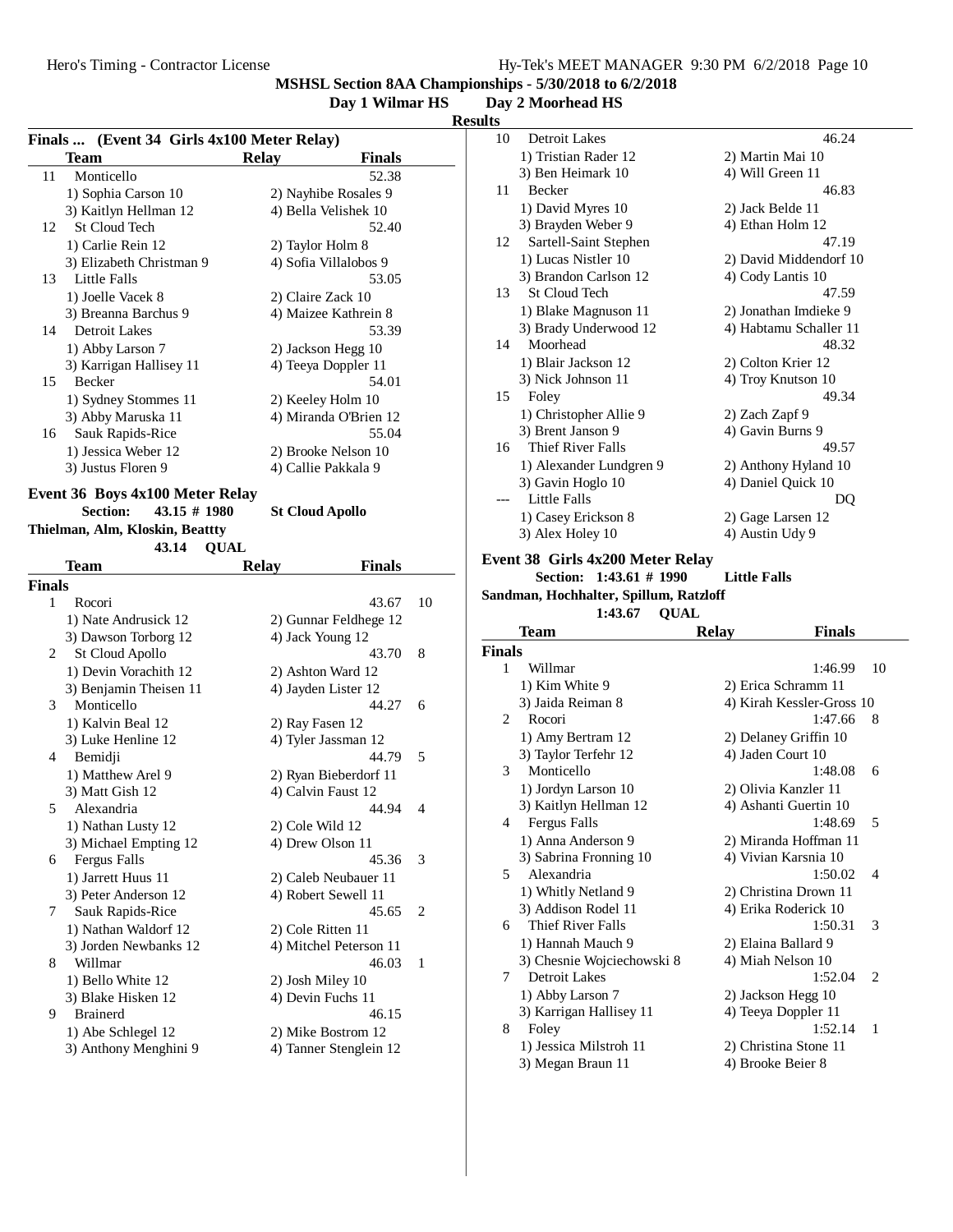**Day 1 Wilmar HS Day 2 Moorhead HS**

**Results**

|    | Finals  (Event 38 Girls 4x200 Meter Relay) |              |                          |  |
|----|--------------------------------------------|--------------|--------------------------|--|
|    | <b>Team</b>                                | <b>Relay</b> | Finals                   |  |
| 9  | Little Falls                               |              | 1:52.54                  |  |
|    | 1) Claire Zack 10                          |              | 2) Grace Peterschick 10  |  |
|    | 3) Dani Schirmers 8                        |              | 4) Isabelle Pechan 12    |  |
| 10 | <b>Becker</b>                              |              | 1:52.62                  |  |
|    | 1) Cassidy Pleoger 9                       |              | 2) Kayden Westin 12      |  |
|    | 3) Abby Maruska 11                         |              | 4) Sydney Stommes 11     |  |
| 11 | <b>Brainerd</b>                            |              | 1:54.23                  |  |
|    | 1) Ellie Selisker 10                       |              | 2) Emma Storbakken 9     |  |
|    | 3) Madison Genz 9                          |              | 4) Emma Smith 10         |  |
| 12 | <b>St Cloud Tech</b>                       |              | 1:54.76                  |  |
|    | 1) Isabella Drown 12                       |              | 2) Brinna Doom 9         |  |
|    | 3) Jessica Lidberg 12                      |              | 4) Kiley McGarry 9       |  |
| 13 | Bemidji                                    |              | 1:56.67                  |  |
|    | 1) Callie Cota 9                           |              | 2) Abby Mueller 10       |  |
|    | 3) Lindsey Hildenbrand 10                  |              | 4) Madysen Schmidt 8     |  |
| 14 | Sauk Rapids-Rice                           |              | 1:56.71                  |  |
|    | 1) Jessica Weber 12                        |              | 2) Bailey Roscoe 11      |  |
|    | 3) Morgan Westre 10                        |              | 4) Callie Pakkala 9      |  |
|    | Moorhead                                   |              | DO                       |  |
|    | 1) Kiera Hamilton 12                       |              | 2) Amaya Cromwell 11     |  |
|    | 3) Annamaria Davies 11                     |              | 4) Faith Wollschlager 10 |  |
|    | Sartell-Saint Stephen                      |              | DQ                       |  |
|    | 1) Rebecca Gooding 10                      |              | 2) Rachael Gooding 10    |  |
|    | 3) Sarah Ufearo 10                         |              | 4) Deborah Ufearo 9      |  |

#### **Event 40 Boys 4x200 Meter Relay**

**Section:** 1:29.14 # 2000 **Brainerd** 

**Munsterteiger, Stumvoll, Strowbridge, Weiss QUAL4 QUAL** 

| Team                    | Relay               | <b>Finals</b>                          |
|-------------------------|---------------------|----------------------------------------|
| <b>Finals</b>           |                     |                                        |
| <b>Becker</b>           |                     | 1:29.26 QUAL                           |
| 1) Sidney Boros 12      |                     | 2) Jordan Gruenes 11                   |
| 3) Austin Hemmelgarn 12 |                     | 4) Kevin Andres 11                     |
| Rocori                  |                     | 1:29.41 QUAL                           |
| 1) Nate Andrusick 12    |                     | 2) Gunnar Feldhege 12                  |
| 3) Dawson Torborg 12    |                     | 4) Jack Young 12                       |
| Moorhead                |                     | 1:29.56<br>-6                          |
| 1) Otis Weah 12         |                     | 2) Hunter Wollschlager 12              |
| 3) Seth Lawrence 12     |                     | 4) Cole Crompton 12                    |
| Alexandria              |                     | 1:31.64<br>.5                          |
| 1) Nathan Lusty 12      | 2) Cole Wild 12     |                                        |
| 3) Michael Empting 12   |                     | 4) Drew Olson 11                       |
| Willmar                 |                     | 1:32.15<br>$\overline{\mathcal{A}}$    |
| 1) Bello White 12       | 2) Josh Miley 10    |                                        |
| 3) Alec Nibaur 12       |                     | 4) Devin Fuchs 11                      |
| Monticello              |                     | 1:32.69<br>3                           |
| 1) Troy Dahlheimer 11   | 2) Ray Fasen 12     |                                        |
|                         |                     | 4) Kalvin Beal 12                      |
| Sartell-Saint Stephen   |                     | 1:33.55<br>$\mathcal{D}_{\mathcal{L}}$ |
| 1) Logan Jesperson 11   |                     | 2) Cody Neitzke 11                     |
| 3) Brandon Carlson 12   |                     | 4) Oumar Kaba 12                       |
|                         | 3) Tyler Jassman 12 |                                        |

| 8  | Detroit Lakes             | 1:34.18<br>1           |  |
|----|---------------------------|------------------------|--|
|    | 1) Tristian Rader 12      | 2) Jaeger Gulseth 12   |  |
|    | 3) Reed Reller 11         | 4) Isaiah Thompson 10  |  |
| 9  | Sauk Rapids-Rice          | 1:35.70                |  |
|    | 1) Nathan Waldorf 12      | 2) Dakota Johnson 11   |  |
|    | 3) Christian Rodriguez 10 | 4) Mitchel Peterson 11 |  |
| 10 | Bemidji                   | 1:36.64                |  |
|    | 1) Will Falldorf 9        | 2) Eli Mans 9          |  |
|    | 3) Nick Snell 10          | 4) Jordan Brown 9      |  |
| 11 | <b>Brainerd</b>           | 1:36.83                |  |
|    | 1) Abe Schlegel 12        | 2) Anthony Menghini 9  |  |
|    | 3) Ethan Hebert 11        | 4) Mike Bostrom 12     |  |
| 12 | St Cloud Apollo           | 1:40.14                |  |
|    | 1) Thomas Hoang 12        | 2) Nathaniel Voight 10 |  |
|    | 3) Aaron Hemmingson 11    | 4) Jefferson Tran 10   |  |
| 13 | Foley                     | 1:43.48                |  |
|    | 1) Christopher Allie 9    | 2) Zach Zapf 9         |  |
|    | 3) Brent Janson 9         | 4) Gavin Burns 9       |  |
|    |                           |                        |  |

#### **Event 42 Girls 4x400 Meter Relay**

| Section: 3:56.81 # 5/31/2003 Rocori |  |
|-------------------------------------|--|
|-------------------------------------|--|

**Jungels, Nies, Decker, Wahlin** 3:58.40 **QUAL** 

|               | Team                         | <b>Relay</b> | <b>Finals</b>            |                |
|---------------|------------------------------|--------------|--------------------------|----------------|
| <b>Finals</b> |                              |              |                          |                |
| 1             | Rocori                       |              | 4:03.66                  | 10             |
|               | 1) Carley Kremer 10          |              | 2) Jayda Woods 12        |                |
|               | 3) Taylor Terfehr 12         |              | 4) Brynn Sauer 12        |                |
| 2             | Moorhead                     |              | 4:05.33                  | 8              |
|               | 1) Olivia Watson 9           |              | 2) Alexandra Maddux 12   |                |
|               | 3) Cassidy O'Meara 11        |              | 4) Claire Howell 10      |                |
| 3             | Monticello                   |              | 4:10.01                  | 6              |
|               | 1) Olivia Kanzler 11         |              | 2) Jordyn Larson 10      |                |
|               | 3) Thalia Mendoza-brunotte 8 |              | 4) Ashanti Guertin 10    |                |
| 4             | Willmar                      |              | 4:14.90                  | 5              |
|               | 1) Ally Pollock 12           |              | 2) Serena Monson 11      |                |
|               | 3) Erica Schramm 11          |              | 4) Jaida Reiman 8        |                |
| 5             | Alexandria                   |              | 4:16.08                  | 4              |
|               | 1) Addison Rodel 11          |              | 2) Myah Kremer 9         |                |
|               | 3) Bethany Miller 10         |              | 4) Erika Roderick 10     |                |
| 6             | <b>Brainerd</b>              |              | 4:19.79                  | 3              |
|               | 1) Erin Hoelzel 9            |              | 2) Gabrielle Smith 10    |                |
|               | 3) Carson Blegen 11          |              | 4) Kayla Deason 11       |                |
| 7             | <b>St Cloud Tech</b>         |              | 4:20.29                  | $\overline{c}$ |
|               | 1) Maelyn Marek 9            |              | 2) Elizabeth Christman 9 |                |
|               | 3) Sofia Villalobos 9        |              | 4) Taylor Holm 8         |                |
| 8             | Foley                        |              | 4:22.39                  | 1              |
|               | 1) Jessica Milstroh 11       |              | 2) Ellie Piepgras 9      |                |
|               | 3) Alaina Hageman 8          |              | 4) Jami Novak 9          |                |
| 9             | <b>Thief River Falls</b>     |              | 4:22.94                  |                |
|               | 1) Jerzie Finstad 10         |              | 2) Katelyn Stephens 8    |                |
|               | 3) Brooklyn Brouse 9         |              | 4) Bela Nelson 10        |                |
| 10            | Sartell-Saint Stephen        |              | 4:23.29                  |                |
|               | 1) Madison Kruse 9           |              | 2) Emma Lathe 9          |                |
|               | 3) Paige Mackenthun 10       |              | 4) Sophie Speckhard 9    |                |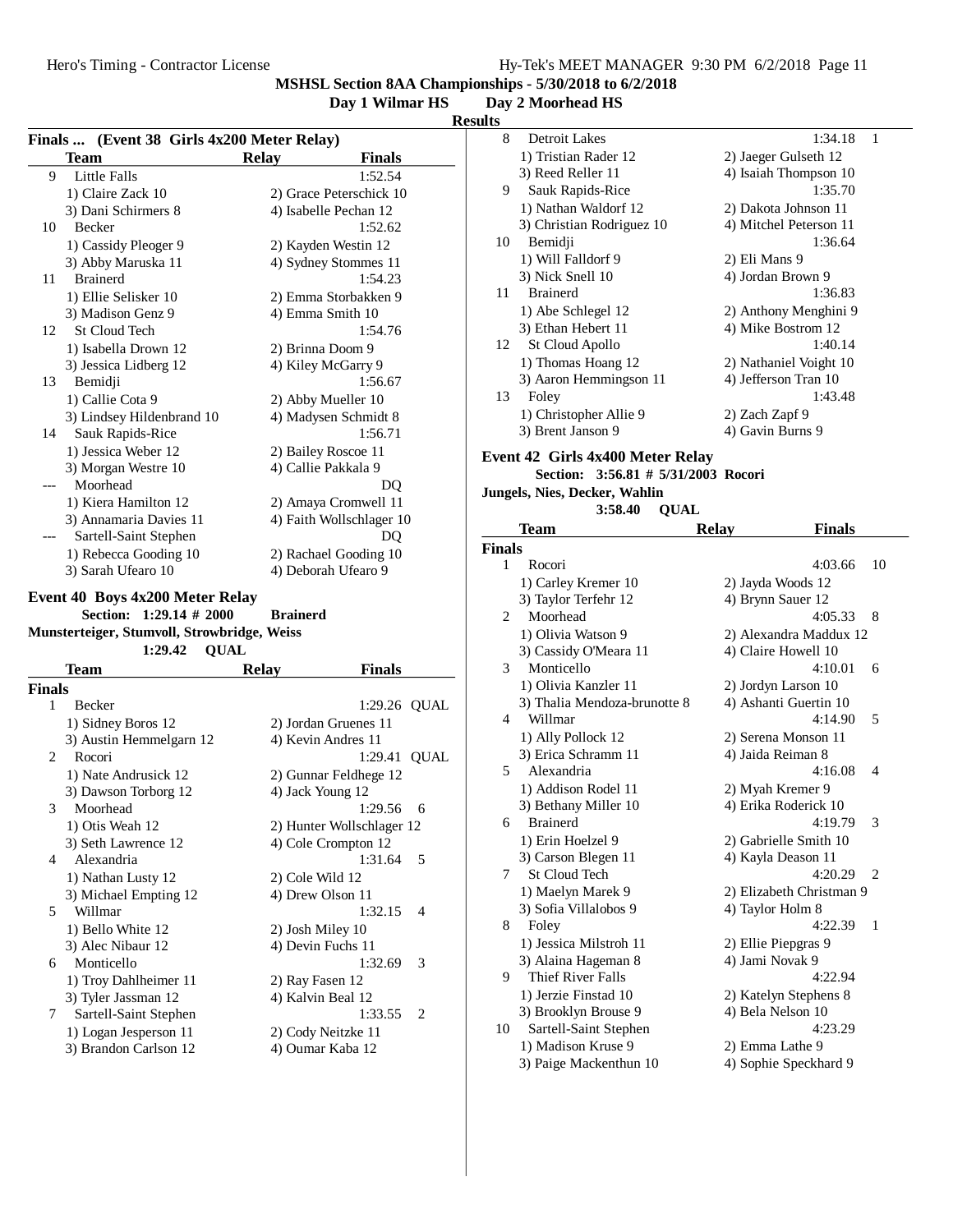**Day 1 Wilmar HS Day 2 Moorhead HS Results**

#### **Finals ... (Event 42 Girls 4x400 Meter Relay)**

| $\Gamma$ inais $\Gamma$ event 42 $\Gamma$ ulis 42400 metel Keiav) |                         |       |                      |
|-------------------------------------------------------------------|-------------------------|-------|----------------------|
|                                                                   | Team                    | Relay | <b>Finals</b>        |
| 11                                                                | Fergus Falls            |       | 4:24.26              |
|                                                                   | 1) Isabelle Stregge 9   |       | 2) Olivia Kaliher 10 |
|                                                                   | 3) Sabrina Fronning 10  |       | 4) Audrey Mudford 10 |
| 12                                                                | Becker                  |       | 4:25.49              |
|                                                                   | 1) Danielle Nuest 7     |       | 2) Jessica Gruenes 9 |
|                                                                   | 3) Lexi Dehmer 10       |       | 4) Julia Bengston 9  |
| 13                                                                | Bemidji                 |       | 4:27.32              |
|                                                                   | 1) Kinley Prestegard 11 |       | 2) Sadie Hamrin 12   |
|                                                                   | 3) Lauren Berg 8        |       | 4) Shelby Meyer 10   |
| 14                                                                | Detroit Lakes           |       | 4:31.11              |
|                                                                   | 1) Anneka Lindstrom 11  |       | 2) Kennedy Hegg 10   |
|                                                                   | 3) Carly Fritz 12       |       | 4) Emma Fegely 12    |
| 15                                                                | Sauk Rapids-Rice        |       | 4:35.44              |
|                                                                   | 1) Emma Mader 12        |       | 2) Tessa Fernholz 11 |
|                                                                   | 3) Kayleen Martins 12   |       | 4) Bailey Roscoe 11  |

#### **Event 44 Boys 4x400 Meter Relay**

**Section:** 3:23.61 # 1993 **Moorhead** 

#### **Beadle, Benson, Blake, Korbell**

# 3:23.52 **QUAL**

|               | <b>Team</b>               | <b>Relay</b> | <b>Finals</b>             |                |
|---------------|---------------------------|--------------|---------------------------|----------------|
| <b>Finals</b> |                           |              |                           |                |
| 1             | <b>Becker</b>             |              | 3:23.32# QUAL             |                |
|               | 1) Sidney Boros 12        |              | 2) Jordan Gruenes 11      |                |
|               | 3) Austin Hemmelgarn 12   |              | 4) Kevin Andres 11        |                |
| 2             | Moorhead                  |              | 3:23.33# OUAL             |                |
|               | 1) Noah Melton 12         |              | 2) Seth Lawrence 12       |                |
|               | 3) Hunter Wollschlager 12 |              | 4) Cole Crompton 12       |                |
| 3             | <b>Brainerd</b>           |              | 3:29.06                   | 6              |
|               | 1) Zach Henke 11          |              | 2) Jeff Spieker 12        |                |
|               | 3) Ben Renner 11          |              | 4) Hunter Turcotte 11     |                |
| 4             | Willmar                   |              | 3:33.25                   | 5              |
|               | 1) Garrett Shuldes 12     |              | 2) Shawn Mellies-U'Ren 11 |                |
|               | 3) Ibrahim Ismail 12      |              | 4) Adnan Mohumed 11       |                |
| 5             | Alexandria                |              | 3:33.27                   | $\overline{4}$ |
|               | 1) Wade Odland 11         |              | 2) Graham Peterson 10     |                |
|               | 3) Daniel Jantzen 11      |              | 4) Ethan Schroeder 10     |                |
| 6             | St Cloud Apollo           |              | 3:34.88                   | 3              |
|               | 1) Jayden Lister 12       |              | 2) Logan Lommel 11        |                |
|               | 3) Ashton Ward 12         |              | 4) Jason Pham 12          |                |
| 7             | Sauk Rapids-Rice          |              | 3:35.24                   | $\overline{2}$ |
|               | 1) Nathan Waldorf 12      |              | 2) Dakota Johnson 11      |                |
|               | 3) Chainagubo Balo 12     |              | 4) Mitchel Peterson 11    |                |
| 8             | Foley                     |              | 3:36.66                   | 1              |
|               | 1) Cody O'Neil 12         |              | 2) Wade Rhonemus 11       |                |
|               | 3) Drew Storkamp 11       |              | 4) Jackson Rasmusson 11   |                |
| 9             | Bemidji                   |              | 3:37.01                   |                |
|               | 1) Tanner Hatfield 12     |              | 2) Trevor Rohder 9        |                |
|               | 3) Matt Gish 12           |              | 4) Ryan Bieberdorf 11     |                |
| 10            | Monticello                |              | 3:38.74                   |                |
|               | 1) Troy Dahlheimer 11     |              | 2) Jacob Keller 10        |                |
|               | 3) Ben Miller 9           |              | 4) Logan Wright 12        |                |

| ເພ |                       |                        |
|----|-----------------------|------------------------|
| 11 | Rocori                | 3:39.11                |
|    | 1) Jesse Huber 12     | 2) Sam Fredin 12       |
|    | 3) Keaton Ficker 12   | 4) Jackson Spengler 12 |
| 12 | Detroit Lakes         | 3:39.52                |
|    | 1) Jaeger Gulseth 12  | 2) Peyton Nordby 10    |
|    | 3) Tanner Olson 11    | 4) Reed Reller 11      |
| 13 | Thief River Falls     | 3:41.04                |
|    | 1) Kody Lubarski 10   | 2) Myles Johnson 11    |
|    | 3) Kaden Bakken 9     | 4) Robbie King 11      |
| 14 | <b>Fergus Falls</b>   | 3:42.81                |
|    | 1) Jarrett Huus 11    | 2) Matthew Oehler 11   |
|    | 3) Hunter Eldien 12   | 4) Tyler Hansen 11     |
| 15 | Sartell-Saint Stephen | 3:45.66                |
|    | 1) Garrett Freeman 12 | 2) David Middendorf 10 |
|    | 3) Benjamin Kiewel 11 | 4) Alex Virnig 11      |
| 16 | <b>St Cloud Tech</b>  | 3:52.36                |
|    | 1) Daniel Perrault 10 | 2) Kallen Murphy 9     |
|    | 3) Matthew Bzdok 10   | 4) Rylan Grose 11      |
|    |                       |                        |

#### **Event 46 Girls 4x800 Meter Relay**

#### **Section: 9:21.40 # 5/30/2014 Moorhead**

**E Hauf, M Kelly, M Johnson, A Selberg 9:21.78 QUAL** 

|               | <b>Team</b>             | Relay            | Finals                  |                |
|---------------|-------------------------|------------------|-------------------------|----------------|
| <b>Finals</b> |                         |                  |                         |                |
| 1             | Rocori                  |                  | 9:26.29                 | 10             |
|               | 1) Jayda Woods 12       |                  | 2) Greta Lieser 10      |                |
|               | 3) Carley Kremer 10     |                  | 4) Brynn Sauer 12       |                |
| 2.            | Monticello              |                  | 9:35.42                 | 8              |
|               | 1) Elise Yeager 10      |                  | 2) Gabriella Witschen 9 |                |
|               | 3) Madison McDermott 11 |                  | 4) Lauran Zwack 10      |                |
| 3             | <b>Becker</b>           |                  | 9:45.38                 | 6              |
|               | 1) Danielle Nuest 7     |                  | 2) Alli Hendrickson 12  |                |
|               | 3) Lexi Dehmer 10       |                  | 4) Julia Bengston 9     |                |
| 4             | Willmar                 |                  | 9:50.52                 | 5              |
|               | 1) Ally Pollock 12      |                  | 2) Amel Dayib 11        |                |
|               | 3) Serena Monson 11     |                  | 4) Nina Dawson 8        |                |
| 5             | Sartell-Saint Stephen   |                  | 9:51.94                 | $\overline{4}$ |
|               | 1) Emily Driste 11      |                  | 2) Colette Jemming 11   |                |
|               | 3) Emily Bakken 9       |                  | 4) Hannah Spoden 8      |                |
| 6             | <b>Detroit Lakes</b>    |                  | 10:23.86                | 3              |
|               | 1) Kaitlyn Jorgenson 7  |                  | 2) Emma Fegely 12       |                |
|               | 3) Lauren Lokken 7      |                  | 4) Katelyn McConky 9    |                |
| 7             | <b>Brainerd</b>         |                  | 10:24.08                | $\overline{2}$ |
|               | 1) Carson Blegen 11     |                  | 2) Regan McElfresh 12   |                |
|               | 3) Molly Selisker 12    | 4) Kayla Bush 9  |                         |                |
| 8             | Foley                   |                  | 10:30.58                | 1              |
|               | 1) Alaina Hageman 8     |                  | 2) Ellie Piepgras 9     |                |
|               | 3) Emily Stemper 12     | 4) Jami Novak 9  |                         |                |
| 9             | Bemidji                 |                  | 10:31.65                |                |
|               | 1) Shelby Meyer 10      |                  | 2) Agnes Peters 9       |                |
|               | 3) Liberty Dickerson 9  | 4) Katie Alto 10 |                         |                |
| 10            | Alexandria              |                  | 10:34.81                |                |
|               | 1) Grace Panther 9      |                  | 2) Heavyn Bordak 10     |                |
|               | 3) Molly Panther 9      |                  | 4) Myah Kremer 9        |                |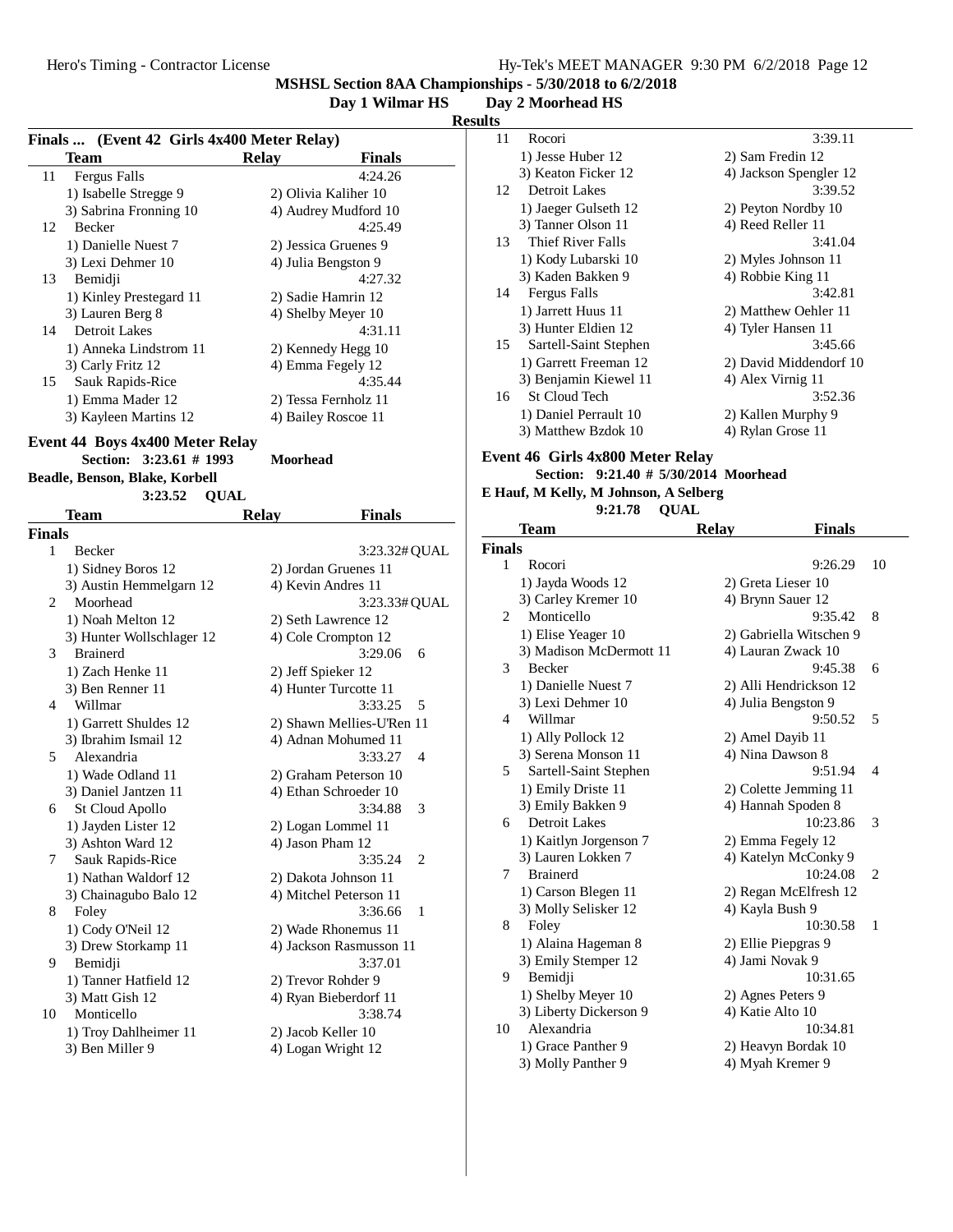### **Day 1 Wilmar HS Day 2 Moorhead HS**

**Results**

| Finals  (Event 46 Girls 4x800 Meter Relay) |  |  |  |  |
|--------------------------------------------|--|--|--|--|
|--------------------------------------------|--|--|--|--|

|                           | $(2.17777)$ $(0.1140)$ $(0.1100)$ $(1.1000)$ $(0.1100)$ |
|---------------------------|---------------------------------------------------------|
| Team                      | <b>Finals</b><br>Relay                                  |
| Sauk Rapids-Rice<br>11    | 10:37.05                                                |
| 1) Tessa Fernholz 11      | 2) Ava Juntunen-Novak 9                                 |
| 3) Kayleen Martins 12     | 4) Emma Mader 12                                        |
| <b>Fergus Falls</b><br>12 | 10:46.50                                                |
| 1) Emma Koeckeritz 9      | 2) Makenna Stenstrom 10                                 |
| 3) Ainsley Hansen 8       | 4) Berit Skogen 11                                      |
| Little Falls<br>13        | 11:12.23                                                |
| 1) Kaylee Zupko 9         | 2) Camilla Johnson 10                                   |
| 3) Courtney Loeffler 9    | 4) Angela Wright 10                                     |
| Moorhead<br>14            | 11:19.85                                                |
| 1) Malery Selberg 11      | 2) Mickayla Allen 12                                    |
| 3) Rei Yajima 11          | 4) Chloe Strom 9                                        |
|                           |                                                         |

#### **Event 48 Boys 4x800 Meter Relay**

#### **Section:** 7:50.50 # 2008 **Brainerd**

**T. Ruttger, L. Delaney, M. Lorenz, T. Rose**

**QUAL7:58.62**

| <b>Team</b> | Relav | <b>Finals</b> |
|-------------|-------|---------------|
|             |       |               |

| <b>Finals</b> |                              |                             |
|---------------|------------------------------|-----------------------------|
| $\mathbf{1}$  | Sartell-Saint Stephen        | 8:04.55<br>10               |
|               | 1) Ryan Fernholz 12          | 2) Alex Nemeth 11           |
|               | 3) Nicholas Buiceag-Arama 11 | 4) Nick Juntunen 12         |
| 2             | Moorhead                     | 8:06.98<br>8                |
|               | 1) Sam Gebhart 11            | 2) Dawson Strom 11          |
|               | 3) Austin Gruenberg 12       | 4) Noah Melton 12           |
| 3             | Willmar                      | 8:20.71<br>6                |
|               | 1) Adnan Mohumed 11          | 2) Shawn Mellies-U'Ren 11   |
|               | 3) Aden Aden 10              | 4) Ibrahim Ismail 12        |
| 4             | Bemidji                      | 8:22.70<br>5                |
|               | 1) James Siems 11            | 2) Samuel Hodgson 12        |
|               | 3) Gage Mostad 10            | 4) Riley Berg 11            |
| 5             | Sauk Rapids-Rice             | 8:26.14<br>4                |
|               | 1) Landry Seaman 10          | 2) Jared Bentrud 9          |
|               | 3) Alex Torvik 12            | 4) Chainagubo Balo 12       |
| 6.            | Alexandria                   | 8:42.00<br>3                |
|               | 1) Blake Johnston 12         | 2) Dane Galloway 10         |
|               | 3) Noah Struck 11            | 4) Logan Runge 12           |
| 7             | Fergus Falls                 | 8:42.09<br>$\overline{c}$   |
|               | 1) Hunter Eldien 12          | 2) Jacob Marvel 12          |
|               | 3) Sam Eggen 11              | 4) Matthew Oehler 11        |
| 8             | Detroit Lakes                | 8:43.60<br>1                |
|               | 1) Gabe Kitzman 12           | 2) Tucker Strawsell 11      |
|               | 3) Elijah Kitzmann 10        | 4) Grant Fritch-Gallatin 10 |
| 9             | <b>Becker</b>                | 8:45.06                     |
|               | 1) Jonathan Novak 12         | 2) Jordan Gruenes 11        |
|               | 3) Basil Ricker 11           | 4) Justin Kringler 12       |
| 10            | St Cloud Apollo              | 8:46.27                     |
|               | 1) Maxwell Botz 12           | 2) Joel Knopp 11            |
|               | 3) Ethan Logeman 9           | 4) Liban Mohamed 10         |
| 11            | Rocori                       | 8:49.83                     |
|               | 1) Esteban Pantoja 11        | 2) Matthew Thormodson 12    |
|               | 3) Nuradin Dadow 9           | 4) Jayden Philippi 9        |

| w  |                          |                       |
|----|--------------------------|-----------------------|
| 12 | <b>St Cloud Tech</b>     | 8:56.90               |
|    | 1) Rylan Grose 11        | 2) Daniel Perrault 10 |
|    | 3) Matthew Bzdok 10      | 4) Joseph Anderson 9  |
| 13 | Monticello               | 9:06.75               |
|    | 1) Marcus Guertin 8      | 2) Alec Smieja 11     |
|    | 3) Ed VanDenBoom 11      | 4) Jack Smith 11      |
| 14 | <b>Brainerd</b>          | 9:35.64               |
|    | 1) Evan Storbakken 11    | 2) Bryce Dusbabek 11  |
|    | 3) Cruz Lemmerhirt 10    | 4) Aaron Stark 9      |
| 15 | <b>Thief River Falls</b> | 9:37.39               |
|    | 1) Myles Johnson 11      | 2) Ayden Leake 10     |
|    | 3) Micah Deboer 10       | 4) Alex Zerwas 10     |
|    |                          |                       |

# **Event 50 Girls High Jump**<br>**Section:** 5-08 # 2001

**5-05.00 QUAL** 

**Section: 5-08 # 2001 Jacenta Spandl, Moorhead**

|                          | <b>Name</b>              |     | Yr School           | <b>Finals</b> |                |  |
|--------------------------|--------------------------|-----|---------------------|---------------|----------------|--|
| <b>Finals</b>            |                          |     |                     |               |                |  |
| 1                        | Audrey Mudford           |     | 10 Fergus Falls     | 5-02.00       | 10             |  |
| $\overline{c}$           | Sophia Sowada            |     | 12 Little Falls     | 5-00.00       | 6.3            |  |
| 3                        | Maggie Headlee           |     | 10 Rocori           | 5-00.00       | 6.3            |  |
| $\overline{\mathcal{L}}$ | Ashley Warne             |     | 10 Moorhead         | 5-00.00       | 6.3            |  |
| 5                        | <b>Taylor Partington</b> |     | 12 Alexandria       | 5-00.00       | $\overline{4}$ |  |
| 6                        | <b>Brooklyn Brouse</b>   | 9.  | <b>Thief River</b>  | 5-00.00       | 3              |  |
| 7                        | Callie Teff              | 9.  | Foley               | 5-00.00       | $\overline{c}$ |  |
| 8                        | Gabby Fredrickson        |     | 9 Detroit Lake      | 4-10.00       | $\mathbf{1}$   |  |
| 9                        | Bella Felland            |     | 10 Moorhead         | 4-10.00       |                |  |
| 10                       | <b>Coral Mattison</b>    |     | 10 Thief River      | 4-10.00       |                |  |
| 11                       | Justus Floren            | 9.  | Sauk Rapids-        | 4-10.00       |                |  |
| 11                       | Mara Pesta-Carlson       | 9   | Sauk Rapids-        | 4-10.00       |                |  |
| 11                       | <b>Ainsley Hansen</b>    | 8   | Fergus Falls        | 4-10.00       |                |  |
| 14                       | Olivia Kaliher           | 10  | <b>Fergus Falls</b> | 4-10.00       |                |  |
| 15                       | Emma Smith               |     | 10 Brainerd         | 4-10.00       |                |  |
| 15                       | Ava Brogren              | 8   | Willmar             | 4-10.00       |                |  |
| 17                       | <b>Bailey Roscoe</b>     | 11  | Sauk Rapids-        | 4-10.00       |                |  |
| 17                       | Alli Hendrickson         |     | 12 Becker           | $4 - 10.00$   |                |  |
| 19                       | Sierra Cory              |     | 10 Alexandria       | 4-10.00       |                |  |
| 20                       | Anneliese Olson          |     | 10 Monticello       | 4-08.00       |                |  |
| 20                       | Katherine Henke          |     | 9 Brainerd          | 4-08.00       |                |  |
| 20                       | Bryn Greenwaldt          |     | 8 Foley             | 4-08.00       |                |  |
| 23                       | Rebecca Gooding          |     | 10 Sartell-Sain     | 4-08.00       |                |  |
| 23                       | Sofia Streich            |     | 9 St Cloud Apo      | 4-08.00       |                |  |
| 23                       | Avery Eckman             |     | 10 Brainerd         | 4-08.00       |                |  |
| 26                       | Jayden Hermanson         | 9.  | Foley               | 4-08.00       |                |  |
| 27                       | Adia Laidlaw             | 8   | Willmar             | 4-08.00       |                |  |
| 27                       | Sofia Villalobos         | 9   | <b>St Cloud Tec</b> | 4-08.00       |                |  |
| 27                       | Laura Palmer             | 12  | Bemidji             | 4-08.00       |                |  |
| 30                       | Jessa Okeson             |     | 10 Rocori           | 4-08.00       |                |  |
| 31                       | <b>Bree Hoffman</b>      | 11. | Moorhead            | 4-06.00       |                |  |
| 31                       | Ally Frickel             |     | 10 Monticello       | 4-06.00       |                |  |
| 31                       | Jordyn Johnson           |     | 9 Detroit Lake      | 4-06.00       |                |  |
| 34                       | Isabelle Pechan          |     | 12 Little Falls     | 4-06.00       |                |  |
| 34                       | Alli Garding             | 11. | <b>Becker</b>       | 4-06.00       |                |  |
| 34                       | <b>Katelyn Stephens</b>  | 8   | <b>Thief River</b>  | 4-06.00       |                |  |
|                          | Danielle LaMoure         | 10  | Bemidji             | NΗ            |                |  |
| $---$                    | Miranda Port             | 9   | Bemidii             | NH            |                |  |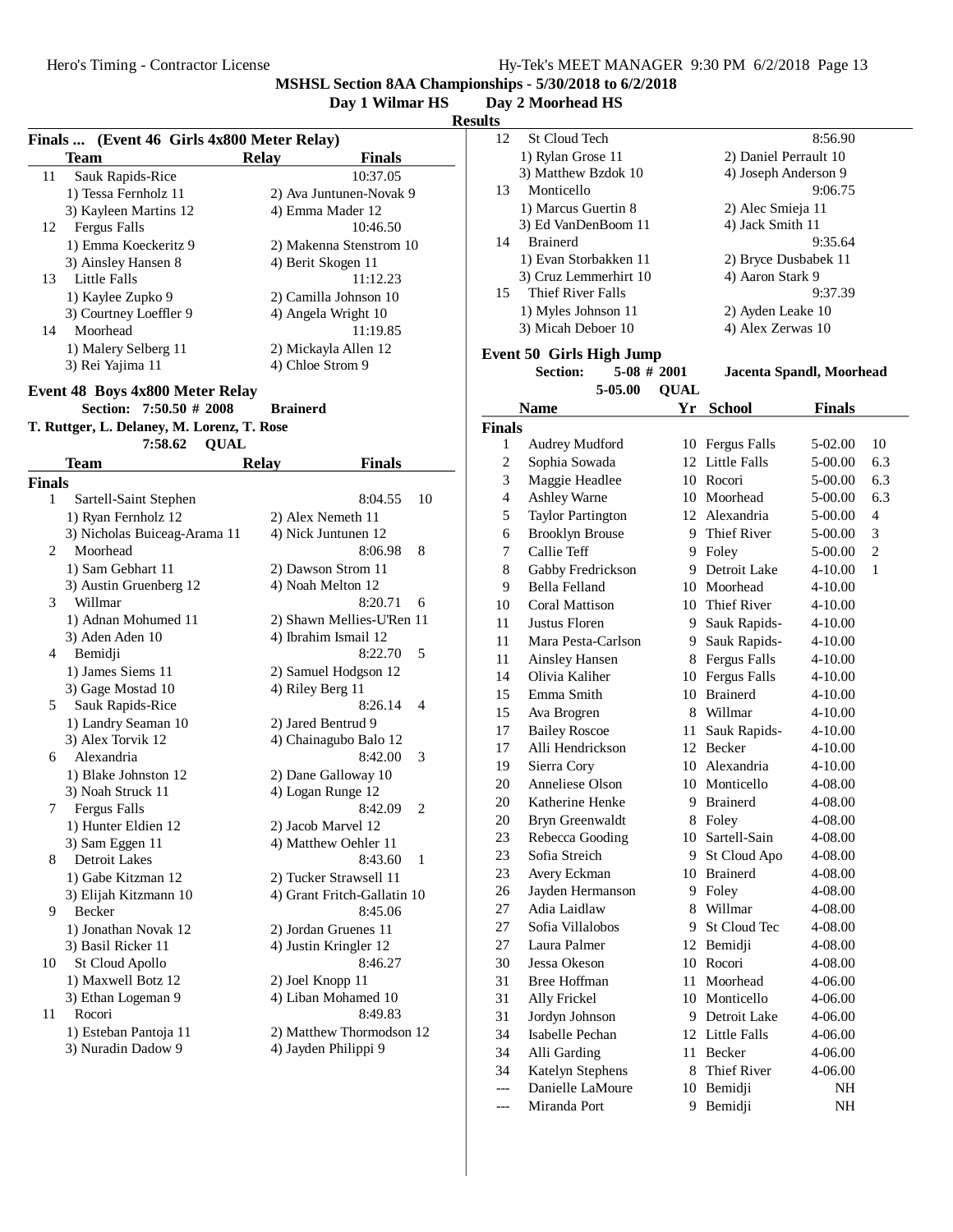**Day 1 Wilmar HS Day 2 Moorhead HS**

| <b>Results</b> |  |
|----------------|--|

| <b>Finals</b> | (Event 50 Girls High Jump)          |             |                       |                                  |
|---------------|-------------------------------------|-------------|-----------------------|----------------------------------|
|               | <b>Name</b>                         |             | Yr School             | <b>Finals</b>                    |
| $---$         | Julia Brito                         | 10          | Alexandria            | NH                               |
|               | <b>Katie Gerdes</b>                 |             | 12 St Cloud Apo       | NΗ                               |
| $---$         | Grace Hennen                        | 9.          | St Cloud Tec          | NΗ                               |
| ---           | Julia Bengston                      |             | 9 Becker              | NΗ                               |
| ---           | Maelyn Marek                        |             | 9 St Cloud Tec        | NH                               |
|               | Sophia Carson                       |             | 10 Monticello         | NH                               |
| ---           | Kacey Knofcynski                    |             | 10 Willmar            | NΗ                               |
|               |                                     |             |                       |                                  |
|               | <b>Event 52 Boys High Jump</b>      |             |                       |                                  |
|               | $7-00.50$ # 1993<br><b>Section:</b> |             |                       | <b>Jon Pontius, Fergus Falls</b> |
|               | 6-04.00                             | <b>QUAL</b> |                       |                                  |
|               | Name                                | Yr          | <b>School</b>         | <b>Finals</b>                    |
| <b>Finals</b> |                                     |             |                       |                                  |
| 1             | Sutter Colborn                      | 11          | Moorhead              | 6-00.00<br>10                    |
| 2             | <b>Connor Powers</b>                |             | 10 Brainerd           | 6-00.00<br>8                     |
| 3             | Ashton Ward                         |             | 12 St Cloud Apo       | 5-11.00<br>6                     |
| 4             | Max Mackedanz                       | 11 -        | Rocori                | 5<br>5-10.00                     |
| 5             | Evan Flores                         |             | 9 Sartell-Sain        | 4<br>5-10.00                     |
| 6             | Adam Pohlen                         |             | 11 Alexandria         | 3<br>5-08.00                     |
| 7             | Carson Amundson                     |             | 11 Moorhead           | $\overline{2}$<br>5-08.00        |
| 8             | <b>Tyler Hansen</b>                 |             | 11 Fergus Falls       | 1<br>5-08.00                     |
| 9             | Adnan Mohumed                       |             | 11 Willmar            | 5-06.00                          |
| 9             | Ibrahim Ismail                      |             | 12 Willmar            | 5-06.00                          |
| 11            | Max Lelwica                         |             | 9 Brainerd            | 5-06.00                          |
| 11            | Luke Neuman                         |             | 8 Fergus Falls        | 5-06.00                          |
|               | Scott Crosswhite                    |             | 10 Little Falls       | NΗ                               |
| ---           | Matthew Erlandson                   |             | 11 Fergus Falls       | NH                               |
|               | Austin Udy                          |             | 9 Little Falls        | NΗ                               |
|               | Pearce Skwira                       |             | 10 Foley              | NH                               |
| ---           | Noah Gaffy                          |             | 11 Sartell-Sain       | NH                               |
| ---           | Myles Johnson                       |             | 11 Thief River        | NH                               |
|               | Jonathan Imdieke                    |             | 9 St Cloud Tec        | NH                               |
|               | Chris Powell                        | 11          | Thief River           | NH                               |
| ---           | Jakob Corrow                        | 9           | St Cloud Apo          | NH                               |
| ---           | Kenny Davis                         | 11          | Rocori                | NH                               |
| ---           | Gavin Hoglo                         | 10          | Thief River           | ΝH                               |
| ---           | Nolan Morical                       | 9           | Alexandria            | NΗ                               |
|               | Sam May                             | 9.          | Willmar               | NH                               |
| ---           | Jacob Drury                         | 12          | Becker                | NH                               |
|               | <b>Keaton Ficker</b>                |             | 12 Rocori             | NH                               |
|               | <b>Taylor Brenny</b>                |             | 12 Foley              | NH                               |
|               | Jake Bettecher                      |             | 11 Detroit Lake       | NH                               |
|               | Tanner Rebischke                    |             | 9 Bemidji             | NΗ                               |
|               | Will Falldorf                       |             | 9 Bemidji             | NH                               |
|               | Zach Brandt                         |             | 12 Detroit Lake       | NH                               |
| ---           | <b>Bryce Boser</b>                  |             | 12 Becker             | NH                               |
| ---           | James Branham                       |             | 10 Bemidji            | NΗ                               |
|               |                                     |             |                       |                                  |
|               | <b>Event 54 Girls Pole Vault</b>    |             |                       |                                  |
|               | $11-06 \# 2004$<br><b>Section:</b>  |             | Andrea Smith, Bemidji |                                  |
|               | 11-00.00                            | <b>QUAL</b> |                       |                                  |
|               | <b>Name</b>                         |             | Yr School             | <b>Finals</b>                    |
| <b>Finals</b> |                                     |             |                       |                                  |

1 Cami Harmer 12 Brainerd 10-06.00 10

| $\overline{\mathbf{c}}$ | Jadyn McKeever                  | 11                 | Fergus Falls           | 10-00.00      | 8              |  |
|-------------------------|---------------------------------|--------------------|------------------------|---------------|----------------|--|
| 3                       | Isabelle Albers                 | 11                 | Foley                  | 9-09.00       | 6              |  |
| $\overline{\mathbf{4}}$ | Abby Teisinger                  | 10                 | Willmar                | 9-09.00       | 5              |  |
| 5                       | Kayla Deason                    | 11                 | <b>Brainerd</b>        | 9-06.00       | $\overline{4}$ |  |
| 6                       | Eden Worden                     |                    | 10 Brainerd            | 9-06.00       | 3              |  |
| 7                       | <b>Hannah Jones</b>             |                    | 11 Little Falls        | 9-06.00       | $\overline{c}$ |  |
| 8                       | Olivia Carlson                  |                    | 11 Moorhead            | 9-00.00       | 1              |  |
| 9                       | Jackson Hegg                    |                    | 10 Detroit Lake        | 9-00.00       |                |  |
| 10                      | Amy Bertram                     |                    | 12 Rocori              | 9-00.00       |                |  |
| 11                      | <b>Emily Stemper</b>            |                    | 12 Foley               | 8-06.00       |                |  |
| 11                      | Hallie Sheridan                 | 11                 | <b>Fergus Falls</b>    | 8-06.00       |                |  |
| 13                      | Kjerstin Haeny                  | 11                 | Sauk Rapids-           | 8-06.00       |                |  |
| 14                      | Olivia Motter                   |                    | 10 Rocori              | 8-06.00       |                |  |
| 15                      | Abigail Forester                |                    | 12 Alexandria          | 8-06.00       |                |  |
| 16                      | Alexis Tersch                   |                    | 10 Willmar             | 8-00.00       |                |  |
| 16                      | Ellie Piepgras                  |                    | 9 Foley                | 8-00.00       |                |  |
| 18                      | Kamee Kitzman                   |                    | 10 Monticello          | 8-00.00       |                |  |
| 18                      | Adla Serrao                     |                    | 10 Moorhead            | 8-00.00       |                |  |
| 20                      | <b>Jacy Roste</b>               |                    | 11 Alexandria          | 8-00.00       |                |  |
| 20                      | Peyton Jernberg                 |                    | 11 Detroit Lake        | 8-00.00       |                |  |
| 20                      | Dominica Bernstein              |                    | 9 Thief River          | 8-00.00       |                |  |
| $---$                   | Lauren Jaenisch                 |                    | 9 Sartell-Sain         | NH            |                |  |
| ---                     | Elizabeth Corradi               |                    | 11 Bemidji             | NΗ            |                |  |
| ---                     | <b>Sydney Stommes</b>           | 11.                | Becker                 | NΗ            |                |  |
| ---                     | MaKayla Huus                    | 9                  | Fergus Falls           | NΗ            |                |  |
| ---                     | Elizabeth Christman             |                    | 9 St Cloud Tec         | NΗ            |                |  |
| $---$                   | Isabella Drown                  |                    | 12 St Cloud Tec        | NΗ            |                |  |
| ---                     | <b>Madison Pleoger</b>          |                    | 10 Becker              | NΗ            |                |  |
| ---                     | Sarah Rohr                      |                    | 12 Alexandria          | NΗ            |                |  |
| ---                     | Deborah Ufearo                  | 9.                 | Sartell-Sain           | NΗ            |                |  |
| $---$                   | Haiden Haws                     |                    | 10 St Cloud Tec        | NΗ            |                |  |
| $---$                   | Maddie Kramer                   |                    | 11 Monticello          | NH            |                |  |
| $\overline{a}$          | Katie Orth                      |                    | 12 Little Falls        | NΗ            |                |  |
| $---$                   | <b>Emily Soukup</b>             |                    | 9 Moorhead             | NΗ            |                |  |
| $---$                   | Nicole Schilling                |                    | 12 Little Falls        | NΗ            |                |  |
|                         | <b>Event 56 Boys Pole Vault</b> |                    |                        |               |                |  |
|                         | <b>Section:</b>                 | $15-05$ # 6/2/2010 | <b>Macauley Spandl</b> |               |                |  |
|                         | 13-09.00                        | <b>QUAL</b>        |                        |               |                |  |
|                         | <b>Name</b>                     |                    | Yr School              | <b>Finals</b> |                |  |
| <b>Finals</b>           |                                 |                    |                        |               |                |  |
| 1                       | Isaac Massmann                  |                    | 10 Rocori              | 13-06.00      | 10             |  |
| $\mathcal{D}$           | Ethan Hebert                    |                    | 11 Rrainerd            | $13-00.00$    | $\mathbf{Q}$   |  |
|                         |                                 |                    |                        |               |                |  |

| 1              | Isaac Massmann       |    | 10 Rocori       | 13-06.00 | 10             |
|----------------|----------------------|----|-----------------|----------|----------------|
| 2              | Ethan Hebert         |    | 11 Brainerd     | 13-00.00 | 8              |
| 3              | <b>Wade Rhonemus</b> |    | 11 Foley        | 12-09.00 | 6              |
| $\overline{4}$ | Ty Christensen       |    | 12 Willmar      | 12-06.00 | 5              |
| 5              | Cole Johnson         |    | 10 Thief River  | 12-00.00 | $\overline{4}$ |
| 6              | <b>Tyler Rudnick</b> | 11 | Moorhead        | 12-00.00 | 3              |
| 7              | Ian Thorson          | 11 | Alexandria      | 11-06.00 | 1.5            |
| 7              | Evan Flores          | 9. | Sartell-Sain    | 11-06.00 | 1.5            |
| 9              | Jarrett Huus         |    | 11 Fergus Falls | 11-06.00 |                |
| 10             | Mateo Marin-Mera     | 11 | Willmar         | 11-06.00 |                |
| 11             | Andrew Theisen       |    | 10 St Cloud Apo | 11-06.00 |                |
| 11             | Abe Schlegel         |    | 12 Brainerd     | 11-06.00 |                |
| 13             | Tim Whiteman         |    | 12 Brainerd     | 11-06.00 |                |
| 13             | Nathan Lusty         |    | 12 Alexandria   | 11-06.00 |                |
| 15             | Sawyer Binsfeld      |    | 12 Rocori       | 11-06.00 |                |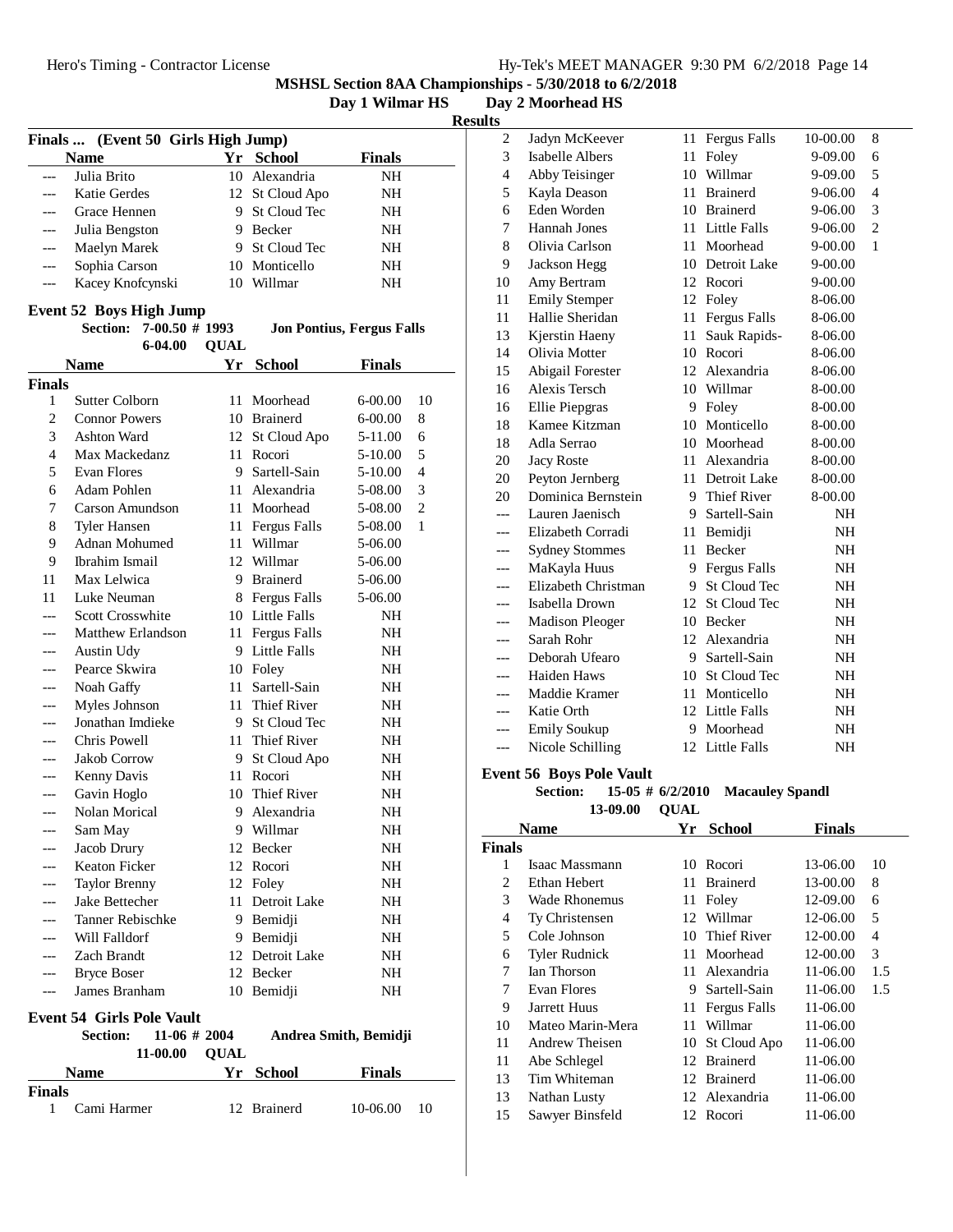Day 2 Moorhead HS

**Results**

|     | Finals  (Event 56 Boys Pole Vault) |    |                    |               |
|-----|------------------------------------|----|--------------------|---------------|
|     | <b>Name</b>                        | Yr | <b>School</b>      | <b>Finals</b> |
| 16  | Jorden Newbanks                    | 12 | Sauk Rapids-       | 11-00.00      |
| 16  | <b>Austin Scott</b>                | 10 | Foley              | 11-00.00      |
| 16  | <b>Zach Priewe</b>                 | 11 | Bemidji            | 11-00.00      |
| 16  | River Rowan                        | 12 | Willmar            | 11-00.00      |
| 20  | Ben Kalway                         | 10 | Foley              | 11-00.00      |
| 21  | Alan Wuori                         | 11 | Bemidji            | 11-00.00      |
| 22  | Jack Grabinski                     | 11 | Sauk Rapids-       | 10-06.00      |
| 22  | Isaiah Weekes                      | 10 | St Cloud Apo       | 10-06.00      |
| 24  | Garrison Fredrikson                | 11 | Bemidji            | 10-06.00      |
| 25  | James Cella                        | 9  | Moorhead           | 10-06.00      |
| 25  | Michael Meyer                      |    | 12 Little Falls    | 10-06.00      |
| 27  | Noah McDougall                     | 11 | Moorhead           | 10-00.00      |
| 27  | Lukas Paulson                      | 9  | Becker             | 10-00.00      |
| 27  | Xavier Homelvig                    | 10 | Alexandria         | 10-00.00      |
| 27  | Caleb Neubauer                     | 11 | Fergus Falls       | 10-00.00      |
| 31  | Mack Sathre                        | 11 | Sartell-Sain       | 10-00.00      |
| 32  | Alex Zerwas                        | 10 | <b>Thief River</b> | 10-00.00      |
| --- | Jared Smith                        | 12 | Thief River        | NH            |
|     | Beau Garman                        | 9  | Sartell-Sain       | NH            |
|     | Cade Stommes                       | 9  | Becker             | NH            |
| --- | Jacob Keller                       | 10 | Monticello         | NH            |
|     | Evin Kolbjornson                   | 10 | Rocori             | NΗ            |
| --- | Will Prody                         |    | 12 Fergus Falls    | NΗ            |

#### **Event 58 Girls Long Jump**

#### Section: 18-05.50 # 5/28/2014 Jodi Lipp **QUAL17-05.00**

|                | <b>Name</b>          | Yr | <b>School</b>       | <b>Finals</b> |                |
|----------------|----------------------|----|---------------------|---------------|----------------|
| <b>Finals</b>  |                      |    |                     |               |                |
| 1              | Jodi Lipp            | 12 | <b>St Cloud Tec</b> | 18-00.25      | <b>QUAL</b>    |
| 2              | Samantha Christopher | 8  | Willmar             | 16-08.50      | 8              |
| 3              | Justus Floren        | 9  | Sauk Rapids-        | 16-07.50      | 6              |
| $\overline{4}$ | Gabrielle Smith      | 10 | <b>Brainerd</b>     | 16-05.75      | 5              |
| 5              | Jada Schwindt        | 11 | Moorhead            | 16-04.50      | $\overline{4}$ |
| 6              | Brenna Virnig        | 8  | Sartell-Sain        | 16-03.00      | 3              |
| 7              | <b>Ashley Warne</b>  | 10 | Moorhead            | 16-02.75      | $\overline{c}$ |
| 8              | Emma Smith           |    | 10 Brainerd         | 16-01.00      | 1              |
| 9              | Anna Doherty         | 9  | Alexandria          | 16-00.50      | <b>NWI</b>     |
| 10             | Lindsey Hildenbrand  | 10 | Bemidji             | 15-09.75      | <b>NWI</b>     |
| 11             | Olivia Kanzler       | 11 | Monticello          | 15-09.50      | <b>NWI</b>     |
| 12             | Karrigan Hallisey    | 11 | Detroit Lake        | 15-09.00      | <b>NWI</b>     |
| 13             | Margaret Shercliffe  | 10 | Alexandria          | 15-06.50      | <b>NWI</b>     |
| 13             | Peyton Jernberg      | 11 | Detroit Lake        | 15-06.50      | <b>NWI</b>     |
| 15             | Sydney Gray          | 11 | Alexandria          | 15-06.00      | <b>NWI</b>     |
| 16             | Anne Hackenmueller   |    | 12 St Cloud Apo     | 15-04.25      | <b>NWI</b>     |
| 17             | Isabelle Albers      | 11 | Foley               | 15-04.00      | <b>NWI</b>     |
| 18             | Hannah Mueller       | 12 | Bemidji             | 15-02.00      | <b>NWI</b>     |
| 19             | Jessica Gruenes      | 9  | Becker              | 15-01.75      | <b>NWI</b>     |
| 20             | Sarah Ufearo         | 10 | Sartell-Sain        | 15-01.50      | <b>NWI</b>     |
| 21             | Teeya Doppler        | 11 | Detroit Lake        | 15-00.50      | <b>NWI</b>     |
| 21             | Callie Teff          | 9  | Foley               | 15-00.50      | <b>NWI</b>     |
| 23             | Maggie Kipka         | 11 | Foley               | 15-00.00      | <b>NWI</b>     |
| 24             | Claire Zack          | 10 | <b>Little Falls</b> | 14-11.50      | <b>NWI</b>     |
| 24             | Cienna Pleoger       | 10 | Becker              | 14-11.50      | <b>NWI</b>     |

| 26    | Lily Johnson           | 11 | Monticello          | 14-10.00 NWI |            |
|-------|------------------------|----|---------------------|--------------|------------|
| 27    | Abby Mueller           | 10 | Bemidji             | 14-09.50     | <b>NWI</b> |
| 28    | Ellie Selisker         | 10 | Brainerd            | 14-08.50     | <b>NWI</b> |
| 29    | Angelica Brattoli      | 11 | Rocori              | 14-08.00 NWI |            |
| 29    | Annamaria Davies       | 11 | Moorhead            | 14-08.00     | <b>NWI</b> |
| 31    | <b>Joelle Vacek</b>    | 8  | Little Falls        | 14-05.25     | <b>NWI</b> |
| 32    | Kaitlyn Hellman        |    | 12 Monticello       | 14-02.00     | <b>NWI</b> |
| 33    | Madilynn Nilson        | 10 | Rocori              | 14-01.75     | <b>NWI</b> |
| 34    | Anika Eldien           | 9  | Fergus Falls        | 13-10.25     | <b>NWI</b> |
| 35    | Paige Loehrer          | 10 | <b>St Cloud Tec</b> | 13-10.00     | <b>NWI</b> |
| 36    | Chloe Nelson           | 10 | Fergus Falls        | 13-09.50     | <b>NWI</b> |
| 37    | Isabelle Pechan        | 12 | Little Falls        | 13-07.00     | <b>NWI</b> |
| 38    | Callie Pakkala         | 9  | Sauk Rapids-        | 13-02.25     | <b>NWI</b> |
| 39    | Bela Nelson            | 10 | Thief River         | 13-01.00     | <b>NWI</b> |
| 40    | Elaina Ballard         | 9  | Thief River         | 12-11.25 NWI |            |
| 41    | Mia Eide               | 11 | Willmar             | 12-06.00     | <b>NWI</b> |
| 42    | Macey Hesse            | 7  | Rocori              | 12-05.25     | <b>NWI</b> |
| 43    | <b>Ingrid Salveson</b> | 11 | Fergus Falls        | 12-01.75     | <b>NWI</b> |
| 43    | Alexis Poppe           | 10 | St Cloud Tec        | 12-01.75     | <b>NWI</b> |
| 45    | Anika Dehmer           | 9  | Becker              | 11-06.50     | <b>NWI</b> |
| $---$ | Avery Welsh            | 9  | Willmar             | ND           | <b>NWI</b> |
| ---   | Sofia Streich          | 9  | St Cloud Apo        |              | DQ NWI     |

# **Event 60 Boys Long Jump**<br>**Section: 23-06.50** # 1993

**Section: 23-06.50 # 1993 Jon Pontius, Fergus Falls**

**QUAL21-11.00**

|                | <b>Name</b>           | Yr | <b>School</b>       | <b>Finals</b>   |                |
|----------------|-----------------------|----|---------------------|-----------------|----------------|
| <b>Finals</b>  |                       |    |                     |                 |                |
| 1              | Robert Sewell         | 11 | Fergus Falls        | 22-00.50        | <b>QUAL</b>    |
| $\overline{2}$ | Otis Weah             | 12 | Moorhead            | 21-06.00        | 8              |
| 3              | Dawson Torborg        | 12 | Rocori              | 21-00.25        | 6              |
| $\overline{4}$ | Jordan Brown          | 9  | Bemidji             | 20-09.25        | 5              |
| 5              | Tyler Jassman         | 12 | Monticello          | 20-06.25        | 4              |
| 6              | Devin Vorachith       | 12 | St Cloud Apo        | 20-02.00        | 3              |
| 7              | Gavun Brooks-Samek    | 12 | Moorhead            | 20-00.00        | $\overline{2}$ |
| 8              | Jackson Rhodes        | 10 | Detroit Lake        | 19-09.75        | $\mathbf{1}$   |
| 9              | Noah Slagter          | 12 | Willmar             | 19-08.50        | $-0.4$         |
| 10             | Cody Branson          | 10 | Alexandria          | 19-07.00        | $+0.0$         |
| 11             | Cody Lantis           | 10 | Sartell-Sain        | 19-06.50        | 2.2            |
| 11             | <b>Sutter Colborn</b> | 11 | Moorhead            | 19-06.50        | 1.4            |
| 13             | Jorden Newbanks       | 12 | Sauk Rapids-        | 19-05.25        | 0.1            |
| 14             | Kalvin Beal           | 12 | Monticello          | $19-05.00 -0.2$ |                |
| 15             | Jack Belde            | 11 | <b>Becker</b>       | 19-04.00        | 2.1            |
| 16             | Joel Lindsey          | 12 | Bemidji             | 19-00.50        | $-1.1$         |
| 17             | Derrek Piepho         | 10 | Alexandria          | 18-11.00        | $+0.0$         |
| 18             | Mike Bostrom          | 12 | <b>Brainerd</b>     | 18-08.25        | 0.6            |
| 19             | Brady Krupa           | 11 | Willmar             | 18-07.25        | $+0.0$         |
| 20             | <b>Blake Magnuson</b> | 11 | <b>St Cloud Tec</b> | 18-05.75        | $+0.0$         |
| 21             | Abe Schlegel          | 12 | <b>Brainerd</b>     | 18-04.00        | 2.2            |
| 22             | Nick Prokasch         | 12 | Willmar             | 18-03.00        | 1.5            |
| 23             | Ethan Holm            | 12 | <b>Becker</b>       | 18-01.50        | $+0.0$         |
| 24             | Luke Henline          | 12 | Monticello          | 18-00.00        | $+0.0$         |
| 25             | <b>Ethan Hebert</b>   | 11 | <b>Brainerd</b>     | 17-10.75        | 1.4            |
| 26             | Peter Anderson        | 12 | Fergus Falls        | 17-08.75        | 0.3            |
| 27             | Zach Pollard          | 11 | Foley               | 17-02.25        | 1.6            |
| 28             | Ben Heimark           | 10 | Detroit Lake        | 16-11.75        | 0.8            |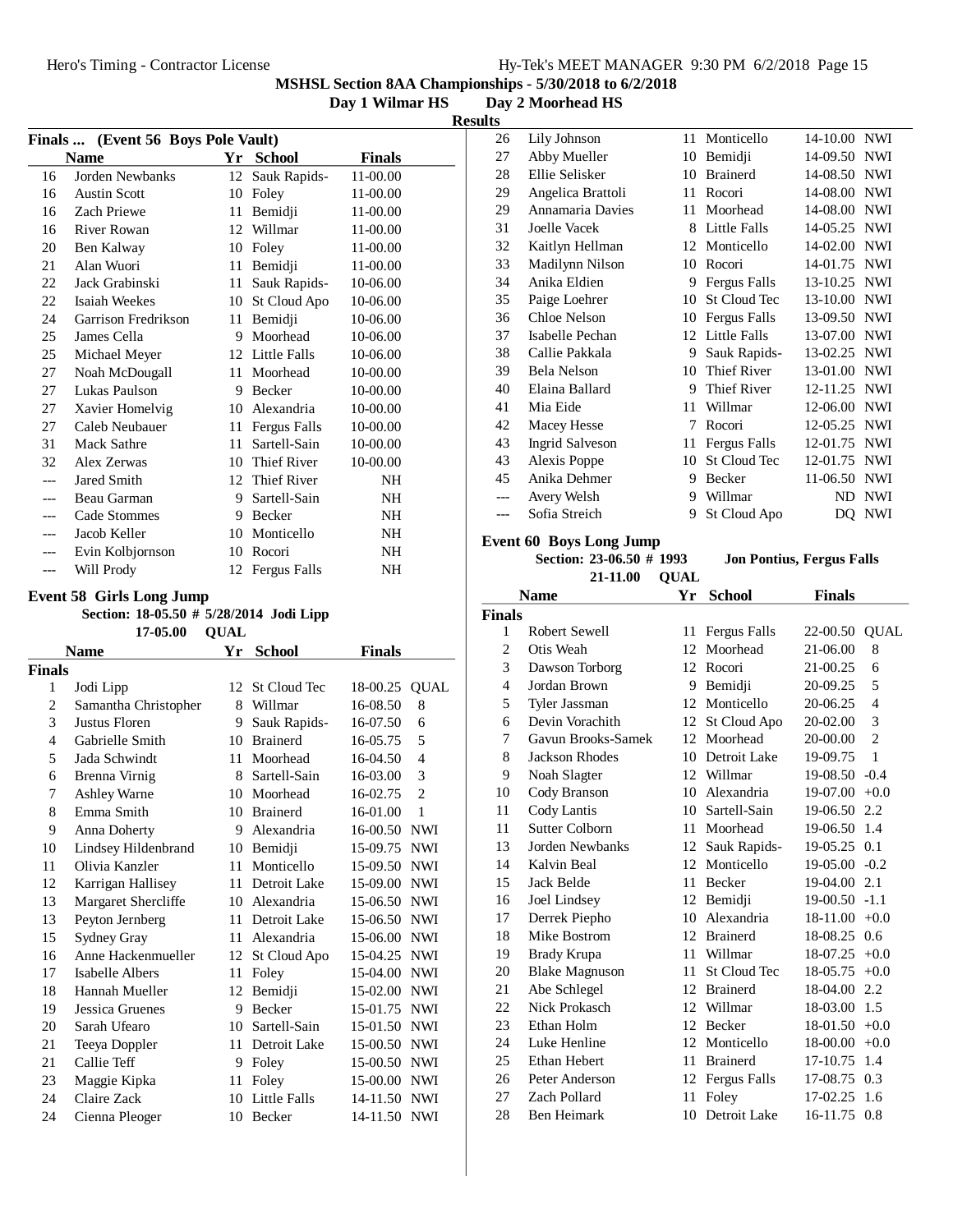**Day 2 Moorhead HS** 

**Results**

|    | Finals  (Event 60 Boys Long Jump) |    |                 |                 |
|----|-----------------------------------|----|-----------------|-----------------|
|    | <b>Name</b>                       | Yr | School          | <b>Finals</b>   |
| 29 | Noah Gaffy                        | 11 | Sartell-Sain    | 16-11.25 1.5    |
| 30 | Martin Mai                        |    | 10 Detroit Lake | $16-10.75$ 0.5  |
| 31 | Jarrett Huus                      |    | 11 Fergus Falls | $16-10.00$ 0.1  |
| 32 | Jackson Spengler                  |    | 12 Rocori       | $16-08.00$ 1.6  |
| 33 | <b>Brady Underwood</b>            |    | 12 St Cloud Tec | $16-06.50$ 0.6  |
| 34 | Colton Baumgarten                 |    | 10 Rocori       | $16-05.00$ 1.4  |
| 35 | Kody Lubarski                     |    | 10 Thief River  | $16-03.75$ 1.5  |
| 36 | Gage Larsen                       |    | 12 Little Falls | $16-03.00$ 0.1  |
| 37 | Jakob Corrow                      | 9. | St Cloud Apo    | 15-08.75 0.6    |
| 38 | Alexander Lundgren                | 9  | Thief River     | $15-05.75 +0.0$ |
|    | Cormac Shanoff                    |    | 10 Little Falls | <b>FOUL</b>     |
|    | Garrett Freeman                   |    | 12 Sartell-Sain | <b>FOUL</b>     |
|    | Ryan Bieberdorf                   | 11 | Bemidji         | FOUL            |

#### **Event 62 Girls Triple Jump**

| Section: 38-08.50 # 6/3/2017 Ashley Warne |               |  |  |
|-------------------------------------------|---------------|--|--|
|                                           | 36-11.00 OUAL |  |  |

|                | <b>Name</b>            | Yr | <b>School</b>       | <b>Finals</b> |                |
|----------------|------------------------|----|---------------------|---------------|----------------|
| <b>Finals</b>  |                        |    |                     |               |                |
| 1              | Jodi Lipp              | 12 | St Cloud Tec        | 38-01.50      | <b>QUAL</b>    |
| $\overline{c}$ | Ashley Warne           | 10 | Moorhead            | 36-08.25      | 8              |
| 3              | Ciara Cermak           | 12 | Bemidii             | 36-00.25      | 6              |
| 4              | Kaye Paschka           | 11 | Alexandria          | 35-06.00      | 5              |
| 5              | Gabrielle Smith        | 10 | <b>Brainerd</b>     | 34-05.50      | $\overline{4}$ |
| 6              | Landrie Walz           | 11 | Foley               | 34-04.25      | 3              |
| 7              | Emma Smith             | 10 | <b>Brainerd</b>     | 34-02.50      | $\overline{c}$ |
| 8              | Erica Schramm          | 11 | Willmar             | 34-02.00      | 1              |
| 9              | Emma Schwartz          | 9  | Sartell-Sain        | 33-08.50      | $-0.1$         |
| 10             | Anne Hackenmueller     | 12 | St Cloud Apo        | 33-05.25      | 1.3            |
| 11             | Sabrina Fronning       | 10 | Fergus Falls        | 33-00.75      | $+0.0$         |
| 12             | Teeya Doppler          | 11 | Detroit Lake        | 32-09.75      | $-0.1$         |
| 13             | Angelica Brattoli      | 11 | Rocori              | 32-05.25      | 0.5            |
| 14             | <b>Brina Smith</b>     |    | 10 Detroit Lake     | 32-03.50      | $-1.3$         |
| 15             | Sydney Gray            | 11 | Alexandria          | 32-02.00      | $-0.7$         |
| 16             | Lindsey Hildenbrand    |    | 10 Bemidji          | 32-01.75      | 2.1            |
| 17             | Christina Stone        | 11 | Foley               | 32-00.25      | 0.5            |
| 18             | Margaret Shercliffe    | 10 | Alexandria          | 31-11.25      | 0.7            |
| 19             | Cienna Pleoger         | 10 | Becker              | 31-10.25      | 1.6            |
| 20             | <b>Isabelle Albers</b> | 11 | Foley               | 31-06.00      | 1.9            |
| 20             | Ellie Selisker         | 10 | <b>Brainerd</b>     | 31-06.00      | $+0.0$         |
| 22             | Amaya Cromwell         | 11 | Moorhead            | 31-05.00      | $+0.0$         |
| 23             | Chloe Nelson           | 10 | <b>Fergus Falls</b> | 31-01.25      | $+0.0$         |
| 24             | Hannah Mueller         | 12 | Bemidii             | 30-08.75      | 0.1            |
| 25             | Anneliese Olson        | 10 | Monticello          | 30-07.00      | $+0.0$         |
| 26             | Bree Hoffman           | 11 | Moorhead            | 30-04.25      | 1.9            |
| 27             | Ally Frickel           |    | 10 Monticello       | 30-03.00      | $+0.0$         |
| 28             | Gretta Mahowald        |    | 10 Sartell-Sain     | 30-01.50      | 0.7            |
| 29             | Jordyn Johnson         | 9  | Detroit Lake        | 30-01.00      | $-1.2$         |
| 30             | Avery Welsh            | 9  | Willmar             | 30-00.50      | 1.2            |
| 31             | <b>Bailey Roscoe</b>   | 11 | Sauk Rapids-        | 30-00.00      | 0.3            |
| 32             | Jessica Weber          | 12 | Sauk Rapids-        | 29-10.75      | 0.4            |
| 33             | Mikayla Zaske          | 11 | Sauk Rapids-        | 29-09.25      | 0.4            |
| 34             | Hope Fletchall         | 9  | <b>Fergus Falls</b> | 29-09.00      | 1.4            |
| 35             | Keeley Holm            | 10 | <b>Becker</b>       | 29-07.75      | 0.1            |

| 36 | Haiden Haws           | 10 St Cloud Tec | 29-07.00 0.9    |  |
|----|-----------------------|-----------------|-----------------|--|
| 37 | Jessa Okeson          | 10 Rocori       | 29-06.25 1.7    |  |
| 38 | Abby Maruska          | 11 Becker       | 29-03.75 0.3    |  |
| 39 | Paige Loehrer         | 10 St Cloud Tec | 29-03.00 0.8    |  |
| 40 | Rylie Kagel           | 11 Monticello   | $29-01.25 +0.0$ |  |
| 41 | Chesnie Wojciechowski | 8 Thief River   | 28-01.75 1.6    |  |
| 42 | Madison Stoeberl      | 12 Willmar      | $27-07.00$ 1.0  |  |
|    | Reagan Espe           | 11 Thief River  | FOUL.           |  |
|    | Joelle Vacek          | 8 Little Falls  | FOUL.           |  |
|    |                       |                 |                 |  |

### **Event 64 Boys Triple Jump**

**Section:** 46-04 #  $\overline{6}/1/2016$  Jake Lieberg **QUAL44-09.00**

|                | Name                   | Yr | <b>School</b>       | <b>Finals</b>  |                |
|----------------|------------------------|----|---------------------|----------------|----------------|
| <b>Finals</b>  |                        |    |                     |                |                |
| 1              | Otis Weah              | 12 | Moorhead            | 46-09.00# QUAL |                |
| $\overline{c}$ | Gavun Brooks-Samek     | 12 | Moorhead            | 43-08.50       | 8              |
| 3              | <b>Sutter Colborn</b>  | 11 | Moorhead            | 42-07.00       | 6              |
| 4              | Ryan Bieberdorf        | 11 | Bemidji             | 42-04.50       | 5              |
| 5              | <b>James Kaczor</b>    | 12 | St Cloud Tec        | 41-05.00       | 4              |
| 6              | Joshua Kietzmann       | 10 | Alexandria          | 41-04.00       | 3              |
| 7              | Zach Libbesmeier       | 11 | Rocori              | 40-11.75       | $\overline{2}$ |
| 8              | Oumar Kaba             | 12 | Sartell-Sain        | 40-10.00       | $\mathbf{1}$   |
| 9              | <b>Connor Powers</b>   | 10 | <b>Brainerd</b>     | 40-03.75       | <b>NWI</b>     |
| 10             | Jackson Spengler       | 12 | Rocori              | 40-01.50       | <b>NWI</b>     |
| 11             | Ethan Holm             | 12 | Becker              | 39-10.00       | <b>NWI</b>     |
| 12             | Cole Ritten            | 11 | Sauk Rapids-        | 39-08.50       | <b>NWI</b>     |
| 13             | Spencer Weber          | 11 | Sauk Rapids-        | 39-07.25       | <b>NWI</b>     |
| 14             | Ryan Yang              | 10 | Bemidji             | 39-06.50       | <b>NWI</b>     |
| 15             | Jake Bettecher         | 11 | Detroit Lake        | 39-02.50       | <b>NWI</b>     |
| 16             | Alec Nibaur            | 12 | Willmar             | 39-02.00       | <b>NWI</b>     |
| 17             | Jack Belde             | 11 | Becker              | 39-01.00       | <b>NWI</b>     |
| 18             | Benjamin Rohlfs        | 12 | Sartell-Sain        | 38-11.25       | <b>NWI</b>     |
| 19             | Max Lelwica            | 9  | <b>Brainerd</b>     | 38-04.25       | <b>NWI</b>     |
| 20             | Devin Vorachith        | 12 | St Cloud Apo        | 38-03.75       | <b>NWI</b>     |
| 21             | <b>Graham Peterson</b> | 10 | Alexandria          | 38-02.50       | <b>NWI</b>     |
| 22             | <b>Tyler Hansen</b>    | 11 | <b>Fergus Falls</b> | 37-04.00       | <b>NWI</b>     |
| 22             | <b>Trevor Rohder</b>   | 9  | Bemidji             | 37-04.00       | <b>NWI</b>     |
| 24             | Alex Virnig            | 11 | Sartell-Sain        | 37-01.25       | <b>NWI</b>     |
| 25             | Anthony Menghini       | 9  | <b>Brainerd</b>     | 36-09.75       | <b>NWI</b>     |
| 26             | Sam May                | 9  | Willmar             | 36-03.00       | <b>NWI</b>     |
| 27             | Lucas Stafki           | 10 | Monticello          | 36-02.50       | <b>NWI</b>     |
| 28             | William Schneider      | 11 | Foley               | 35-09.50       | <b>NWI</b>     |
| 29             | Ben Heimark            | 10 | Detroit Lake        | 35-07.25       | <b>NWI</b>     |
| 30             | Daniel Quick           | 10 | Thief River         | 35-07.00       | <b>NWI</b>     |
| 31             | Luke Lorenz            | 12 | Foley               | 35-02.25       | <b>NWI</b>     |
| 32             | Jacob Dingmann         | 10 | Rocori              | 35-00.00       | <b>NWI</b>     |
| 33             | Michael Schmitz        | 9  | Becker              | 34-07.50       | <b>NWI</b>     |
| 34             | Daniel Perrault        | 10 | St Cloud Tec        | 34-06.00       | <b>NWI</b>     |
| 35             | Jackson Rhodes         | 10 | Detroit Lake        | 34-05.75       | <b>NWI</b>     |
| 36             | Alex Loukinen          | 9  | Little Falls        | 33-06.75       | <b>NWI</b>     |
| 37             | <b>Tyler Sele</b>      | 12 | <b>Thief River</b>  | 32-10.75       | <b>NWI</b>     |
| 38             | Gavin Hoglo            | 10 | <b>Thief River</b>  | 32-08.50       | <b>NWI</b>     |
| 39             | James Finck            | 9  | Little Falls        | 32-03.00       | <b>NWI</b>     |
| 40             | Zach Faith             | 12 | Foley               | 31-06.25       | <b>NWI</b>     |
| $---$          | Noah Slagter           | 12 | Willmar             | ND             | <b>NWI</b>     |
|                |                        |    |                     |                |                |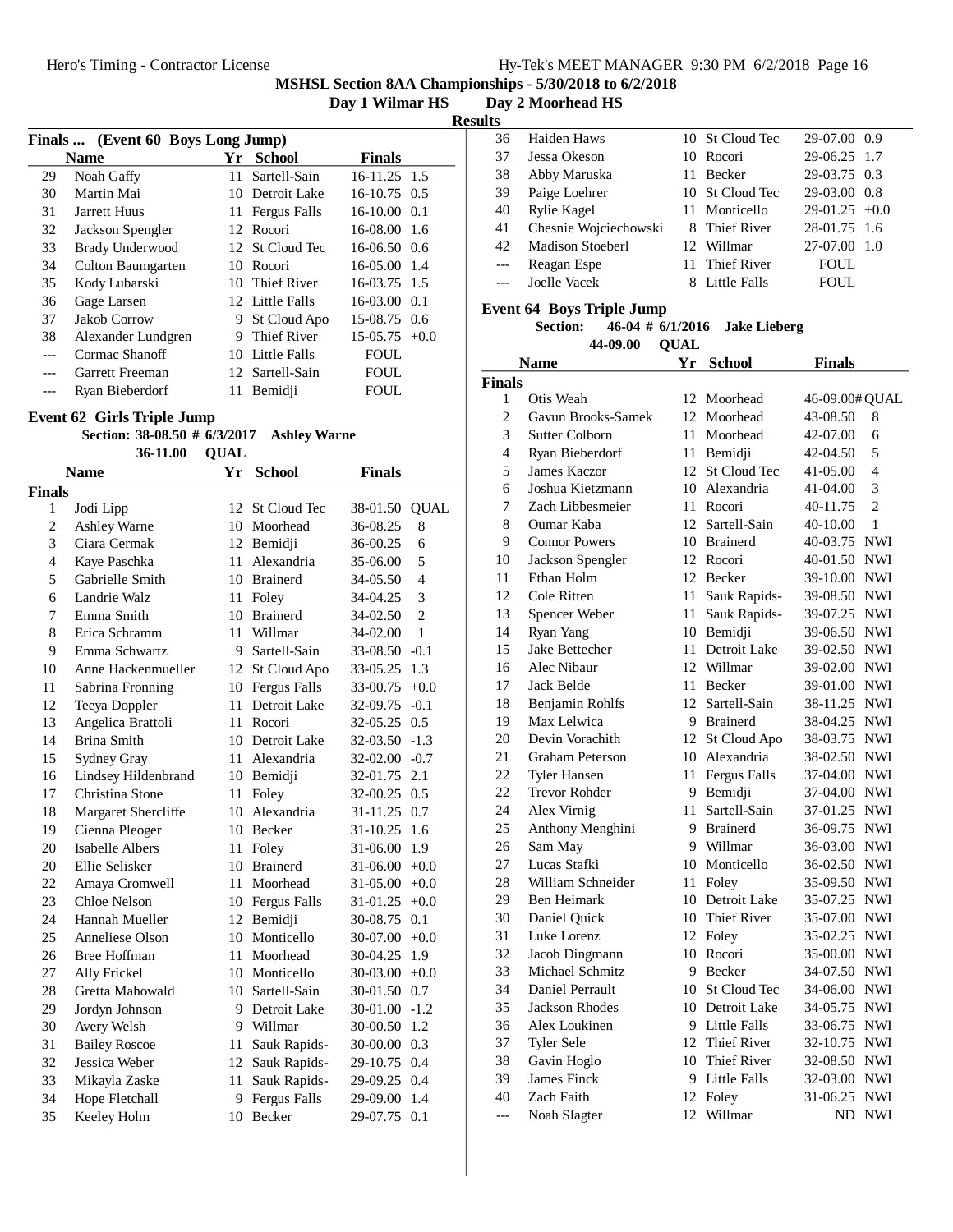### **Day 2 Moorhead HS**

|                |                                     |               |             |                                     |                      |                | <b>Results</b> |                                |
|----------------|-------------------------------------|---------------|-------------|-------------------------------------|----------------------|----------------|----------------|--------------------------------|
|                | Finals  (Event 64 Boys Triple Jump) |               |             |                                     |                      |                | 48             | $\mathsf{C}$                   |
|                | <b>Name</b>                         |               |             | Yr School                           | <b>Finals</b>        |                | ---            | L                              |
|                | Jared Schneider                     |               |             | 12 Alexandria                       |                      | ND NWI         |                | Ί                              |
|                | <b>Event 66 Girls Discus Throw</b>  |               |             |                                     |                      |                | Event 6        |                                |
|                | <b>Section:</b>                     | 157-06 # 1992 |             | Sandi Fuchs, Rocori                 |                      |                |                |                                |
|                |                                     | 130-05        | <b>QUAL</b> |                                     |                      |                |                |                                |
|                | <b>Name</b>                         |               |             | Yr School                           | <b>Finals</b>        |                |                | $N_{\epsilon}$                 |
| <b>Finals</b>  |                                     |               |             |                                     |                      |                | <b>Finals</b>  |                                |
| 1              |                                     |               |             | McKenzie Duwenhoegger 11 Alexandria | 144-04.00 QUAL       |                | 1              | J                              |
| $\mathfrak{2}$ | Cayle Hovland                       |               |             | 12 Willmar                          | 137-08.00            | <b>QUAL</b>    | $\overline{c}$ | E                              |
| 3              | Mya Lesnar                          |               |             | 10 Alexandria                       | 123-11.00            | 6              | 3              | J                              |
| $\overline{4}$ | Breanna Price                       |               |             | 11 Detroit Lake                     | 118-05.00            | 5              | $\overline{4}$ | $\mathsf{C}$                   |
| 5              | Amari Riley                         |               |             | 11 Little Falls                     | 113-06.00            | $\overline{4}$ | 5              | J                              |
| 6              | <b>Brooke Wittwer</b>               |               |             | 11 Willmar                          | 109-08.00            | 3              | 6<br>7         | J                              |
| 7              | Rachael Kaczor                      |               |             | 10 St Cloud Tec                     | 107-05.00            | $\overline{c}$ | 8              | $\boldsymbol{\mathrm{K}}$<br>P |
| 8              | Hailey Gill<br>Amanda Cook          |               |             | 11 Alexandria                       | 106-10.00            | 1              | 9              | J                              |
| 9              |                                     |               |             | 11 Brainerd                         | 104-10.00            |                | 10             | J                              |
| 10             | Kayla Boehmke                       |               |             | 12 Sartell-Sain                     | 102-11.00            |                | 11             | F                              |
| 11             | Abigail Neisen<br>Madi Kerzman      |               |             | 10 Sauk Rapids-                     | 102-07.00            |                | 12             | $\mathsf{C}$                   |
| 12<br>13       |                                     |               |             | 12 Becker<br>12 Fergus Falls        | 101-06.00            |                | 13             | T                              |
| 14             | Emily Kunz<br>Quintessa Bass        |               |             | 11 Moorhead                         | 100-08.00            |                | 14             | A                              |
| 15             | Kennedy Heinen                      |               |             | 12 Rocori                           | 99-01.00<br>99-00.00 |                | 15             | J                              |
| 16             | Julia Kunz                          |               |             | 11 Fergus Falls                     | 98-04.00             |                | 16             | $\mathsf{C}$                   |
| 17             | Ally O'Brien                        |               |             | 10 Sauk Rapids-                     | 96-07.00             |                | 17             | Ŋ                              |
| 18             | Kate Murphy                         |               |             | 10 Willmar                          | 96-01.00             |                | 18             | F                              |
| 19             | Olivia Wiskow                       |               |             | 11 Brainerd                         | 95-05.00             |                | 19             | Ŀ                              |
| 20             | Marryn Willberg                     |               |             | 9 Bemidji                           | 94-05.00             |                | 20             | I                              |
| 21             | Alexandra Becker                    |               |             | 12 Little Falls                     | 91-11.00             |                | 21             | L                              |
| 22             | Dana Struffert                      |               |             | 8 Foley                             | 91-06.00             |                | 22             | R                              |
| 23             | Hope Meiehofer                      |               | 11          | Monticello                          | 89-10.00             |                | 23             | Ν                              |
| 24             | Samantha Macho                      |               | 11          | St Cloud Apo                        | 89-05.00             |                | 24             | $\mathbf T$                    |
| 25             | Rachel Wulfkuhle                    |               |             | 11 Fergus Falls                     | 88-10.00             |                | 25             | $\mathsf{C}$                   |
| 25             | Makalya Sever                       |               |             | 11 Monticello                       | 88-10.00             |                | 26             | A                              |
| 27             | Lillian Huber                       |               |             | 8 St Cloud Tec                      | 88-00.00             |                | 27             | $\mathsf{C}$                   |
| 28             | Jade Kopff                          |               |             | 9 Monticello                        | 87-05.00             |                | 28             | Ŋ                              |
| 29             | Kylee Price                         |               |             | 9 Detroit Lake                      | 85-04.00             |                | 29             | ${\bf J}$                      |
| 30             | Kathryn Szymanski                   |               | 12          | Thief River                         | 85-03.00             |                | 30             | $\mathsf{C}$                   |
| 31             | Maria Moe                           |               |             | 12 Little Falls                     | 82-10.00             |                | 31             | $\mathbf{I}$                   |
| 32             | McKenna Edling                      |               |             | 12 Becker                           | 81-00.00             |                | 32             | Ν                              |
| 33             | <b>Madison Jennings</b>             |               | 11          | Sauk Rapids-                        | 78-11.00             |                | 33             | $\Gamma$                       |
| 34             | Claire Atchison                     |               | 9.          | Moorhead                            | 78-10.00             |                | 34             | Ί                              |
| 35             | Hope Hanson                         |               |             | 10 Detroit Lake                     | 78-07.00             |                | 35             | N                              |
| 36             | Megan Gagner                        |               | 11          | Thief River                         | 77-07.00             |                | 36             | A                              |
| 37             | Kimberly Kirick                     |               |             | 12 Sartell-Sain                     | 77-05.00             |                | 37             | Γ                              |
| 38             | Lauren Gizzi                        |               |             | 12 Becker                           | 76-04.00             |                | 38             | R                              |
| 39             | Haley Joos                          |               | 10          | St Cloud Apo                        | 75-04.00             |                | 39             | $\mathsf{C}$                   |
| 40             | Jordan Heinen                       |               |             | 10 Rocori                           | 74-10.50             |                | 40             | Z                              |
| 41             | Regan Erdmann                       |               |             | 9 Moorhead                          | 74-09.00             |                | 41             | $\mathsf{C}$                   |
| 42             | Isabelle Neville                    |               |             | 9 St Cloud Tec                      | 74-08.00             |                | 42             | Ŋ                              |
| 43             | Kendall Bechtold                    |               | 11          | Foley                               | 72-04.00             |                | 43             | J                              |
| 44             | Elizabeth Crandall                  |               | 10          | Sartell-Sain                        | 70-06.00             |                | 44             | V                              |
| 45             | Abby Kothman                        |               |             | 9 Foley                             | 69-07.00             |                | ---            | L                              |
| 46             | <b>Taylor Saiger</b>                |               | 12          | Bemidji                             | 67-06.00             |                | ---            | Ľ                              |
| 47             | Mercedes Wilson                     |               | 11          | Thief River                         | 53-02.00             |                | ---            | R                              |

| 48                  | <b>Courtney Baker</b>                                | 9.          | Bemidji                              | 52-11.00                |                            |
|---------------------|------------------------------------------------------|-------------|--------------------------------------|-------------------------|----------------------------|
| ---                 | Lilianna Charlier                                    |             | 12 Brainerd                          | ND                      |                            |
| ---                 | <b>Tracy DuHoux</b>                                  | 10          | Rocori                               | ND                      |                            |
|                     |                                                      |             |                                      |                         |                            |
|                     | <b>Event 68 Boys Discus Throw</b><br><b>Section:</b> |             |                                      |                         |                            |
|                     | $181-09$ # 1981                                      |             | <b>Ron Backes, Rocori</b>            |                         |                            |
|                     | 158-01                                               | <b>QUAL</b> |                                      |                         |                            |
|                     | <b>Name</b>                                          |             | Yr School                            | <b>Finals</b>           |                            |
| Finals              |                                                      |             |                                      |                         |                            |
| 1                   | Jay Nielsen                                          |             | 12 Detroit Lake                      | 176-09.00               | <b>QUAL</b>                |
| $\mathfrak{2}$<br>3 | <b>Bryce Ludwig</b><br>James Kaczor                  | 12          | 12 Alexandria<br><b>St Cloud Tec</b> | 170-01.00               | <b>QUAL</b><br><b>QUAL</b> |
| $\overline{4}$      | Cameron Murphy                                       |             | 12 Willmar                           | 158-03.50<br>150-00.00  | 5                          |
| 5                   | Jacob Kerzman                                        |             | 12 Detroit Lake                      | 144-11.00               | 4                          |
| 6                   | Jameson Cozad                                        | 11          | Moorhead                             | 142-00.00               | 3                          |
| 7                   | Kyle Ambrosch                                        | 11          | St Cloud Tec                         | 141-09.00               | 2                          |
| $\,8\,$             | Payton Christensen                                   | 11 -        | St Cloud Tec                         | 140-11.00               | 1                          |
| 9                   | Jaymeson Wolkow                                      |             | 11 Alexandria                        | 138-03.00               |                            |
| 10                  | James Fulgham                                        |             | 12 Sartell-Sain                      | 133-03.50               |                            |
| 11                  | <b>Houston Hall</b>                                  |             | 10 Moorhead                          | 131-09.00               |                            |
| 12                  | Cole Fibranz                                         |             | 11 Sartell-Sain                      | 131-08.50               |                            |
| 13                  | Taylor Shelito                                       |             | 12 Brainerd                          | 131-03.00               |                            |
| 14                  | Alec Thingvold                                       | 11          | Moorhead                             | 127-01.00               |                            |
| 15                  | Jack Genereau                                        |             | 10 Foley                             | 126-11.00               |                            |
| 16                  | <b>Garret Gardiepy</b>                               | 11          | <b>Brainerd</b>                      | 125-05.00               |                            |
| 17                  | Nikita Lutoshkin                                     | 11          | Little Falls                         | 121-02.50               |                            |
| 18                  | Howard Zuniga                                        |             | 12 Willmar                           | 119-03.50               |                            |
| 19                  | Isaiah Rintala                                       |             | 9 Bemidji                            | 118-03.00               |                            |
| 20                  | Ian Hayes                                            |             | 12 Sauk Rapids-                      | 117-11.00               |                            |
| 21                  | Luke Wilhelm                                         |             | 10 Brainerd                          | 117-05.00               |                            |
| 22                  | <b>Ryan Graves</b>                                   |             | 12 Little Falls                      | 117-03.00               |                            |
| 23                  | Mitch Trigg                                          |             | 12 Foley                             | 116-00.00               |                            |
| 24                  | Taylor Tjaden                                        |             | 12 Willmar                           | 114-07.00               |                            |
| 25                  | Gabe Moore                                           | 11 -        | Alexandria                           | 112-00.00               |                            |
| 26                  | Alex Tack                                            |             | 10 Monticello                        | 111-03.00               |                            |
| 27                  | Caleb Schouviller                                    |             | 10 Rocori                            | 110-09.50               |                            |
| 28                  | Nicholas Radunz                                      |             | 12 Becker                            | 109-11.00               |                            |
| 29                  | Justin Nelson                                        | 10          | Bemidji                              | 109-09.00               |                            |
| 30                  | Caleb Tangen                                         |             | 10 Detroit Lake                      | 108-10.50               |                            |
| 31                  | Luke Perkovich                                       | 11          | Thief River                          | 108-00.00               |                            |
| 32                  | Matt Hennen                                          | 10          | Rocori                               | 107-09.00               |                            |
| 33                  | DJ Ward                                              | 11          | Monticello                           | 103-05.50               |                            |
| 34                  | <b>Tyson Mushatt</b>                                 | 10          | Sauk Rapids-                         | 102-08.00               |                            |
| 35                  | Mitchell Enerson                                     |             | 12 Becker                            | 101-05.00               |                            |
| 36                  | Andrew Kjeldergaard                                  |             | 9 Foley                              | 100-06.50               |                            |
| 37                  | Drew Luhning                                         | 12          | Fergus Falls                         | 99-01.00                |                            |
| 38                  | Raymond Nowacki                                      | 11          | Sauk Rapids-                         | 98-07.50                |                            |
| 39                  | Connor Hexum                                         | 11          | <b>Fergus Falls</b>                  | 97-03.00                |                            |
| 40                  | Zach Blum                                            | 9           | Rocori                               | 92-06.00                |                            |
| 41                  | <b>Grant Litke</b>                                   | 11          | Little Falls<br>Becker               | 86-06.00                |                            |
| 42<br>43            | Nathaniel Croal<br>Jakob Corrow                      | 12<br>9     |                                      | 79-03.00                |                            |
| 44                  | William Knudson                                      | 11          | St Cloud Apo                         | 74-02.50                |                            |
| ---                 | Luke Anderson                                        | 12          | Bemidji<br>Fergus Falls              | 52-01.00<br><b>FOUL</b> |                            |
|                     | Drake Lalim                                          | 11          | Sartell-Sain                         | <b>FOUL</b>             |                            |
| ---                 | Randy Le                                             | 11          | St Cloud Apo                         | <b>FOUL</b>             |                            |
|                     |                                                      |             |                                      |                         |                            |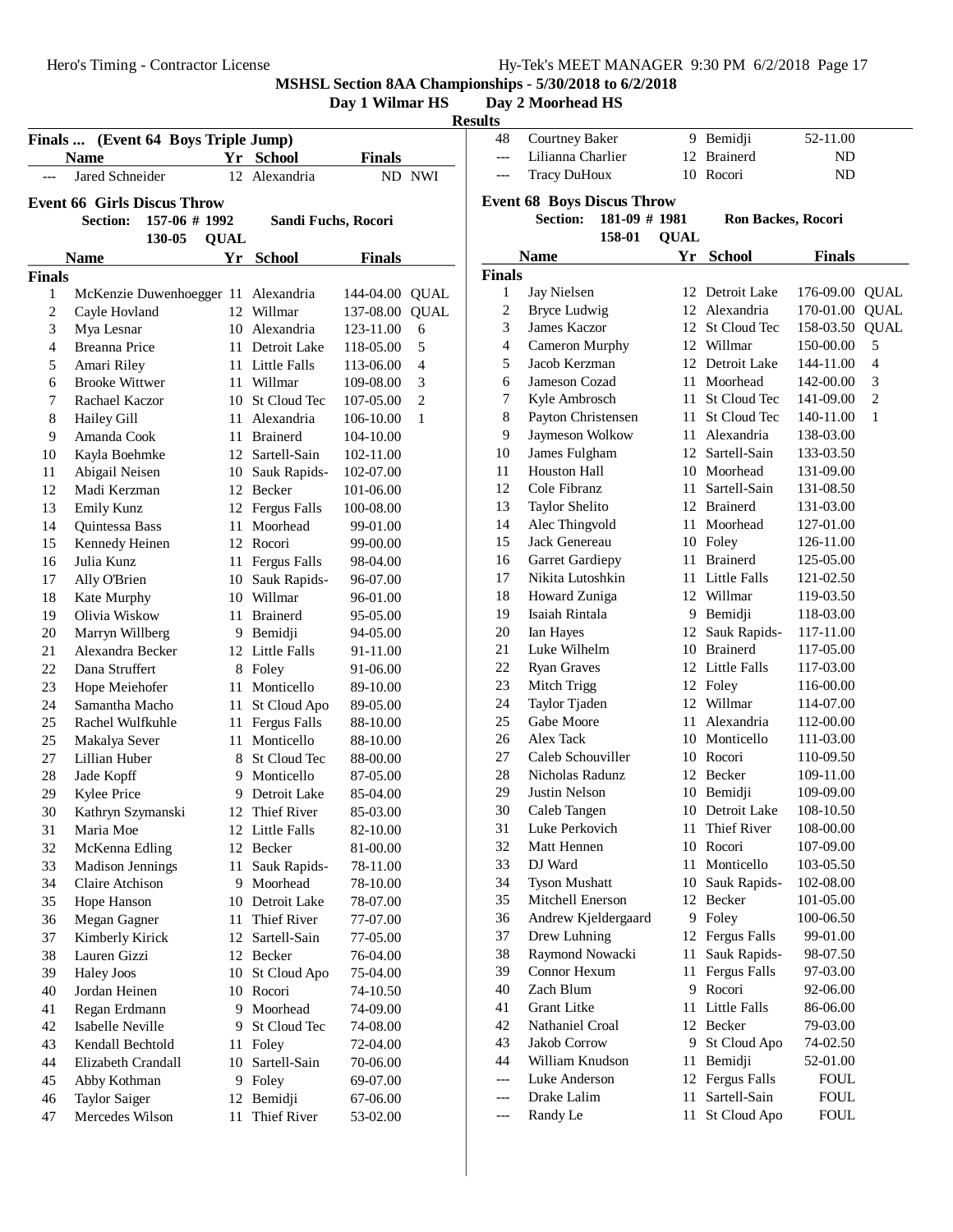Day 1 Wilmar HS Day 2 Moorhead HS

**Results**

|                    | <b>Event 70 Girls Shot Put</b>                            |             |                            |                |                |
|--------------------|-----------------------------------------------------------|-------------|----------------------------|----------------|----------------|
|                    | $46-01$ # 1985<br><b>Section:</b>                         |             | Julie Eisenschenk, Rocori  |                |                |
|                    | 41-04.00                                                  | <b>QUAL</b> |                            |                |                |
|                    | <b>Name</b>                                               | Yr          | <b>School</b>              | <b>Finals</b>  |                |
| <b>Finals</b>      |                                                           |             |                            |                |                |
| 1                  | Mya Lesnar                                                |             | 10 Alexandria              | 47-06.00# QUAL |                |
| 2                  | McKenzie Duwenhoegger 11 Alexandria                       |             |                            | 41-11.50 QUAL  |                |
| 3                  | Cayle Hovland                                             |             | 12 Willmar                 | 41-04.75       | QUAL           |
| 4                  | Lilianna Charlier                                         |             | 12 Brainerd                | 39-09.00       | 5              |
| 5                  | Amari Riley                                               |             | 11 Little Falls            | 37-07.50       | $\overline{4}$ |
| 6                  | Hailey Gill                                               |             | 11 Alexandria              | 37-03.25       | 3              |
| 7                  | Olivia Wiskow                                             |             | 11 Brainerd                | 36-02.00       | 2              |
| 8                  | Hope Meiehofer                                            |             | 11 Monticello              | 34-04.00       | 1              |
| 9                  | Rachel Wulfkuhle                                          |             | 11 Fergus Falls            | 33-10.50       |                |
| 10                 | Madi Kerzman                                              |             | 12 Becker                  | 33-08.50       |                |
| 11                 | <b>Breanna Price</b>                                      |             | 11 Detroit Lake            | 33-08.50       |                |
| 12                 | Kendall Bechtold                                          |             | 11 Foley                   | 33-02.00       |                |
| 13                 | Chelsey Fischbach                                         |             | 12 Rocori                  | 33-01.25       |                |
| 14                 | Svea Smestad                                              |             | 9 Fergus Falls             | 32-07.00       |                |
| 15                 | <b>Tracy DuHoux</b>                                       |             | 10 Rocori                  | 32-05.50       |                |
| 16                 | Alexandra Becker                                          |             | 12 Little Falls            | 32-01.00       |                |
| 17                 | Kylee Price                                               |             | 9 Detroit Lake             | 31-07.25       |                |
| 18                 | Jade Kopff                                                |             | 9 Monticello               | 31-00.00       |                |
| 19                 | Courtney Snoberger                                        |             | 9 Sartell-Sain             | 30-11.00       |                |
| 20                 | Sam Hulst                                                 |             | 10 Moorhead                | 30-05.00       |                |
| 21                 | Abigail Neisen                                            |             | 10 Sauk Rapids-            | 30-04.50       |                |
| 22                 | <b>Abby Stark</b>                                         |             | 9 Willmar                  | 30-03.00       |                |
| 23                 | Quin Villwock                                             |             | 10 Brainerd                | 30-01.50       |                |
| 24                 | Kayla Boehmke                                             |             | 12 Sartell-Sain            | 30-00.00       |                |
| 25                 | Gabrielle Fiel                                            |             | 9 Moorhead                 | 29-08.50       |                |
| 25                 | Kathryn Szymanski                                         |             | 12 Thief River             | 29-08.50       |                |
| 27                 | <b>Bailey Overbo</b>                                      |             | 9 Moorhead                 | 29-08.00       |                |
| 28                 | Makalya Sever                                             |             | 11 Monticello              | 29-07.00       |                |
| 29                 | Anna Briggs                                               |             | 9 Becker                   | 29-03.75       |                |
| 30                 | <b>Brooke Wittwer</b>                                     |             | 11 Willmar                 | 29-02.50       |                |
| 31                 | Marryn Willberg                                           |             | 9 Bemidji                  | 29-02.00       |                |
| 31                 | Sarah Tangen                                              |             | 9 Detroit Lake             | 29-02.00       |                |
| 33                 | Maria Moe                                                 |             | 12 Little Falls            | 28-07.00       |                |
| 33                 | Emily Kunz                                                |             | 12 Fergus Falls            | 28-07.00       |                |
| 35                 | Samantha Macho                                            | 11          | St Cloud Apo               | 27-05.75       |                |
| 36                 | Lillian Huber                                             | 8           | St Cloud Tec               | 27-05.50       |                |
| 37                 | Kimberly Kirick                                           |             | 12 Sartell-Sain            | 27-00.00       |                |
| 38                 | Megan Gagner                                              | 11          | Thief River                | 25-06.00       |                |
| 39                 | <b>Taylor Saiger</b>                                      |             | 12 Bemidji                 | 24-01.00       |                |
| 40                 | Grace Schendel                                            |             | 9 Becker                   | 23-10.50       |                |
| 41                 | Mercedes Wilson                                           | 11          | Thief River                | 22-05.00       |                |
| 42                 | Courtney Baker                                            |             | 9 Bemidji                  | 19-08.00       |                |
| $---$              | Rachael Kaczor                                            | 10          | St Cloud Tec               | <b>FOUL</b>    |                |
|                    |                                                           |             |                            |                |                |
|                    | <b>Event 72 Boys Shot Put</b><br>Section: 57-05.50 # 1997 |             |                            |                |                |
|                    | 55-00.00                                                  |             | Justin Johnson, Alexandria |                |                |
|                    |                                                           | QUAL        |                            |                |                |
|                    | <b>Name</b>                                               | Yr          | <b>School</b>              | <b>Finals</b>  |                |
| <b>Finals</b><br>1 | James Kaczor                                              |             | 12 St Cloud Tec            | 55-10.00 QUAL  |                |

| 2  | <b>Bryce Ludwig</b>    | 12  | Alexandria          | 54-10.00 | 8              |
|----|------------------------|-----|---------------------|----------|----------------|
| 3  | <b>Ben Nordmark</b>    | 12  | Detroit Lake        | 51-11.75 | 6              |
| 4  | Jameson Cozad          | 11  | Moorhead            | 50-04.50 | 5              |
| 5  | Taylor Shelito         | 12  | <b>Brainerd</b>     | 49-03.00 | $\overline{4}$ |
| 6  | Caleb Schouviller      |     | 10 Rocori           | 48-00.25 | 3              |
| 7  | <b>Brett Hague</b>     | 11  | <b>Brainerd</b>     | 47-03.50 | $\overline{2}$ |
| 8  | Cameron Murphy         | 12  | Willmar             | 46-05.50 | 1              |
| 9  | Kyle Downs             | 11  | Monticello          | 46-02.00 |                |
| 10 | Jay Nielsen            |     | 12 Detroit Lake     | 45-08.25 |                |
| 11 | Michael Odette         | 11  | <b>St Cloud Tec</b> | 45-04.25 |                |
| 12 | Kyle Ambrosch          | 11  | <b>St Cloud Tec</b> | 44-10.00 |                |
| 13 | Luke Anderson          |     | 12 Fergus Falls     | 44-09.75 |                |
| 14 | Drew Luhning           | 12  | <b>Fergus Falls</b> | 43-04.00 |                |
| 15 | Drake Lalim            | 11  | Sartell-Sain        | 42-08.75 |                |
| 16 | Jaymeson Wolkow        | 11- | Alexandria          | 42-07.50 |                |
| 17 | Nikita Lutoshkin       | 11- | Little Falls        | 42-01.00 |                |
| 18 | Justin Nelson          | 10  | Bemidji             | 42-00.75 |                |
| 19 | Logan Garcia           | 11  | Moorhead            | 42-00.50 |                |
| 20 | Ian Hayes              | 12  | Sauk Rapids-        | 41-11.00 |                |
| 21 | Nate Bessingpass       | 11  | <b>Brainerd</b>     | 41-04.25 |                |
| 22 | Nicholas Radunz        | 12  | Becker              | 41-03.00 |                |
| 23 | Raymond Nowacki        | 11  | Sauk Rapids-        | 41-01.50 |                |
| 24 | Mitch Trigg            | 12  | Foley               | 40-08.25 |                |
| 25 | <b>Alex Tack</b>       |     | 10 Monticello       | 40-08.00 |                |
| 26 | <b>Nathaniel Evens</b> | 11  | Rocori              | 40-06.75 |                |
| 27 | <b>Ryley Moran</b>     | 11  | Monticello          | 40-06.25 |                |
| 28 | <b>Brandon Beek</b>    | 11  | Sartell-Sain        | 40-04.50 |                |
| 29 | <b>Brock Harrier</b>   | 10  | Detroit Lake        | 40-04.25 |                |
| 30 | Jack Genereau          |     | 10 Foley            | 40-00.50 |                |
| 31 | Sam Fleischhacker      | 12  | Sartell-Sain        | 38-11.25 |                |
| 32 | Alan Mangen            | 12  | Willmar             | 38-10.50 |                |
| 33 | <b>Talon Cummings</b>  | 11  | Sauk Rapids-        | 38-08.25 |                |
| 34 | <b>Nathaniel Croal</b> | 12  | Becker              | 38-05.00 |                |
| 35 | Alex Neale             | 11  | Alexandria          | 38-01.75 |                |
| 36 | Alex Matheney          |     | 12 Bemidji          | 38-00.50 |                |
| 37 | Luke Perkovich         | 11  | <b>Thief River</b>  | 37-10.00 |                |
| 38 | Taylor Tjaden          |     | 12 Willmar          | 37-09.25 |                |
| 39 | <b>Grant Litke</b>     | 11  | <b>Little Falls</b> | 37-06.75 |                |
| 40 | Nicholas Goth          | 11  | Becker              | 36-11.50 |                |
| 41 | Randy Le               | 11  | St Cloud Apo        | 36-09.00 |                |
| 42 | Erique Determan        | 11  | St Cloud Apo        | 36-06.75 |                |
| 43 | <b>Ryan Graves</b>     | 12  | Little Falls        | 36-06.50 |                |
| 44 | Mitch Alvord           | 12  | St Cloud Apo        | 35-09.00 |                |
| 45 | <b>JB</b> Sandahl      | 11  | <b>Fergus Falls</b> | 34-10.00 |                |
| 46 | Jake Stauber           | 11  | Rocori              | 34-04.50 |                |
| 47 | Andrew Kjeldergaard    | 9   | Foley               | 30-06.25 |                |
| 48 | Cody Ly                | 11  | Moorhead            | 29-05.00 |                |
| 49 | <b>Jared Vannoy</b>    | 9   | Bemidji             | 27-06.25 |                |
|    |                        |     |                     |          |                |

|  | Women - Team Rankings - 18 Events Scored |       |
|--|------------------------------------------|-------|
|  | 1) Alexandria                            | 135   |
|  | 2) Willmar                               | 82    |
|  | 3) Rocori                                | 73.33 |
|  | 4) Monticello                            |       |
|  |                                          |       |